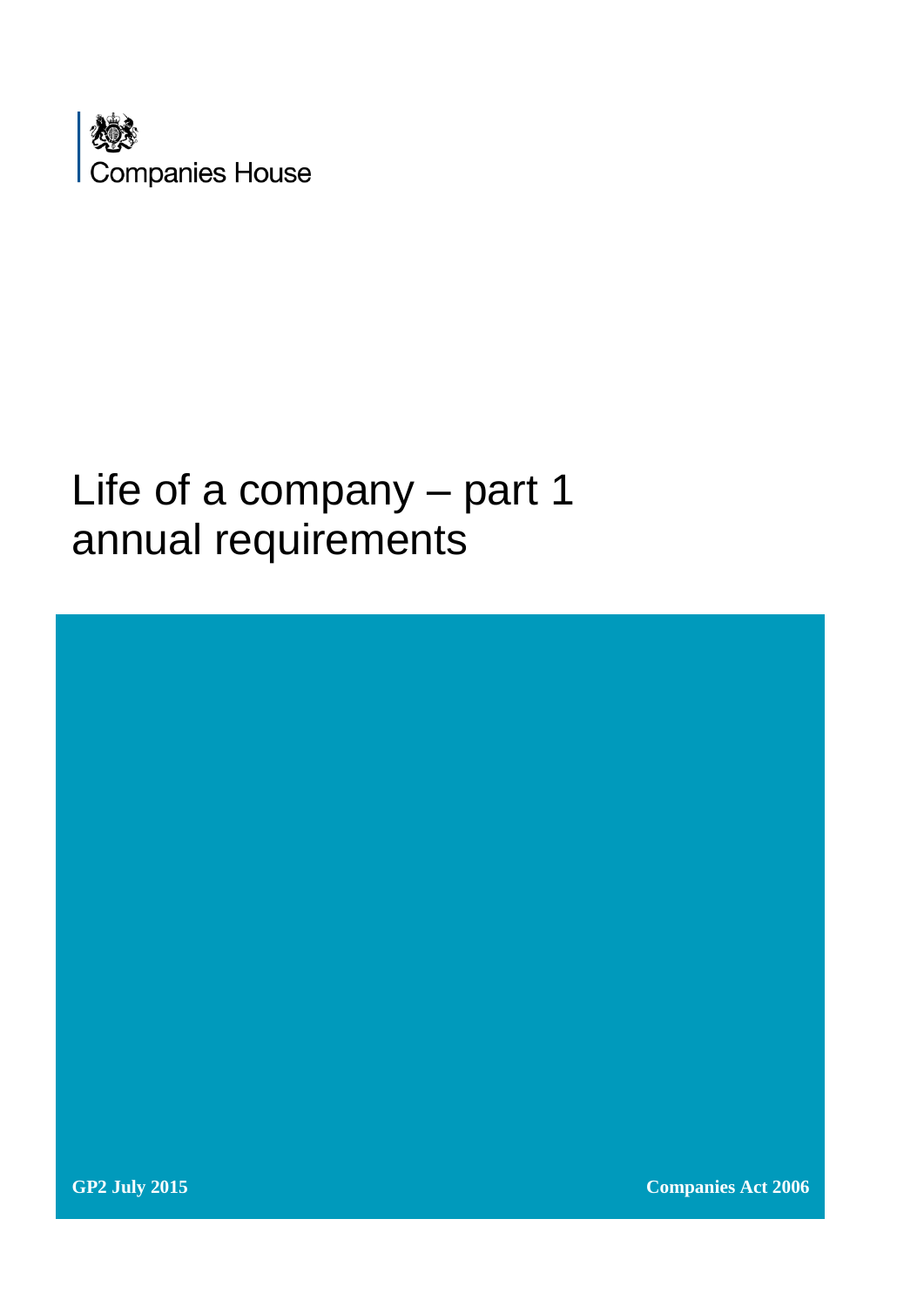This guidance is available in alternative formats which include Braille, large print and audio tape. For further details please email [enquires@companieshouse.gov.uk](mailto:enquires@companieshouse.gov.uk) or telephone our contact centre on 0303 1234 500.

## **Is this guidance for you?**

This guide will be relevant to you if:

- you are a director or secretary of a company
- you act as an adviser to a company

and if:

- your annual return has a made up date on or after 1 October 2009 to 30 September 2011; or a made up date on or after 1 October 2011
- your accounting period starts on or after 6 April 2008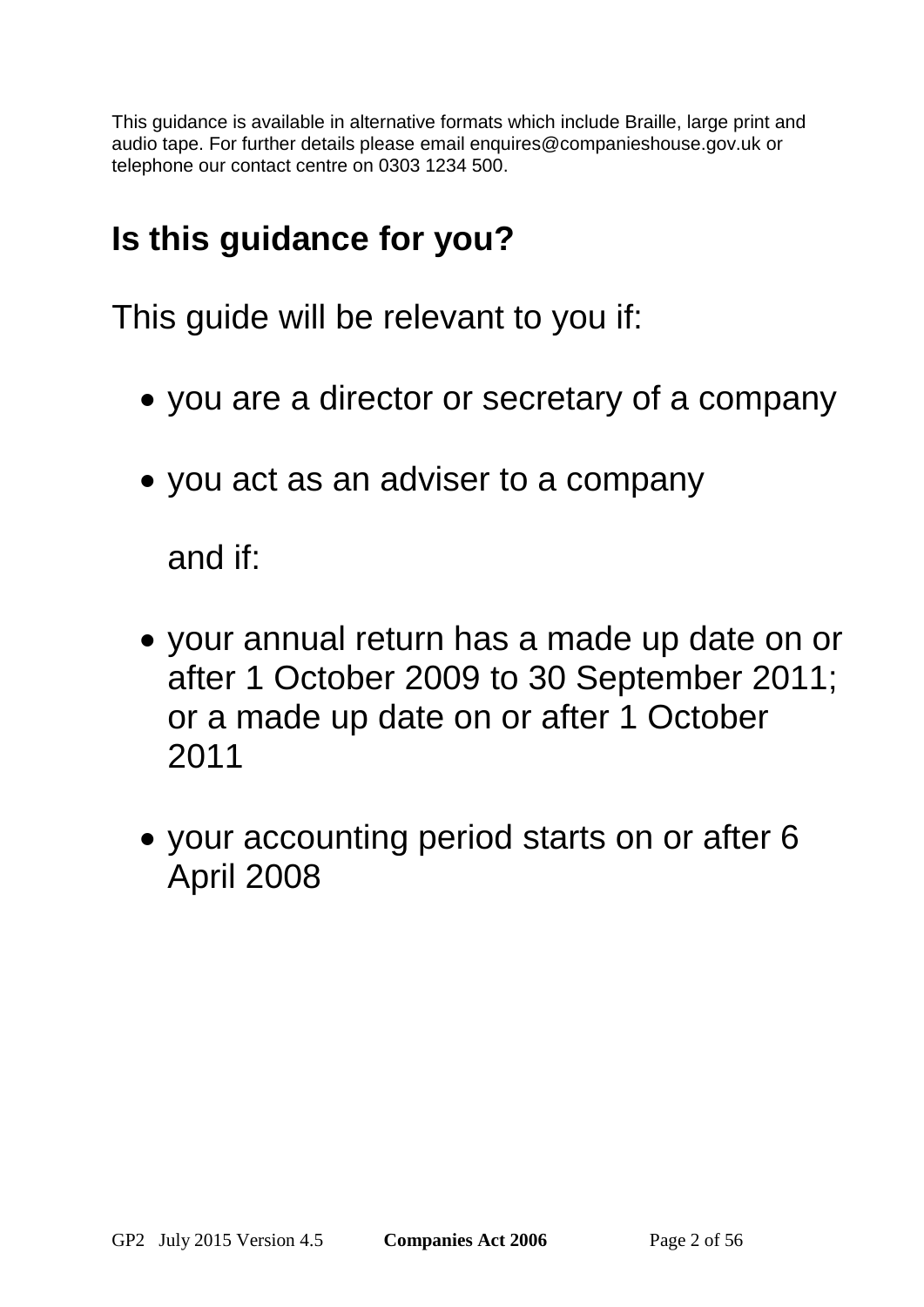## **Overview**

This is a guide to the rules governing the filing of annual returns and accounts of UK registered companies.

#### **Contents**

#### **[Introduction](#page-3-0)**

- **[Chapter 1](#page-5-0)** Annual Return
- **[Chapter 2](#page-13-0)** Accounting reference dates
- **[Chapter 3](#page-15-0)** Accounting records
- **[Chapter 4](#page-15-1)** Accounts for your members
- **[Chapter 5](#page-18-0)** Accounts for Companies House
- **[Chapter 6](#page-24-0)** Micro-entity accounts
- **[Chapter 7](#page-26-0)** Small Company Accounts
- **[Chapter 8](#page-33-0)** Medium-Sized Company Accounts
- **[Chapter 9](#page-36-0)** Dormant Company Accounts
- **[Chapter 10](#page-41-0)** Partnership Accounts
- **[Chapter 11](#page-44-0)** Community Interest Company
- **[Chapter 12](#page-45-0)** Audit exemption for subsidiary companies
- **[Chapter 13](#page-47-0)** Auditors
- **[Chapter 14](#page-52-0)** Quality of documents
- **[Chapter 15](#page-53-0)** Further information

**This guide answers many frequently asked questions and provides information on completing the most commonly used filings relating to this area. The guide is not drafted with unusual or complex transactions in mind. Specialist professional advice may be needed in those circumstances.**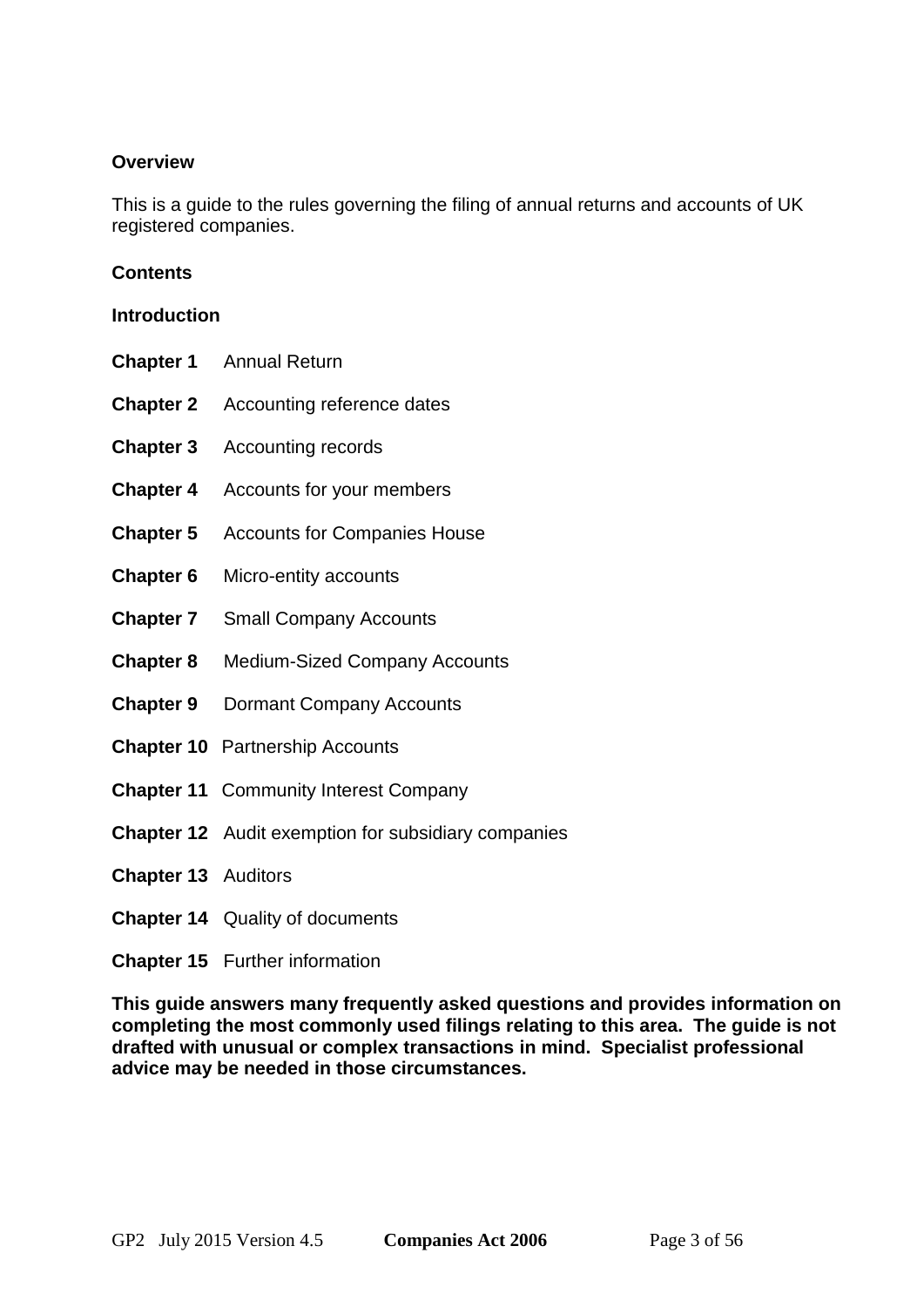## <span id="page-3-0"></span>**Introduction**

This guide tells you about the documents that a company must deliver every year to Companies House - even if the company is dormant – see [chapter 9.](#page-36-0) If you don't comply, there could be serious consequences. The Registrar might assume that the company is no longer carrying on business or in operation and take steps to strike it from the register. If the Registrar strikes a company off the register, it ceases to exist and its assets become Crown property.

However where a company is in operation, the company's officers could be prosecuted because they are personally responsible for ensuring that they submit company information on time. Failing to do so is a criminal offence. In addition, there is an automatic civil penalty for submitting accounts late.

The requirement to file annual documents applies to all companies, including small companies such as flat management companies.

You should read this guide together with the [Companies Act 2006](http://www.opsi.gov.uk/acts/acts2006/ukpga_20060046_en_1) and the relevant regulations which are available to view on the [legislation.gov.uk](http://www.legislation.gov.uk/) website. Some of the main regulations you will need to refer to are:

- [The Companies Act 2006 \(Annual Return and Service Addresses\) Regulations](http://www.legislation.gov.uk/uksi/2008/3000/contents/made)  [2008](http://www.legislation.gov.uk/uksi/2008/3000/contents/made)
- [The Companies Act 2006 \(Annual Returns\) Regulations 2011](http://www.legislation.gov.uk/uksi/2011/1487/contents/made)
- [The Small Companies and Groups \(Accounts and Directors' Report\) Regulations](http://www.legislation.gov.uk/uksi/2008/409/contents/made)  [2008](http://www.legislation.gov.uk/uksi/2008/409/contents/made)
- The Large and Medium-sized Companies and Groups (Accounts and Reports) [Regulations 2008](http://www.legislation.gov.uk/uksi/2008/410/contents/made)
- [The Partnerships \(Accounts\) Regulations 2008](http://www.legislation.gov.uk/uksi/2008/569/contents/made)
- The Companies and Limited Liability Partnerships (Accounts and Audit [Exemptions and Change of Accounting Framework\) Regulations 2012](http://www.legislation.gov.uk/uksi/2012/2301/contents/made)
- [The Small Companies \(Micro-Entities Accounts\) Regulations 2013](http://www.legislation.gov.uk/ukdsi/2013/9780111105207/contents)

The guide covers the following topics:

**Chapter 1: Annual Returns**. This gives a snapshot of general information about a company's directors, secretaries, registered office address, shareholders and share capital.

**Chapter 2: Accounting reference dates**. Every company has an accounting reference date which determines its financial year-end. It is also the date that determines when accounts are due for delivery to Companies House.

**Chapter 3: Accounting records.** These are records which are sufficient to show and explain a company's transactions and disclose its financial position at any time. The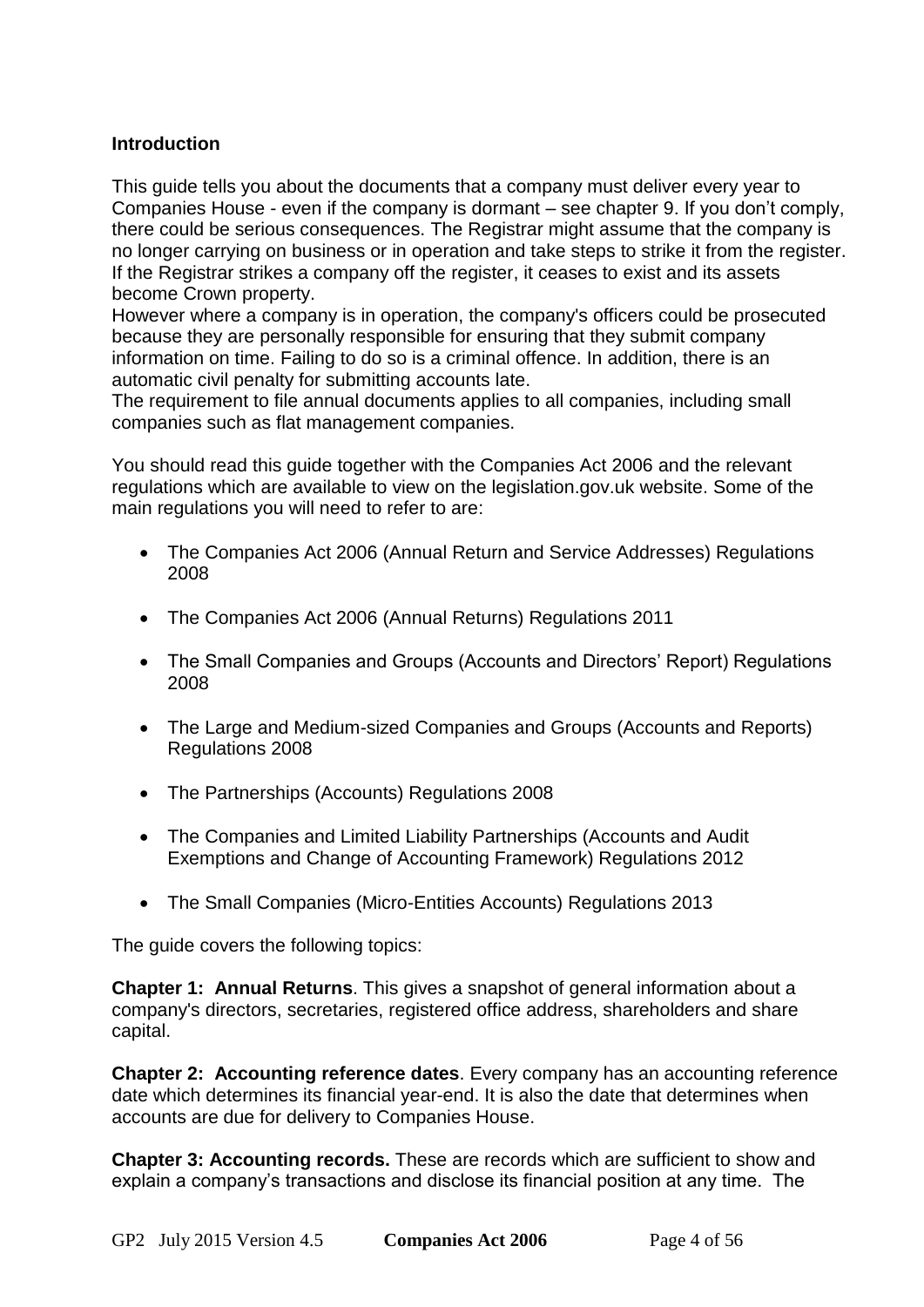accounting records must enable the directors to prepare accounts that comply with the Companies Act or International Accounting Standards (IAS).

**Chapter 4 – 12: Preparing and filing accounts.** All companies must prepare accounts for their members and for filing at Companies House. For large companies, both sets of accounts are identical. Small and medium-sized companies may choose to comply with separate requirements for the accounts that the company must prepare for its members and those that it files at Companies House. There is a deadline for delivering acceptable accounts which comply with all relevant legal requirements to Companies House. [If you](http://www.companieshouse.gov.uk/about/gbhtml/gp5.shtml)  [miss the deadline we will issue an automatic penalty.](http://www.companieshouse.gov.uk/about/gbhtml/gp5.shtml) In addition, we may prosecute directors of a company for delivering their accounts late or not at all.

#### **It is important that you, your accountants and your [auditors](#page-44-0) are aware of the filing deadline.**

The requirements and filing deadlines of the Companies Act 2006 are not the same as those of Her Majesty's Revenue and Customs or any other regulatory bodies such as the Financial Conduct Authority. There are also separate requirements for companies that are charities. It is the directors' responsibility to be aware of the different requirements.

This guide focuses on the accounts and reports which small and medium-sized companies must deliver to Companies House. Large companies are subject to more complex requirements which are outside the scope of this guide.

This guide does not deal with the content of accounts of companies which are drawn up under International Accounting Standards. The publication and filing requirements are the same as for the accounts of companies not drawn up under International Accounting Standards, with a slight variation for the accounts of small companies delivered to Companies House – see [chapter 5, question 2.](#page-18-1)

This guide cannot tell you how to prepare company accounts. It will tell you which documents make up a set of accounts, what exemptions you may be able to take advantage of, and whether you must appoint an auditor and present an audited set of accounts. If you are uncertain, you should consider seeking independent professional advice.

**Chapter 13: Auditors.** This briefly explains the role of a company auditor. It outlines the circumstances when companies need not appoint an auditor. It also explains the procedure for appointing and removing auditors from office, and the individuals and firms who are eligible to act as auditors.

**Chapter 14 – 15: Quality of documents and further information.** These chapters will give you some useful information about how to access the documents that you will need to send to Companies House. It also points out some of the general quality requirements that all documents must meet.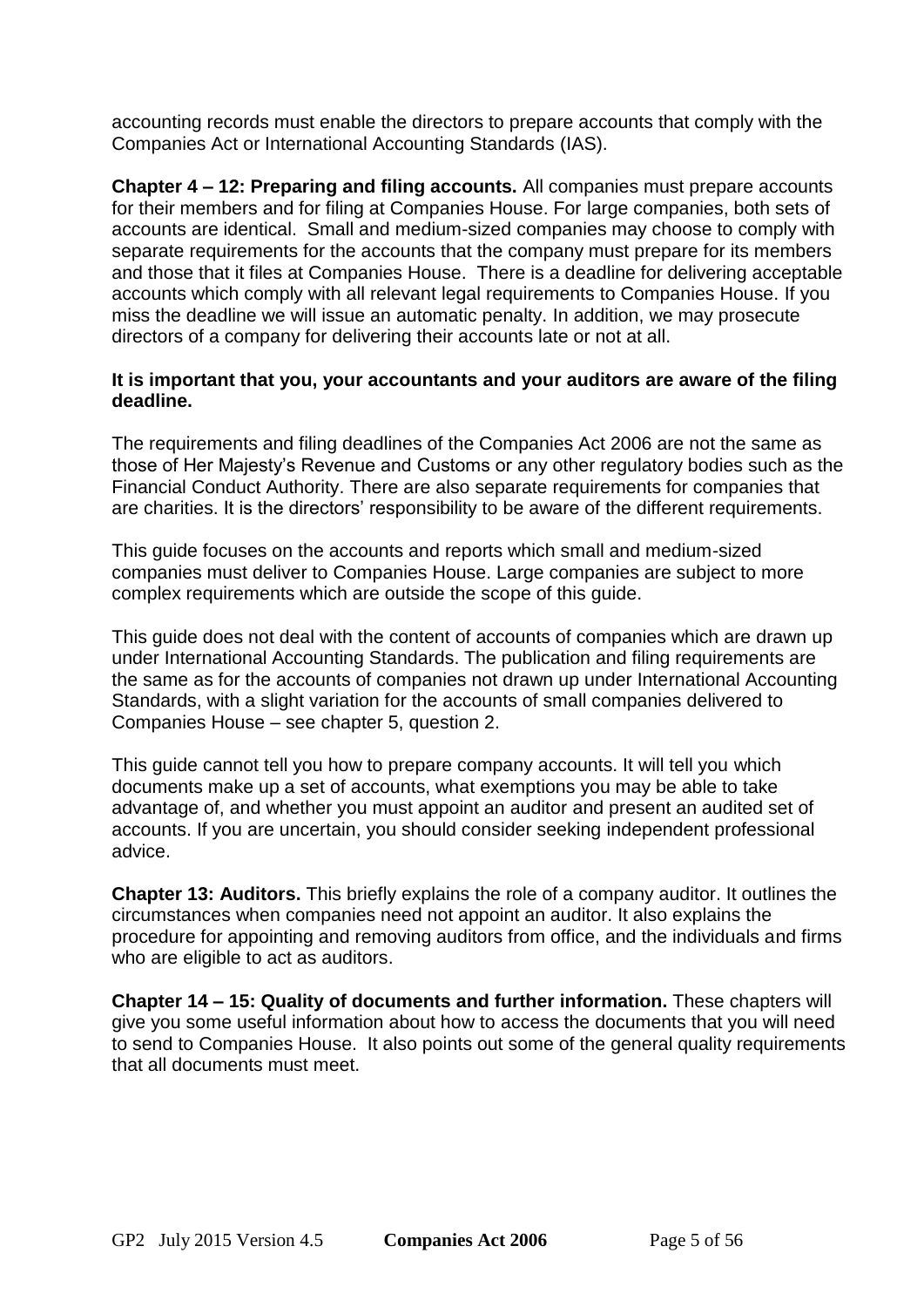## <span id="page-5-0"></span>**Chapter 1 Annual Return**

An annual return is a snapshot of general information about a company's directors, secretary (where one has been appointed), registered office address, shareholders and share capital.

**Please note there are different requirements regarding shareholder details and principal business activities (SIC codes) for an annual return with a made-up date of 30/09/2011or earlier and an annual return with a made-up date of 1/10/2011 or later. This guidance sets out the new requirements under the specific headings where they are relevant.**

#### **Glossary of terms**

In this chapter, the terms listed have the following meanings:

**"return period"**, in relation to an annual return, means the period beginning immediately after the date to which the last return was made up (or, in the case of the first return, with the incorporation of the company) and ending with the date to which the return is made up.

## **For returns made up to 30 September 2011 or earlier:**

<span id="page-5-1"></span>**"non – traded company"** means a company **none** of whose shares are shares admitted to trading on a regulated market;

<span id="page-5-2"></span>**"traded company"** means a company **any** of whose shares are shares admitted to trading on a regulated market;

**"regulated market"** means a market which appears on the list drawn up by an EEA State pursuant to [Article 47 of Directive 2004/39EC](http://eur-lex.europa.eu/LexUriServ/LexUriServ.do?uri=OJ:C:2008:057:0021:0027:EN:PDF) of the European Parliament and the Council of 21 April 2004 on markets in the financial **instruments** 

#### **For returns made up to 1 October 2011 or later:**

**"relevant Market"** is one of the current UK recognized investment exchanges and regulated markets found at: **<http://www.fsa.gov.uk/register/exchanges.do>**

**"PLUS-listed market"** is a regulated market.

**"PLUS-quoted"** and **"AIM"** are both 'markets established under the rules of a UK recognised investment exchange'. **AIM** is established under the rules of the London Stock Exchange; **PLUS- quoted** is established under the rules of Plus Stock Exchange Plc.

**"DTR5"** Is the Vote Holder and Issuer Notification Rules contained in [Chapter 5](#page-18-0) of the Disclosure and Transparency Rules source book issued by the Financial Conduct Authority.

**"SIC 2007"** is the UK Standard Industrial Classification of Economic Activities, together with three additional codes, this is the scheme prescribed for use when describing a company's **[Principal Business Activities](http://www.companieshouse.gov.uk/infoAndGuide/sic/sic2007.shtml)**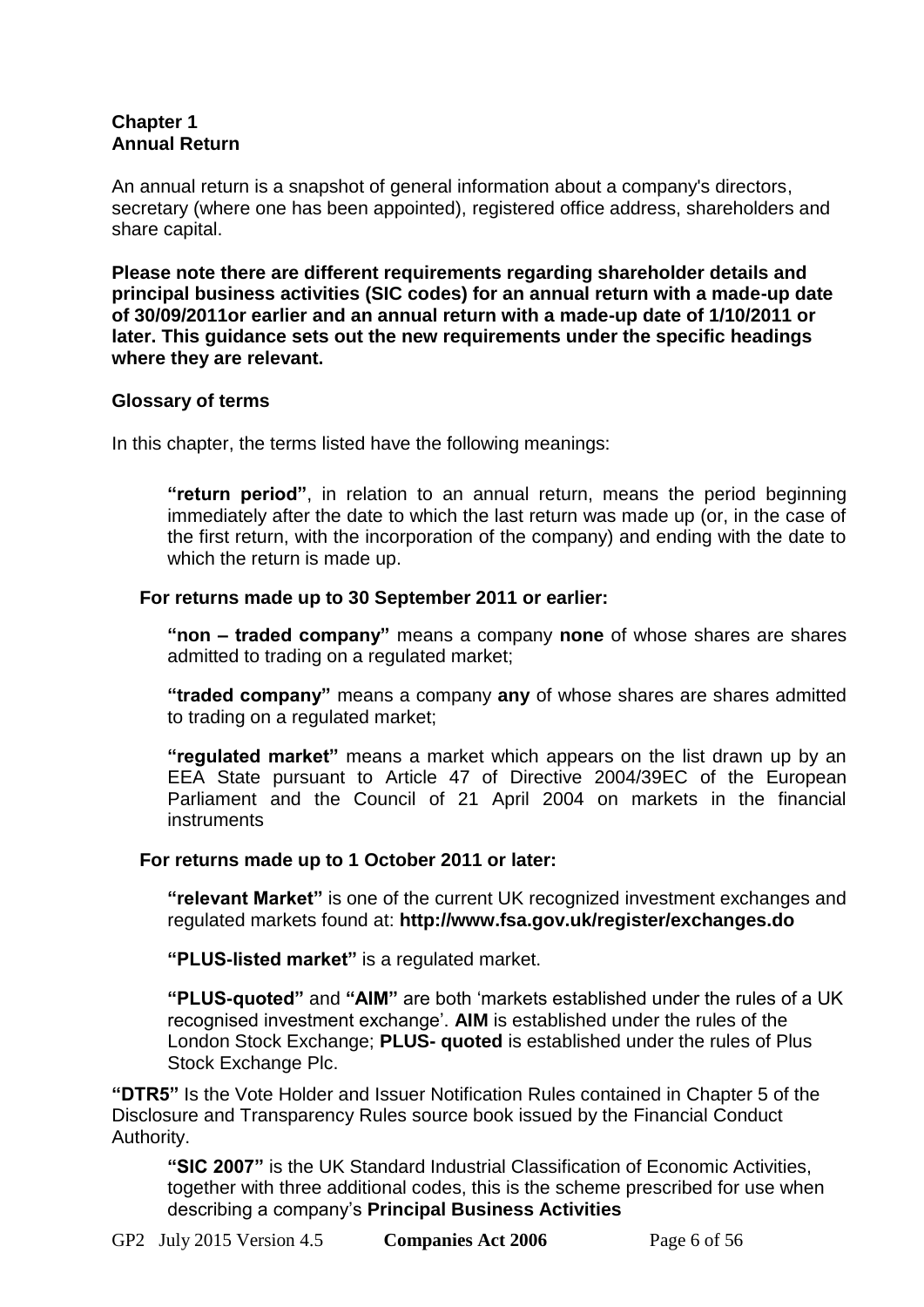## **Completing an annual return**

**Please note**. The easiest and cheapest way to complete and file your annual return is to use our [Software Filing](http://www.companieshouse.gov.uk/toolsToHelp/efiling.shtml) or [WebFiling](http://www.companieshouse.gov.uk/infoAndGuide/faq/webFiling.shtml) services. You can now also file certain documents in Welsh using our WebFiling service.

## **1. Which companies must send an annual return to Companies House?**

Every company must deliver an annual return to Companies House at least once every 12 months. The company's director(s) and the secretary (where applicable), are responsible for ensuring that they deliver the annual return to Companies House within 28 days after the anniversary of incorporation of a company or of the anniversary of the made-up date of the last annual return.

If you do not deliver the company's annual return, the Registrar might assume that the company is no longer carrying on business or in operation and take steps to strike it from the register.

**Remember:** It is a criminal offence not to deliver the company's annual return within 28 days of the made-up date, for which Companies House may prosecute the company and its officers.

## **2. What is an annual return?**

An annual return is a snapshot of certain company information at the made-up date [\(see](#page-7-0)  [question 3\)](#page-7-0). It is a separate document from a company's annual accounts. An annual return must contain the following information:

- the name of the company
- its registered number
- the date to which the annual return is made-up (the made-up date)
- the principal business activities of the company (see [Principal Business Activities\)](http://www.companieshouse.gov.uk/about/miscellaneous/principalBusActivitiesList.shtml)
- the type of company it is, for example, private or public
- the registered office address of the company
- the address (single alternate inspection location SAIL) where the company keeps certain company records if not at the registered office, and those records held there
- the details of the company secretary (corporate or individual), where applicable
- the details of all the company's directors (corporate or individual)

GP2 July 2015 Version 4.5 **Companies Act 2006** Page 7 of 56 If the company has share capital, the annual return must also contain an indication whether the company was a 'Traded company' or if the return is made up to 1/10/2011 or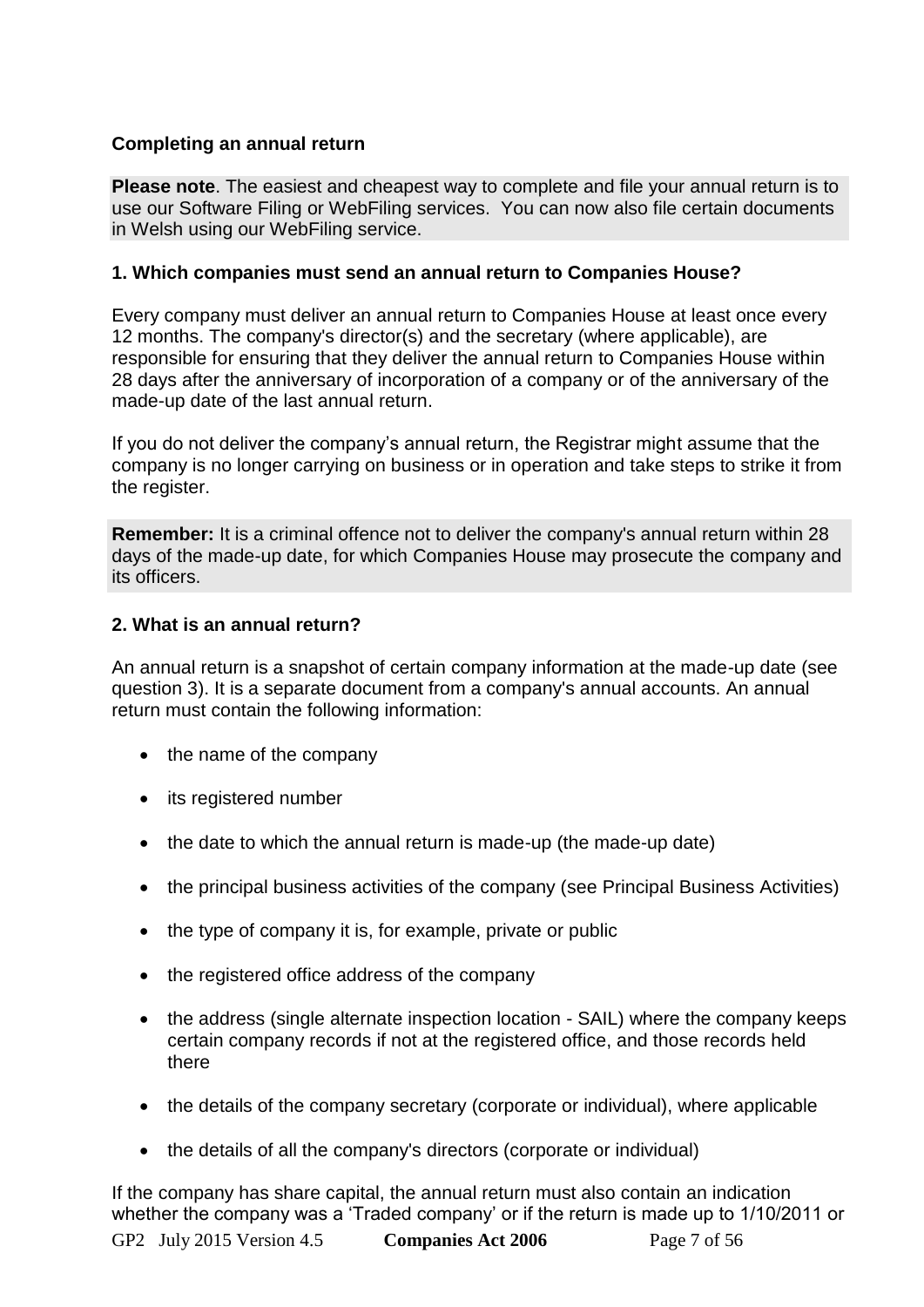later "if the company's shares have been admitted to trading on a relevant market" at any time during the return period; a statement of capital; and details of the shareholders.

## <span id="page-7-0"></span>**3. What is the made-up date?**

This is the date at which all the information in an annual return must be correct. The made-up date is usually the anniversary of:

• the incorporation of the company

or

• the made-up date of the previous annual return registered at Companies House

#### **4. Where can I get an annual return?**

Companies House will send a letter to your company's registered office to remind you when your annual return is due. It advises on how to file the form electronically by using our Software Filing or WebFiling services, as this is the easiest and cheapest option.

However, if you do not have the facility to file online you can download a [blank Form](http://www.companieshouse.gov.uk/forms/formsContinuation.shtml#AR01)  [AR01](http://www.companieshouse.gov.uk/forms/formsContinuation.shtml#AR01) of the annual return from our website or order a blank paper copy form via our Contact Centre on 0303 1234 500.

## **5. Completing the annual return Form AR01**

Generally, the details on the annual return should confirm the company information already held on the Companies House public record at the made-up date. You can update your company's principal business activities.

#### **For returns made up to 30 September 2011 or earlier**

The return must also include details of any transfers of shares which have taken place during the year.

#### **For returns made up to 1 October 2011 or later**

The return need only include details of transfers of shares that have taken place during the year for companies whose shares have not been traded on a relevant market.

To change any other information you must deliver the relevant document along with your annual return:

- change of registered office address [AD01](http://www.companieshouse.gov.uk/forms/introduction.shtml)
- appointment of company director or secretary [AP01,.AP02,](http://www.companieshouse.gov.uk/forms/introduction.shtml) [AP03](http://www.companieshouse.gov.uk/forms/introduction.shtml) or [AP04](http://www.companieshouse.gov.uk/forms/introduction.shtml)
- change of details, for example, the address of a company director or secretary-[CH01,CH02, CH03](http://www.companieshouse.gov.uk/forms/introduction.shtml) or [CH04](http://www.companieshouse.gov.uk/forms/introduction.shtml)
- termination of appointment of a company director or secretary [TM01](http://www.companieshouse.gov.uk/forms/introduction.shtml) or [TM02](http://www.companieshouse.gov.uk/forms/introduction.shtml)
- notification or change of address where the company records are kept available for inspection - [AD02](http://www.companieshouse.gov.uk/forms/introduction.shtml)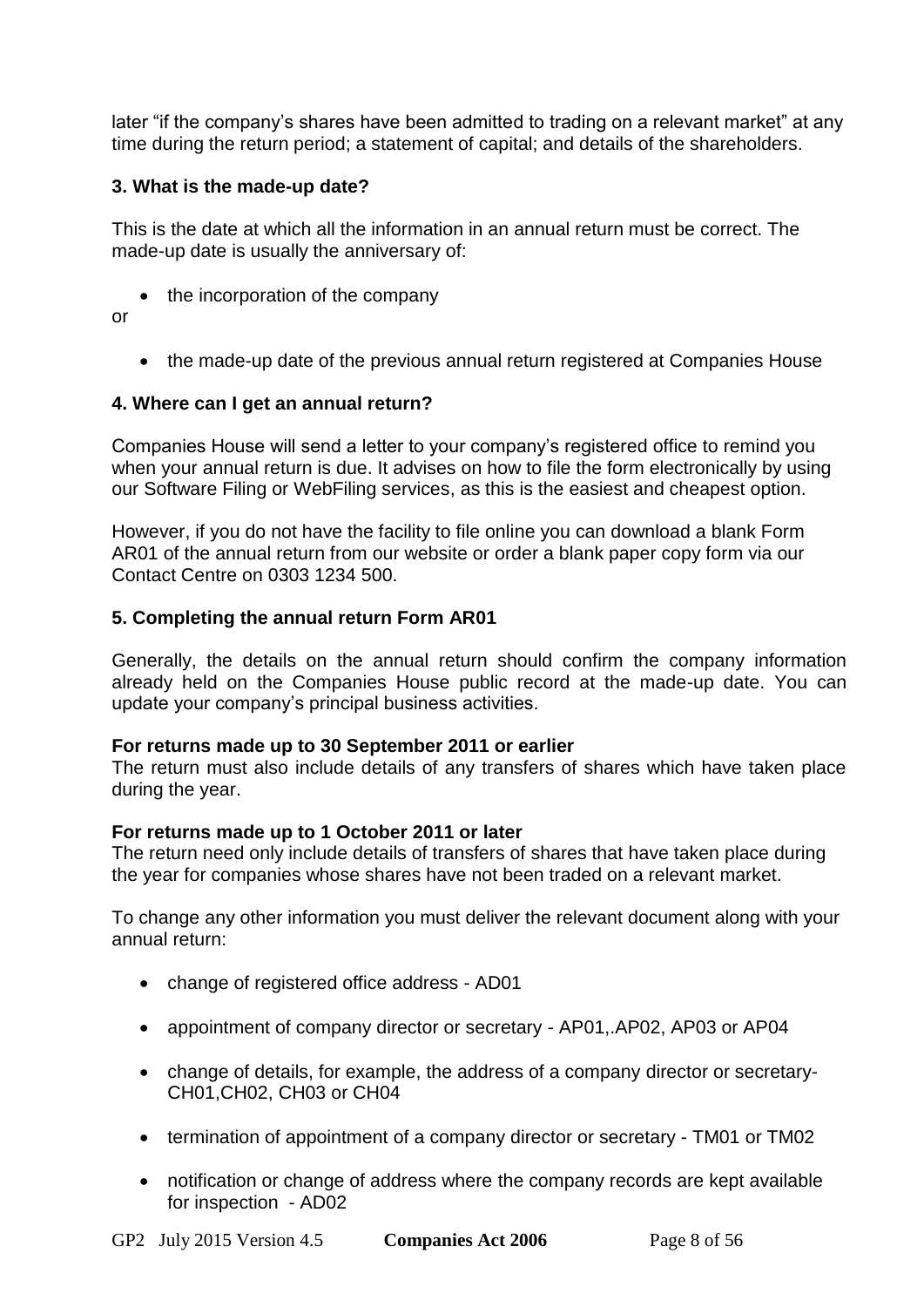- notification of company records held at alternate address or their returning to the registered office address - [AD03](http://www.companieshouse.gov.uk/forms/introduction.shtml) or [AD04](http://www.companieshouse.gov.uk/forms/introduction.shtml)
- allotment of new shares [SH01](http://www.companieshouse.gov.uk/forms/introduction.shtml)
- change to the company's total share capital. (See [question 6\)](#page-9-0)

You can do this via our Software Filing or WebFiling services or by sending the relevant paper forms.

Companies House will reject your annual return if it does not include the required information. However, where the information is completed but does not match our records, we may choose to accept the annual return but mark it as inconsistent with the public register. For further information, please see our guide on ['The Registrar's](http://www.companieshouse.gov.uk/about/gbhtml/gp6.shtml) Rules [and Powers'](http://www.companieshouse.gov.uk/about/gbhtml/gp6.shtml).

The PROOF (PROtected On-line Filing) Scheme provides additional protection for a company (or LLP) from the threat of fraudsters and corporate identity theft. The scheme ensures that changes to a company record can only be made online and that any of the following paper documents filed on behalf of the company (or LLP) are rejected:

- Director and/or other officer appointments, terminations and changes
- Registered office address
- Annual Return

Company directors hold an important position in a company. They have the power to make purchases and enter into credit arrangements on behalf of the company. Similarly, the registered office address is important because it is the address to which all official communications are sent.

Company records held with us are routinely used to check the legitimacy of a company and to confirm the details of directors and other company appointments. Therefore, any fraudulent changes to a company's record (such as a bogus change to the registered office address) can be damaging to the company and to the suppliers of goods and services.

The Companies House PROOF scheme offers companies a free and fully electronic system for notifying changes to company details.

By opting in to PROOF, the company (or its authorised agents) can make certain changes to the company record electronically, but not on paper. The company (or its authorised agents) will need a company authentication code in respect of the company before that company can file documents electronically at Companies House. The company authentication code must be input whenever the company wants to deliver filings in electronic form. The company must make sure that its code is kept secure, such that it is known only to its officers and those employees or agents authorised to use it on the company's behalf.

If there is a possibility that the code has been disclosed to an unauthorised person or if the company wants to change its code for any other reason, the company should make a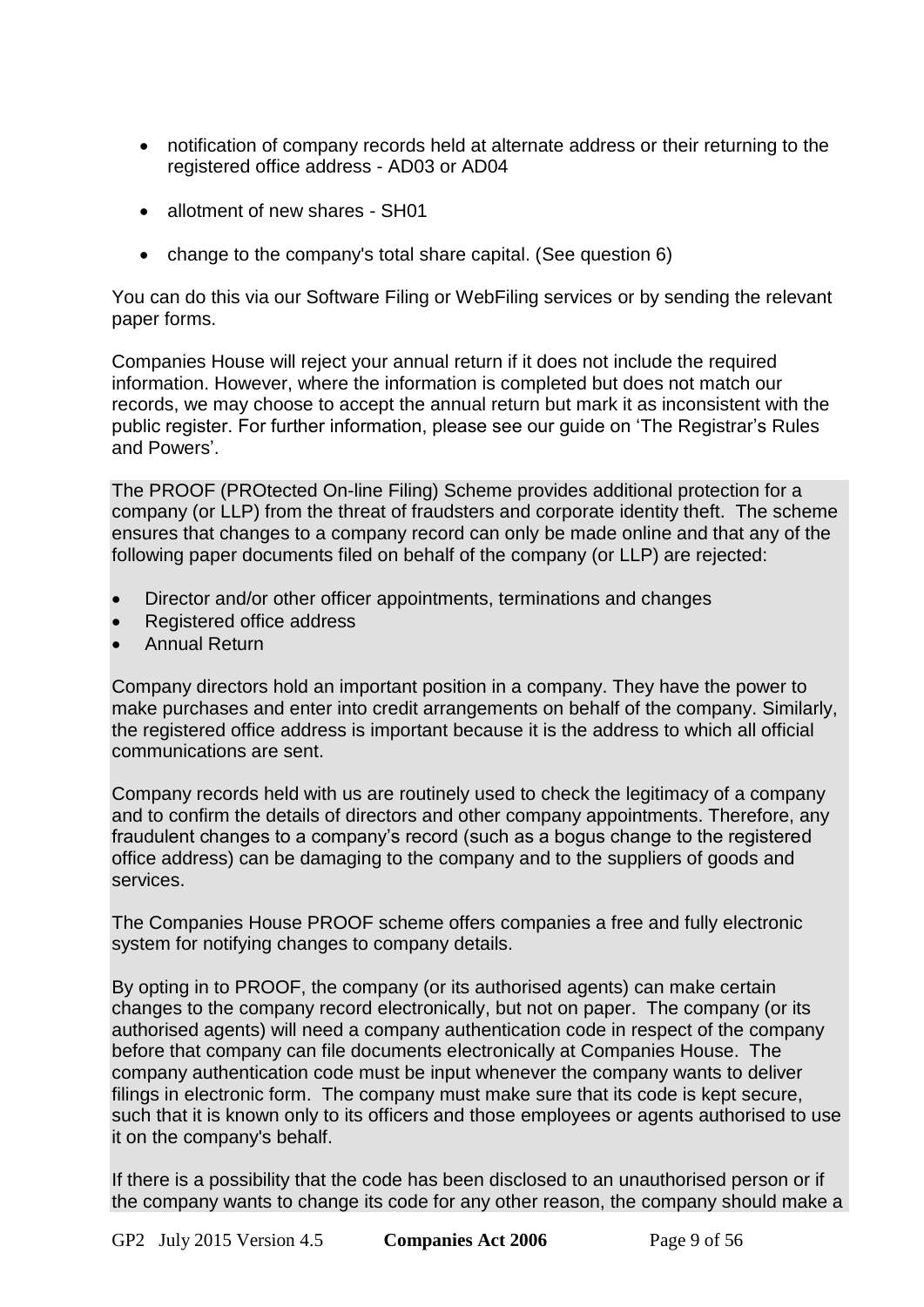written request for a new company authentication code to Companies House. A new code will be sent to the company's registered office address.

You can opt into the scheme via the Web Filing service by using the company authentication code which will provide access to the PROOF registration page. You must then agree to the terms and conditions of the scheme. These are also available for future reference on our website.

This service is voluntary; you may opt-out at any time. Companies House will then revert to accepting notices from your company delivered in either electronic or paper formats.

## <span id="page-9-0"></span>**6. What information does Companies House require about share capital?**

Every company with a share capital must complete a statement of capital as part of the annual return. This includes:

- the total number of shares of the company
- the aggregate nominal value of the shares
- $\bullet$  for each class of shares  $$ 
	- o the voting rights attached to the shares
	- o the total number of shares of that class
	- o the aggregate nominal value of shares of that class
- the amount paid up and the amount (if any) unpaid on each share (whether on account of the nominal value of the share or by way of premium).

If a company has converted shares into stock, it must give the corresponding information in relation to that stock, stating the amount of stock instead of the number and nominal value of the shares.

#### **7. When should I list all the company shareholders?**

- a private company or a [non-traded public company](#page-5-1) with share capital must provide a 'full list' of all shareholders on its first annual return following incorporation; and every third annual return after it has provided a full list.
- the intervening two annual returns need only report any changes to shareholder information that have taken place during that year - that is, shares transferred and details of people who have become or ceased to be shareholders.

#### **For returns made up to 1 October 2011 or later**

A company whose shares have not been admitted to trading on a relevant market must provide a 'full list' of all shareholders on its first annual return following incorporation; and every third annual return after it has provided a full list.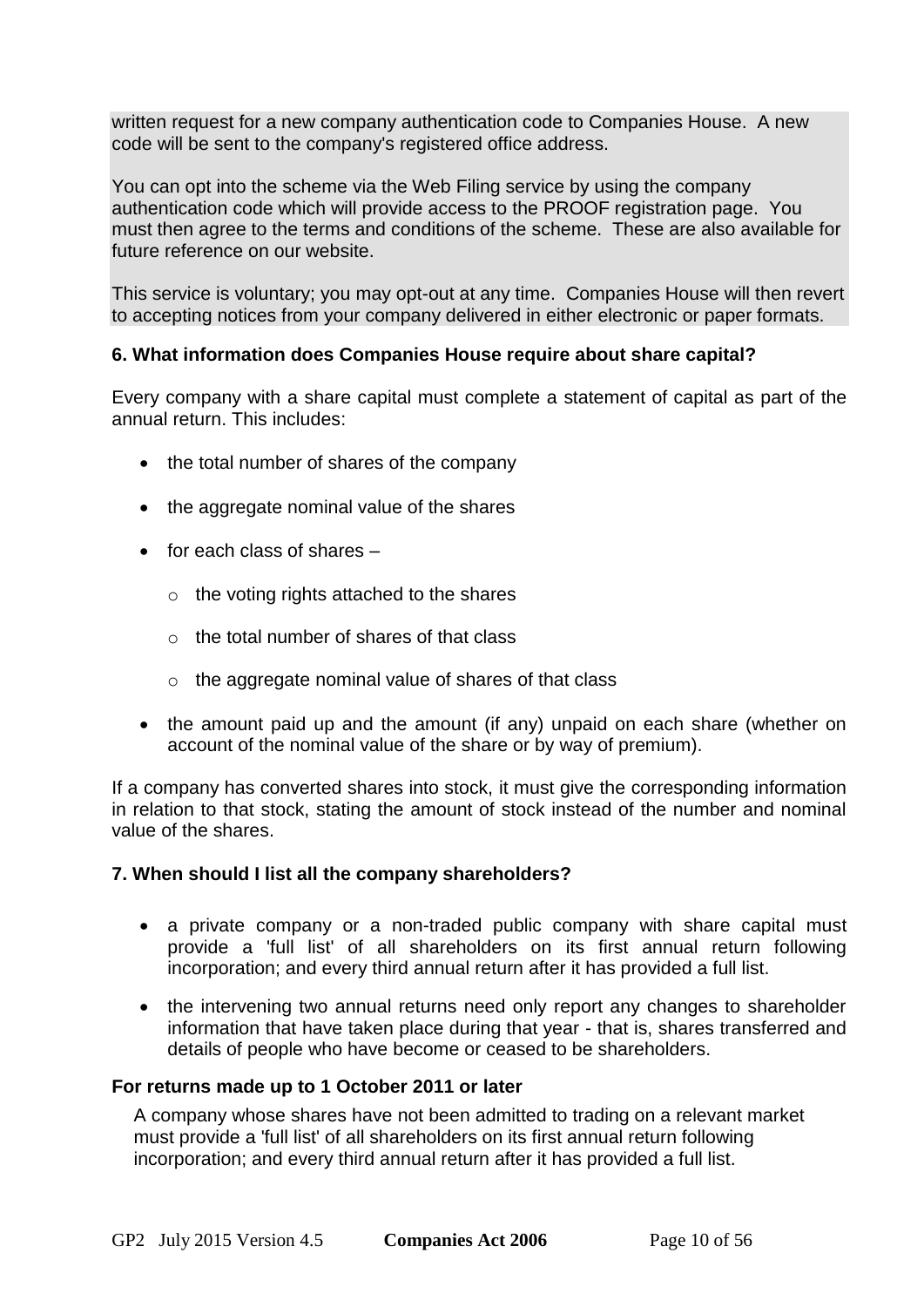The intervening two annual returns need only report any changes to shareholder information that have taken place during that year - that is, shares transferred and details of people who have become or ceased to be shareholders.

#### **8. What does a 'full list' of shareholders for a private or non traded public company or a company whose shares have not been admitted to trading on a relevant market contain?**

## **For returns made up to 30 September 2011 or earlier**

A 'full list' of shareholders for private and non-traded [public companies](#page-5-1) must contain the following information about each shareholding:

- the name of the shareholder (or joint-shareholders) at the made-up date
- the name of every shareholder (or joint-shareholders) who has ceased to be a shareholder since the made-up date of the previous annual return (or in the case of a first return, since the incorporation of the company)
- the number of shares of each class held by each shareholder of the company at the made-up date of the annual return
- the date of registration and the number of shares of each class transferred by each shareholder or past shareholder since the made-up date of the previous annual return (or in the case of a first return, since the incorporation of the company)

If you are a private or non-traded public company that submits a paper annual return you must only complete Section G3 of the annual return with your shareholder details. You must not give shareholder addresses or the form will be returned to you.

Any joint shareholder details should be listed consecutively. You must always deliver both Sections G3 & G4.

## **For returns made up to 1 October 2011 or later**

A company whose shares have not been admitted to trading on a relevant market must provide:

- the name of the shareholder (or joint-shareholders) at the made-up date
- the name of every shareholder (or joint-shareholders) who has ceased to be a shareholder since the made-up date of the previous annual return (or in the case of a first return, since the incorporation of the company)
- the number of shares of each class held by each shareholder of the company at the made-up date of the annual return
- the date of registration and the number of shares of each class transferred by each shareholder or past shareholder since the made-up date of the previous annual return (or in the case of a first return, since the incorporation of the company)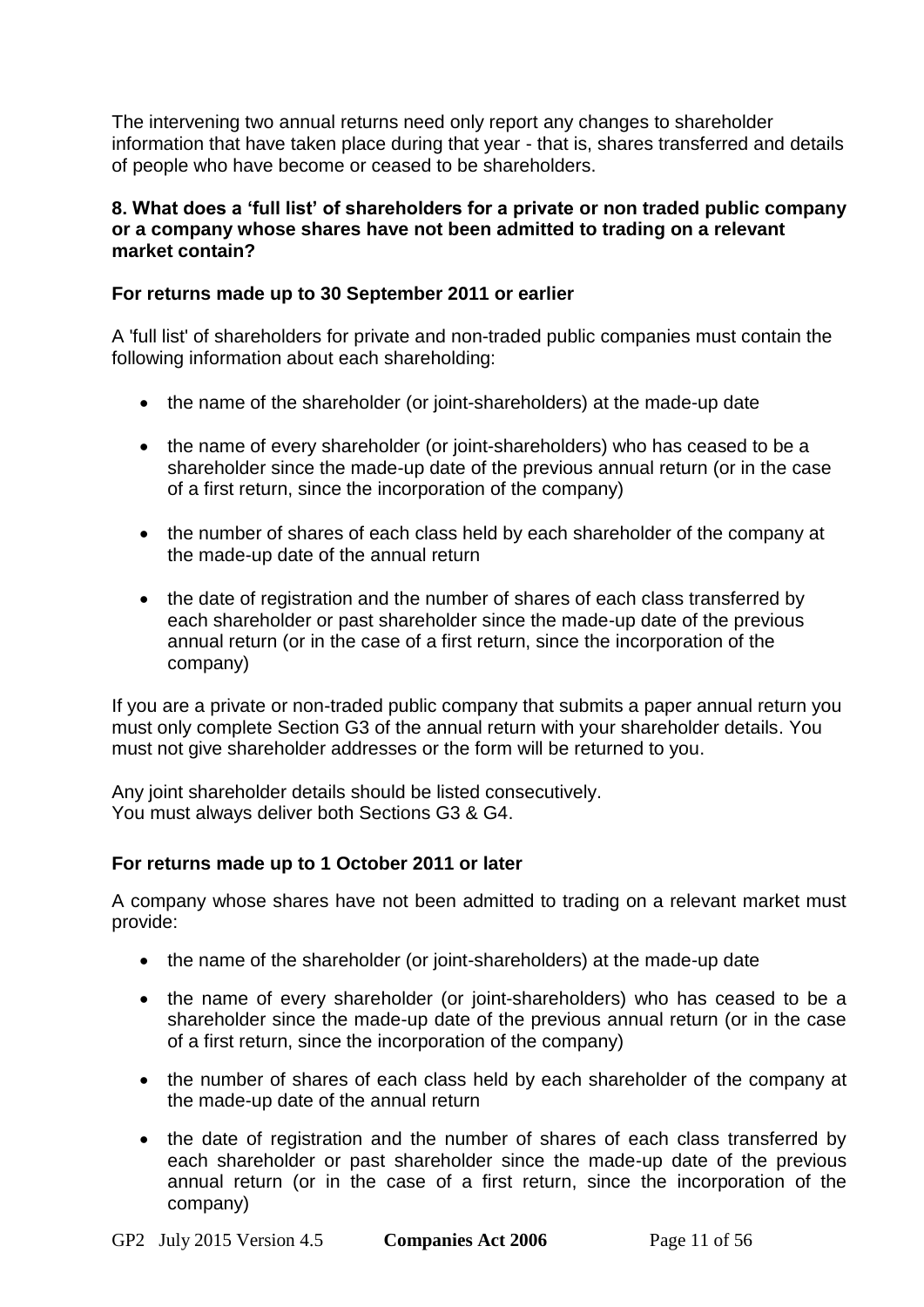If you are a company whose shares have not been admitted to trading on a relevant market that submits a paper annual return you must only complete Section G3 of the annual return with your shareholder details. You must not give shareholder addresses or the form will be returned to you.

Any joint shareholder details should be listed consecutively.

You must always deliver both Sections G3 & G4

#### **9. What does a list of shareholders for a traded public company or a company whose shares have been traded on a relevant market contain?**

## **For returns made up to 30 September 2011 or earlier**

A [traded public company](#page-5-2) must only provide a list of all the shareholders (or jointshareholders) who held at least 5% of the issued shares of any class during the period covered by the return. The list must contain the following information about each of these shareholdings:

- the name and address of the shareholder (or joint-shareholders)
- the number of shares of each class held at the made-up date of the annual return
- the date of registration and the number of shares of each class transferred by the shareholder during the period covered by the return
- the date of registration and the number of shares of each class transferred to the shareholder during the period covered by the return

## **For returns made up to 1 October 2011 or later**

A company whose shares have been admitted to trading on a relevant market at any time during the period covered by the return must provide:

 the names and addresses of shareholders who hold 5% or more of the company's issued share capital as at the made up date of the return.

A company whose shares have been admitted to trading on a relevant market throughout the period covered by the return and who were subject to the Vote Holder and Issuer Notification Rules contained in Chapter 5 of the Disclosure and Transparency Rules source book issued by the Financial Conduct Authority (DTR5) throughout the period of the return:

 shareholder details do not have to be provided, this is because since 1 September 2010, major shareholder notifications required under DTR have been available online on the National Storage Mechanism at [www.hemscott.com/nsm.do](http://www.hemscott.com/nsm.do) ; this means that there is no longer a significant public interest in Companies House holding historic information on the holdings of major shareholders of companies subject to DTR

**10. What if a public company or a company whose shares have been admitted to trading on a relevant market has a class of shares that is traded and a class of shares that are not?**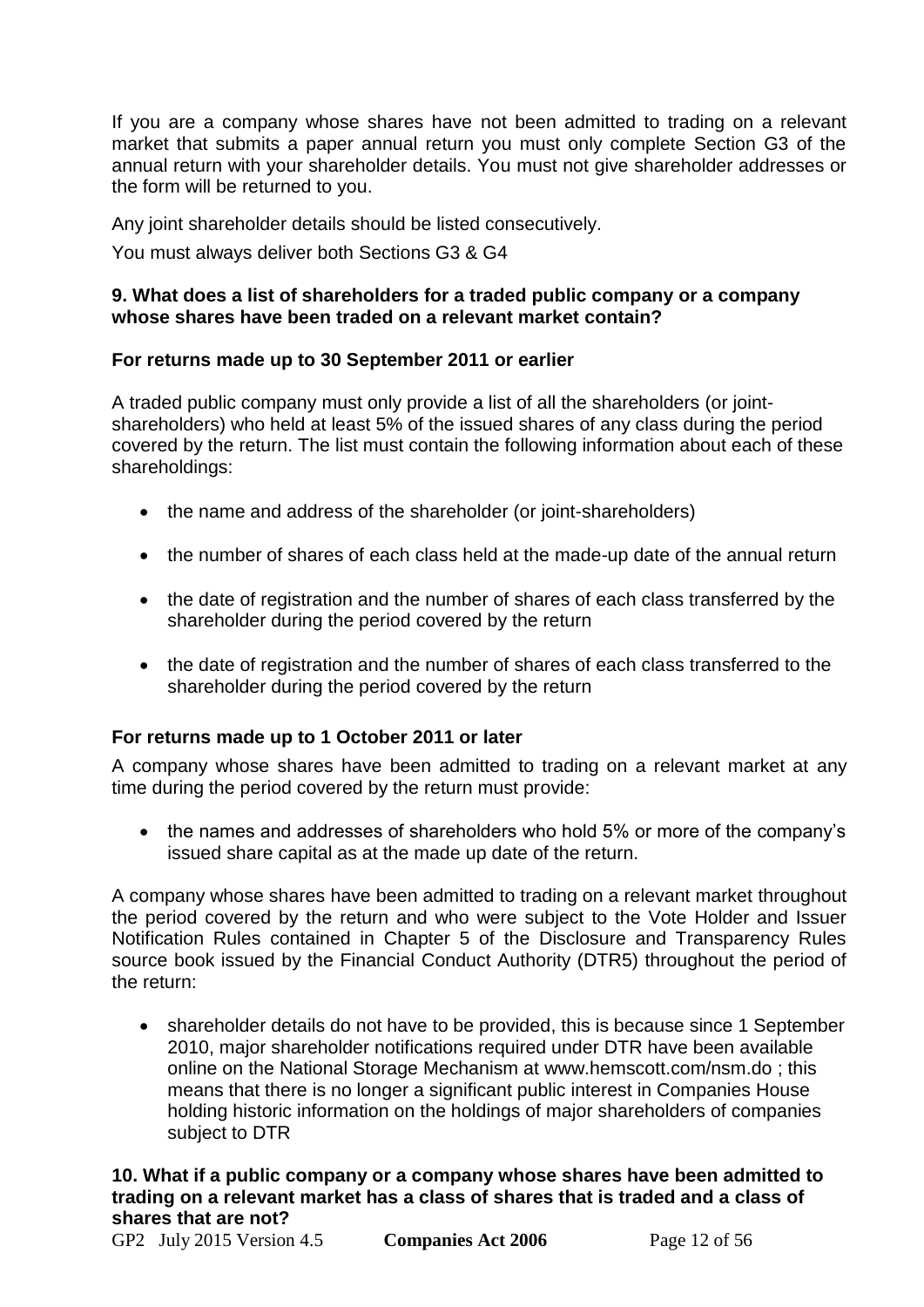## **For returns made up to 30 September 2011 or earlier**

If any shares are traded on a regulated market during the period of the annual return then you must tick the "traded" box. On paper annual returns you must complete Schedule B for all share classes, whether or not that share class is traded.

#### **For returns made up to 1 October 2011 or later**

If a company has any shares that have been traded on a relevant market at anytime during the period covered by the return then the annual return must state for each person who held at least 5% of the issued shares of any class of the company at the made up of the return:

- the person's name and address (as they appear in the company's register of members); and the number of shares of each class held by the person at that time
- the entries must be listed in alphabetical order by name; or the return must have annexed to it an index that is sufficient to enable the name of the person in question to be easily found

#### **11. What does a traded public company or a company whose shares have been admitted to trading on a relevant market show for shareholders who hold less than 5%?**

#### **For returns made up to 30 September 2011 or earlier**

 for a traded public company you must not give any details of shareholders that hold or continue to hold less than 5% of any issued share class at all times during the [return period](http://www.companieshouse.gov.uk/about/gbhtml/gp2.shtml#ch1#ch1)

#### **For returns made up to 1 October 2011 or later**

• for a company whose shares have been admitted to trading on a relevant market you must not give the names and addresses of those shareholders who held less than 5% of the company's issued share capital as at the made up date of the return

A company whose shares have been admitted to trading on a relevant market throughout the period covered by the return and who were subject to the Vote Holder and Issuer Notification Rules contained in [Chapter 5](#page-18-0) of the Disclosure and Transparency Rules source book issued by the Financial Conduct Authority (DTR5) throughout the period of the return, no shareholder details are required.

#### **12. Are there other ways of providing shareholder details?**

Companies that file paper annual returns may provide shareholder information on a CD-ROM if the list is 50 pages or more. Private companies and non-traded public companies or companies whose shares have **not** been admitted to trading on a relevant market but with a large number of shareholders may find it more convenient to provide a full list of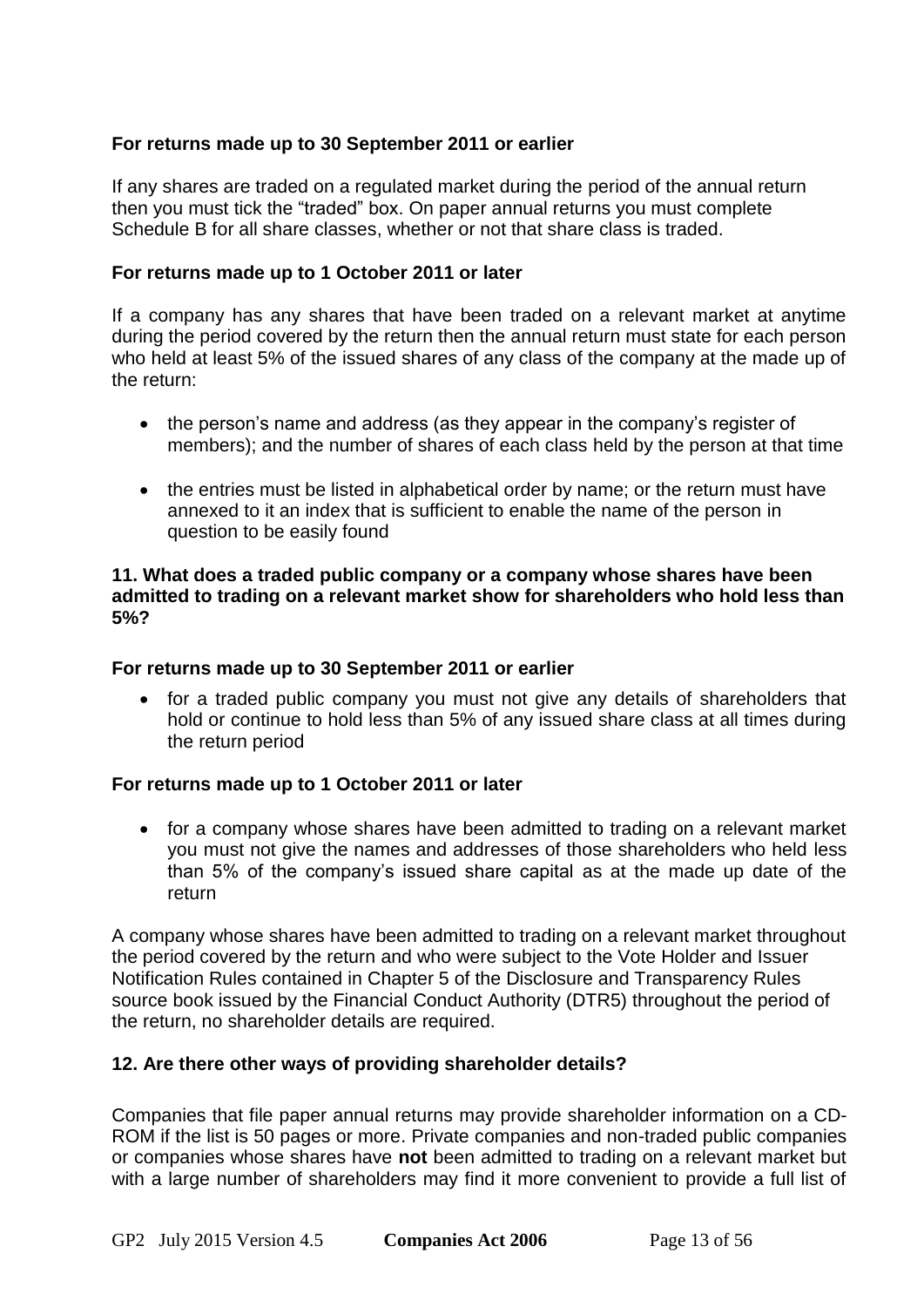shareholders with each annual return – but the list must **not** include the shareholders' addresses.

If you wish to supply the list of a company's shareholders on a CD ROM, please see the [registrar's rules](http://www.companieshouse.gov.uk/about/policyDocuments/registrarsRules/infoRegistrarsRules.shtml) on our website for further information.

## **13. Is there any other information that may be filed together with the annual return?**

Some companies must deliver information about their related undertakings with their annual return. This is only where the information required in the accounts would result in excessive notes to the accounts. The company accounts must state that the full information will be delivered with the next annual return. Further information can be found in [Chapter 5 question 18.](#page-23-0)

Please note that for accounts which are **approved on or after 1 July 2015** the alternative compliance procedure described above (outlined in Section 410 of the Act) has been repealed. A company must include information about related undertakings within their accounts and will no longer be able to deliver this information with their next annual return.

## **14. Is there a fee for filing the annual return?**

Yes. There is an annual document-processing fee of £40 for paper documents or £13 for users of our Software Filing or WebFiling services which is payable when you file the annual return. Companies that file a paper annual return should make the cheque payable to 'Companies House' and write the company number on the reverse.

## <span id="page-13-0"></span>**Chapter 2 Accounting reference dates**

## **1. What is a financial year?**

A financial year is usually a 12 [month](http://en.wikipedia.org/wiki/Month) period for which you prepare accounts. Every company must prepare accounts that report on the performance and activities of the company during the financial year. This starts on the day after the previous financial year ended or, in the case of a new company, on the day of incorporation.

Financial years are determined by reference to an accounting reference period.

The financial period ends on the accounting reference date, Companies have the choice to make up their accounts to the accounting reference date or a date up to seven days either side of it without filing an AA01 form, if this is more convenient.

## **2. How is the accounting reference date determined?**

For all new companies, the legislation sets the first accounting reference date as the last day in the month in which its first anniversary falls. The subsequent accounting reference dates will automatically be on the same date each year. For example, if the company was incorporated on 6 April 2008 its first accounting reference date would be 30 April 2009 and 30 April for every year thereafter.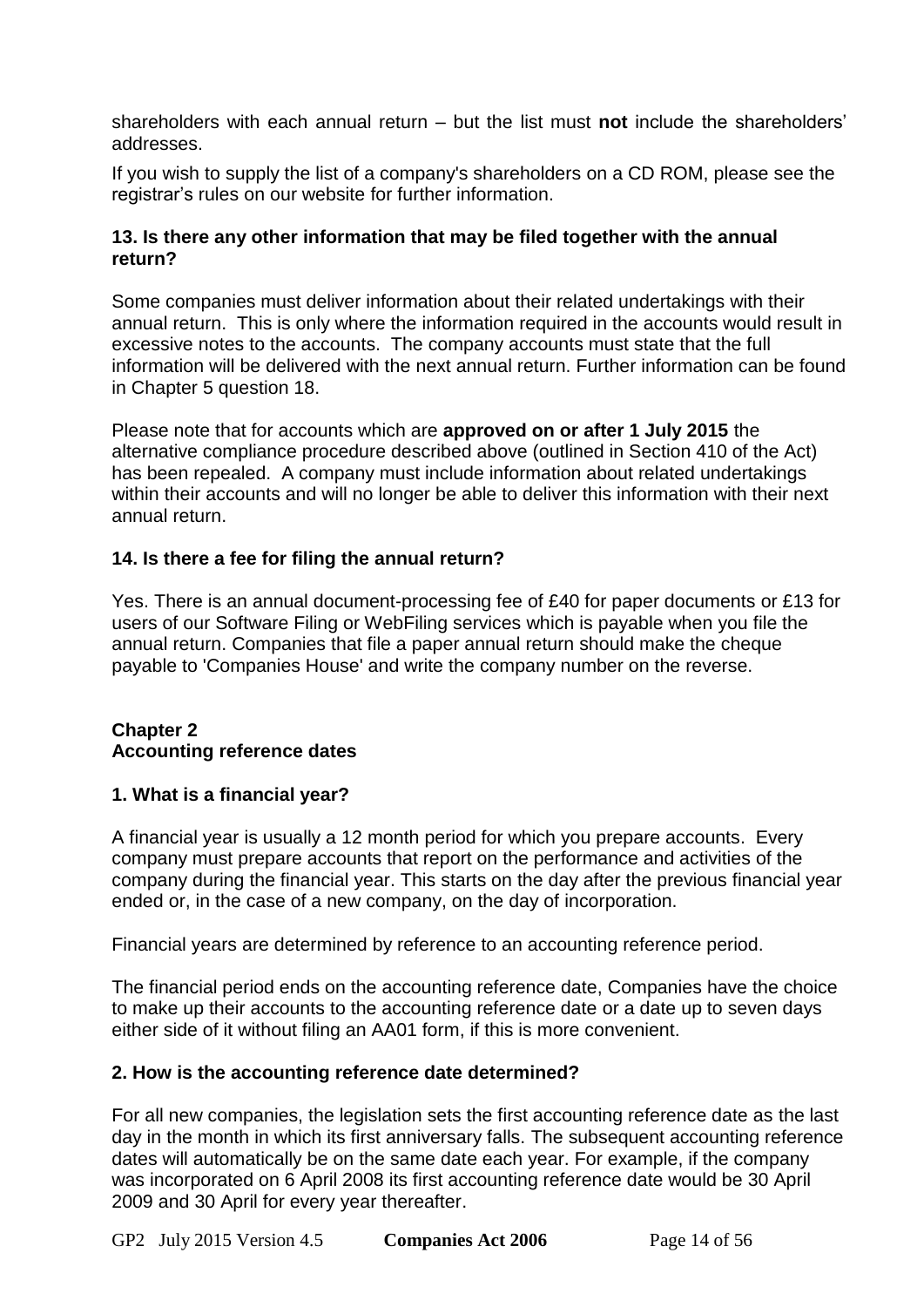## **3. Can I change the accounting reference date?**

Yes, you can change the current or the immediately previous accounting reference period so as to extend or shorten the period. To do this you must notify Companies House of a [change of accounting reference date](http://www.companieshouse.gov.uk/forms/generalForms/AA01_change_of_accounting_reference_date.pdf) on Form AA01. You must submit an acceptable change of accounting reference date before the filing deadline of the accounts for the period that you wish to change**.** In other words, if accounts for a particular accounting reference period become overdue, it is too late to change the accounting reference date.

You can change the accounting reference date via our Software Filing or WebFiling services or by sending the relevant paper forms to Companies House.

Private companies have 9 months and public companies 6 months to submit their accounts to Companies House after the end of each accounting reference period. The period allowed for submitting a company's first accounts and for changing its accounting reference date is different and we explain this in [Chapter 5](#page-18-0)

#### <span id="page-14-0"></span>**4. Are there any restrictions on changing the accounting reference date?**

You may change an accounting reference date by shortening an accounting reference period as often as you like and by as many months as you like. However, there are restrictions on extending accounting reference periods:

- you may not extend a period so that it lasts more than 18 months from the start date of the accounting period, unless the company is in administration;
- vou may not extend more than once in 5 years unless:
	- $\circ$  the company is in administration
	- o the Secretary of State has approved this
	- $\circ$  the company is aligning its accounting reference date with that of a subsidiary or parent undertaking under the law of the UK or another state in the [European Economic Area \(EEA\)](http://www.companieshouse.gov.uk/about/miscellaneous/listeeaCountries.shtml)

[A list of countries within the European Economic Area is available on our website.](http://www.companieshouse.gov.uk/about/miscellaneous/listeeaCountries.shtml)

#### **5. Are there any extra restrictions when changing a company's first Accounting Reference Date?**

No. The restrictions for changing any period are the same as those described in [question](#page-14-0)  [4](#page-14-0) above.

You should note that when you extend your first accounting period to the maximum 18 months, you must count the date of incorporation as the first day of the period. Many companies make the mistake of simply adding 6 months to the end of the period, which can in some cases extend the period beyond 18 months.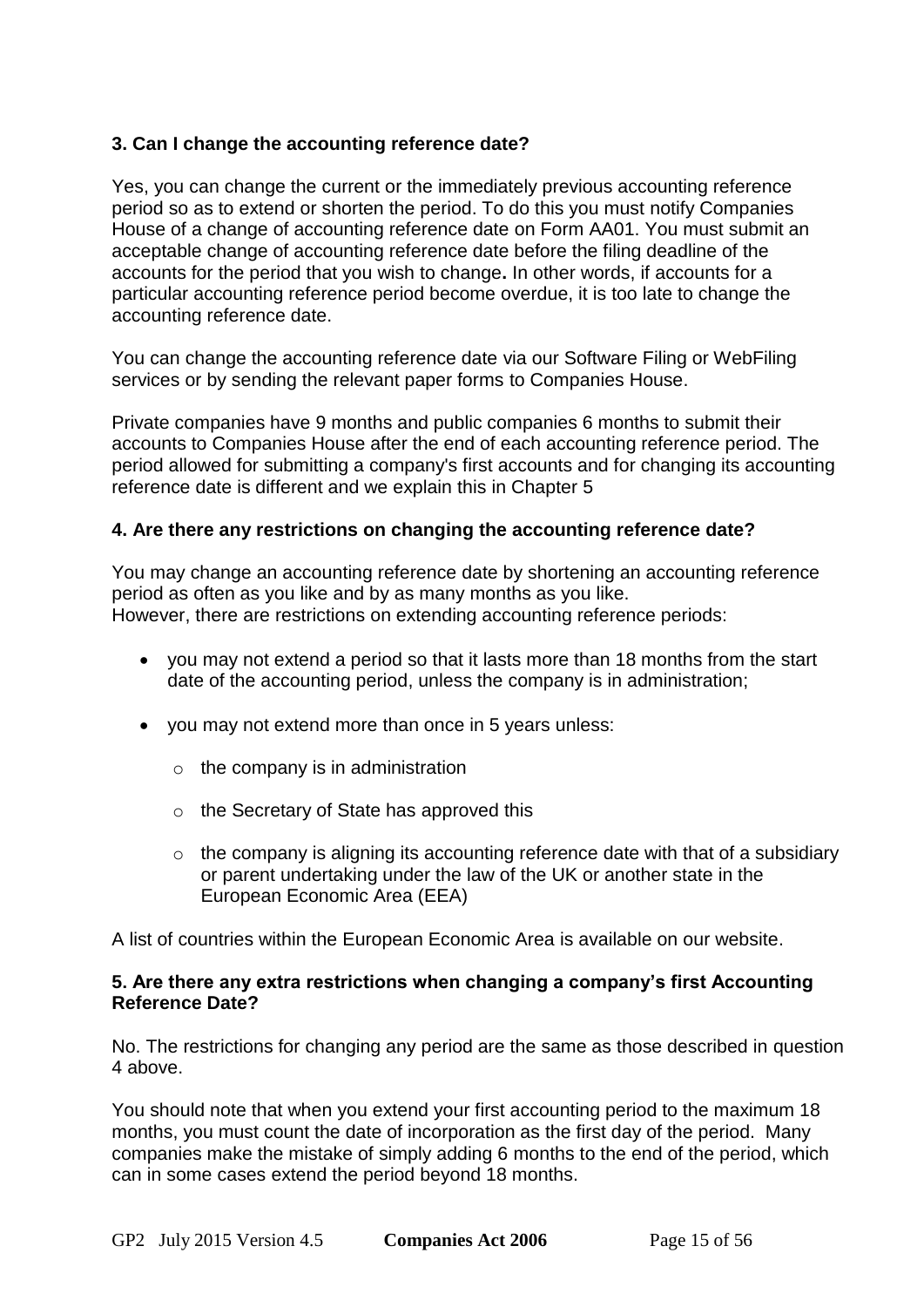## <span id="page-15-0"></span>**Chapter 3 Accounting Records**

## **1. Do all companies have to keep accounting records?**

Yes. Every company, whether or not they are trading, must keep accounting records.

## **2. What must accounting records include?**

Accounting records must in particular contain:

- entries showing all money received and expended by the company
- a record of the assets and liabilities of the company

Also, where the company's business involves dealing in goods, the records must contain:

- statements of stock held by the company at the end of each financial year
- all statements of stock takings from which you have taken or prepared any statements of stock
- statement of all goods sold and purchased, other than by ordinary retail trade. This should list the goods, the buyers and sellers

Parent companies must ensure that any subsidiary undertaking keeps sufficient accounting records so that the directors of the parent company can prepare accounts that comply with the Companies Act or International Accounting Standards.

#### **3. Where must a company keep its accounting records?**

A company must keep its accounting records at its registered office address or a place that the directors think suitable. The records must be open to inspection by the company's officers at all times.

If the company holds the records at a place outside of the UK, it must send accounts and returns at least every six months and keep them in the UK. Those accounts and returns must disclose the financial position and enable the directors to prepare accounts that comply with the requirements of the Companies Act, including where the accounts are prepared using International Accounting Standards.

## **4. How long must a company keep its records?**

Private companies must keep accounting records for 3 years from the date they were made. Public companies must keep them for 6 years.

## <span id="page-15-1"></span>**Chapter 4 Accounts for your members**

#### **1. Who is responsible for preparing accounts?**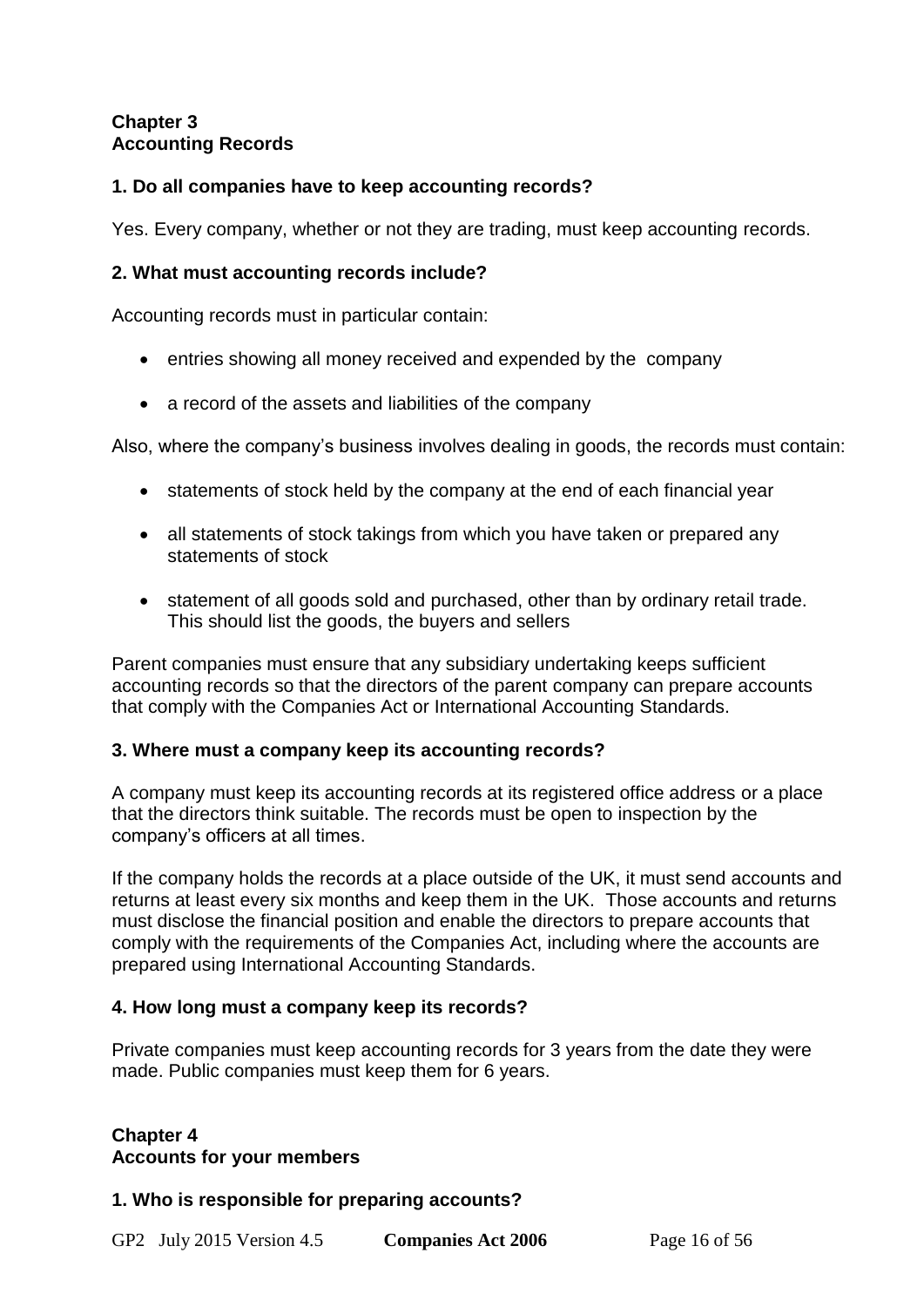The directors of every company must prepare accounts for each financial year. These are called individual accounts. A parent company must also prepare group accounts (but for parent companies defined as small this is optional – [see chapter 7\)](#page-26-0).

A dormant company that is also a subsidiary may be able to claim exemption from the preparation or filing of its accounts under certain circumstances – [see chapter 9.](#page-36-0)

## **2. What does a set of accounts include?**

Generally, accounts must include:

- a profit and loss account (or income and expenditure account if the company is not trading for profit)
- a balance sheet signed by a director on behalf of the board and the printed name of that director
- notes to the accounts
- aroup accounts (if appropriate)

And accounts must generally be accompanied by;

- a directors' report signed by a secretary or director and their printed name, including a business review (or strategic report) if the company does not qualify as small
- an auditors' report stating the name of the auditor and signed and dated by him (unless the company is exempt from audit).

#### **3. What period must the accounts cover?**

A company's first accounts cover the period starting on the date of incorporation, not the first day of trading. They end on the accounting reference date or up to 7 days either side of that date.

Subsequent accounts start on the day after the previous accounts ended and finish on the accounting reference date or up to 7 days either side of it. For further information on changing your accounting reference date see [chapter 2.](#page-13-0)

## **For example, if a company is incorporated on the 6 April 2009 the accounts must cover the entire period of 6 April 2009 – 30 April 2010. Subsequent periods will start on 1 May each year and end on 30 April the following year.**

#### **4. What if a company cannot afford a professional accountant?**

There is no requirement for companies to use a professional accountant to prepare their accounts. However, directors should be aware of their legal responsibilities regarding accounts and if they are uncertain about the requirements they may consider seeking professional advice.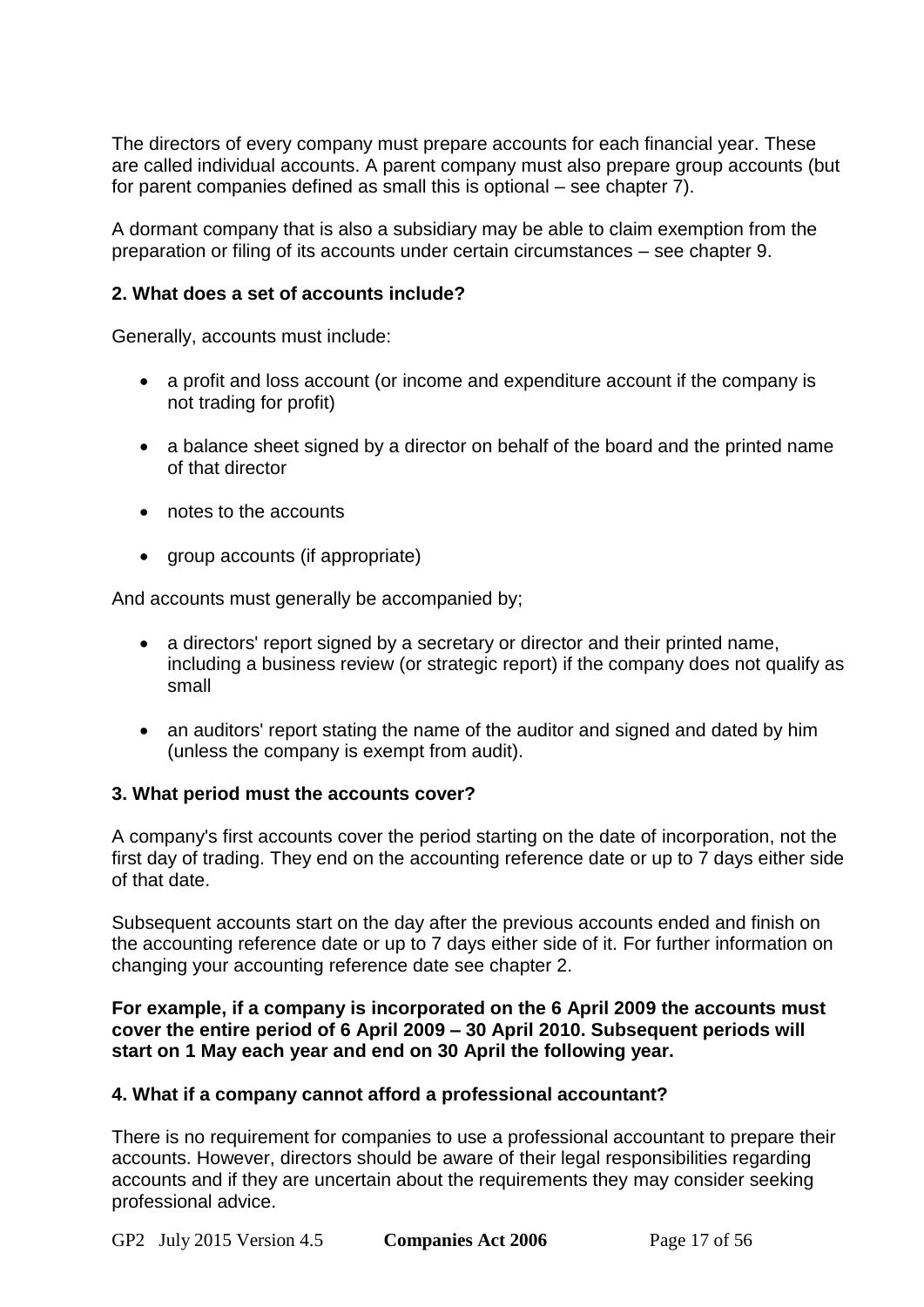## **5. Does every company have to send accounts to members etc?**

Every company must send a copy of its annual accounts for each financial year to –

- every member of the company
- every holder of the company's debentures
- every person who is entitled to receive notice of general meetings

This will not apply to certain dormant subsidiary companies that are exempt from preparing accounts – refer to chapter 9 [for more information.](#page-36-0)

#### **6. Does a company have to lay its accounts before a general meeting?**

There is no longer a statutory requirement for private companies to lay their accounts before members at a general meeting. If a private company's articles currently specify that the company must lay accounts before members at a general meeting, they may pass a special resolution to remove that provision.

A public company must lay its accounts before its members at an annual general meeting.

#### **7. Can a company pass a resolution to use a website as way of showing members the accounts?**

Yes. A company may pass a resolution or make provision in its articles that the company may send or supply documents, including accounts, to members by website. Members do not have to agree to receive communications in this way and have the right to request a paper copy.

#### **8. Who can approve and sign accounts?**

The company's board of directors must approve the accounts before they send them to members etc.

- a director must sign the balance sheet on behalf of the board and print their name, with any exemptions statements appearing above the director's signature
- a director or the company secretary must sign the directors' report on behalf of the board and print their name. Any statement about its being prepared under the small companies regime must appear above the signature
- if the company has to attach an auditor's report to the accounts, the report must include the auditor's signature and their name must be printed

Where the auditor is a firm the auditor's report must state the name of the auditor and the name of the person who signed it as senior statutory auditor on behalf of the firm. For more details, please see [chapter 13](#page-45-0) – Auditors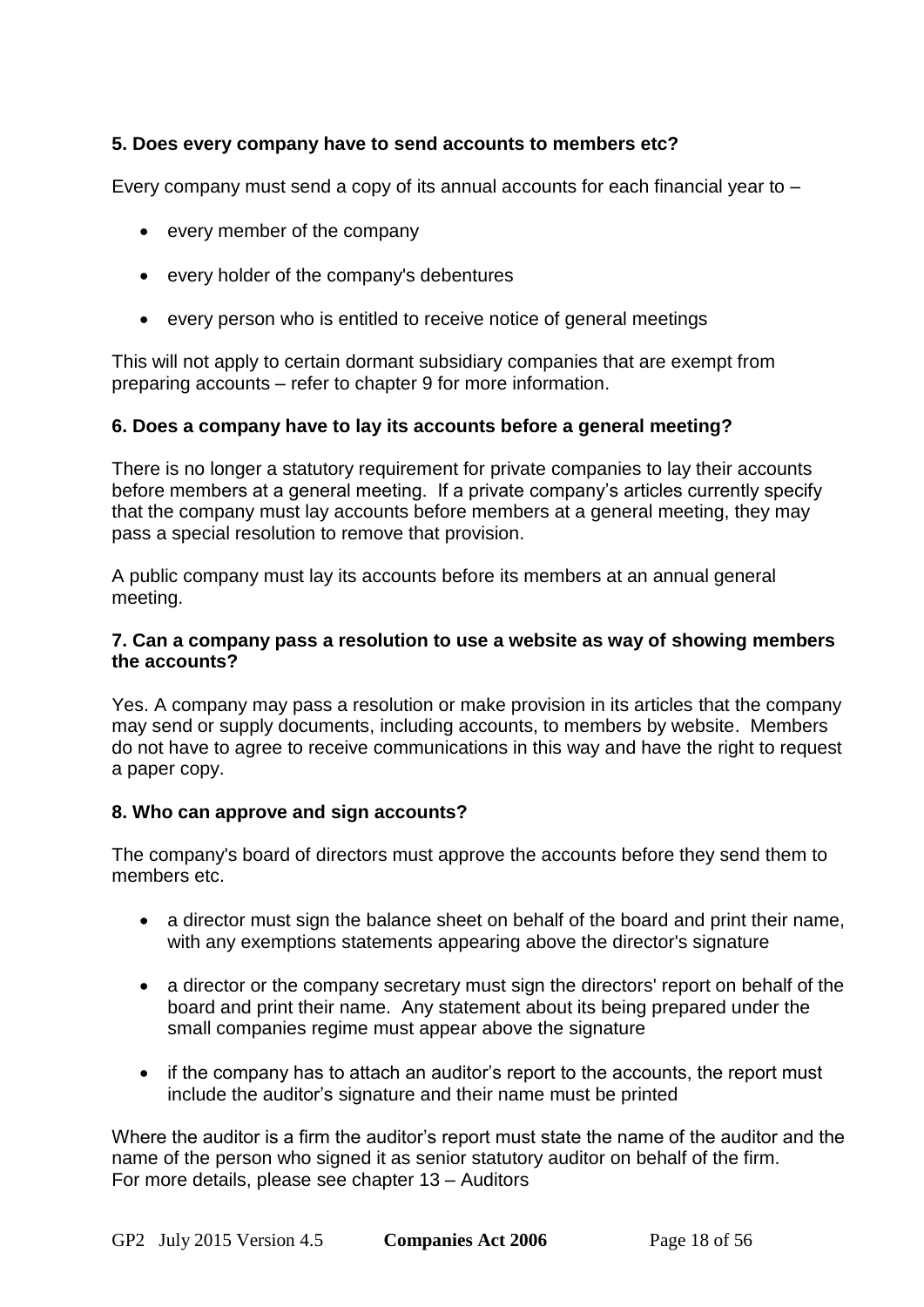**Please note:** Companies House cannot accept a typewritten name as a signature on accounts**.**

#### **9. Are there any exemptions from stating the auditor's name on the auditor's report or special auditor's report?**

Yes. More details are in [question 6 of Chapter 13](#page-49-0) on Auditors

## <span id="page-18-0"></span>**Chapter 5 Accounts for Companies House**

#### **1. Are the accounts filed with Companies House different to the accounts prepared for the members?**

You can simply file a copy of the accounts that you have already prepared for the members/shareholders at Companies House. However small and medium-sized companies may file an abbreviated version of those accounts which has less detail by combining certain items. Qualifying dormant companies can deliver even simpler annual accounts to Companies House. [Further information is in](#page-36-0) Chapter 9 on Dormant [companies.](#page-36-0)

## <span id="page-18-1"></span>**2. Do all companies have to file their accounts at Companies House?**

All private limited and public companies must file their accounts at Companies House. Unlimited companies need only deliver accounts to Companies House if, at any time during the period covered by the accounts:

- the company was a subsidiary undertaking or a parent of a limited undertaking
- the company was a banking or insurance company (or the parent company of a banking or insurance company)

or

- $\bullet$  each of the company's members was  $-$ 
	- $\circ$  a limited company
	- o another unlimited company each of whose members was a limited company
	- o a Scottish partnership each of whose members was a limited company

A dormant subsidiary may be able to claim exemption from the preparation or filing of its accounts under certain circumstances – for more information [refer to chapter 9](#page-36-0)

#### **3. Can I file the same accounts with Companies House and HMRC?**

If you are filing small audit exempt accounts you may be able to file accounts using the joint filing option which enables you to enter your accounts data once and use it to submit to both Companies House and HMRC.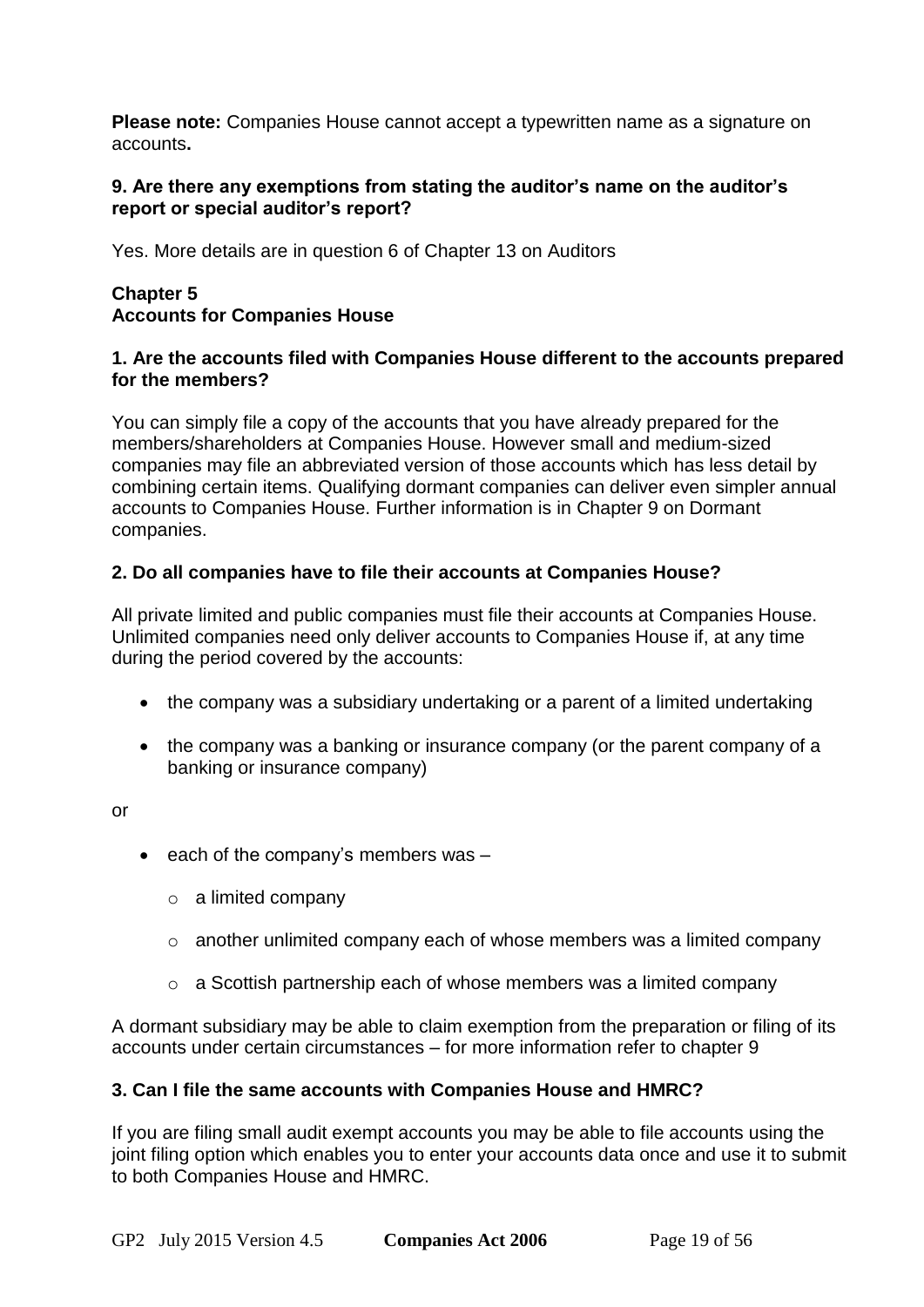To use this option you will need:

- Government Gateway credentials (which you can request from the HMRC website)
- Companies House Company Authentication Code, if you do not already have one please refer to the [WebFiling FAQs](http://www.companieshouse.gov.uk/webfiling/webFilingFAQs.shtml) on our website for more details

The joint filing option will allow you to submit either the full statutory small audit exempt accounts to both organisations or extract abbreviated accounts for filing only at Companies House. For further information on whether this is suitable for your company please refer to the [joint filing FAQs on our website.](http://www.companieshouse.gov.uk/infoAndGuide/faq/accountsAndReports.shtml)

Companies House and HMRC have different filing deadlines and penalties for late filing. It is the directors' responsibility to ensure that they know what the deadlines are.

#### **4. Do I still need to file my accounts with HMRC or Charity Commission, or Office of the Scottish Charity Regulator?**

Yes. The accounts filed at Companies House are in accordance with the Companies Act 2006. You must still file with other regulatory bodies according to their requirements and filing deadlines.

Charitable companies should note that if they prepare their accounts in the format advised by the Charity Commission then they will be unable to use the Companies House WebFiling service to file their accounts with the registrar. Companies House is working with the Charity Commission on providing an electronic joint filing service for charitable company accounts. Until such a service is launched, charitable companies will need to file their accounts at Companies House on paper.

## **5. Will Companies House give technical advice on accounts?**

No. We can only give general guidance, not technical advice on specific accounting or legal issues. Your accounts are subject to legal requirements, and we are not qualified to give specialist advice. You may wish to consider consulting an accountant if you need this sort of advice.

## **6. How long do I have to file my company's first accounts?**

If you are filing your company's first accounts and those accounts cover a period of more than 12 months, you must deliver them to Companies House:

- within 21 months of the date of incorporation for private companies
- within 18 months of the date of incorporation for public companies
- 3 months from the accounting reference date, whichever is longer.

The deadline for delivery to Companies House is calculated to the exact day.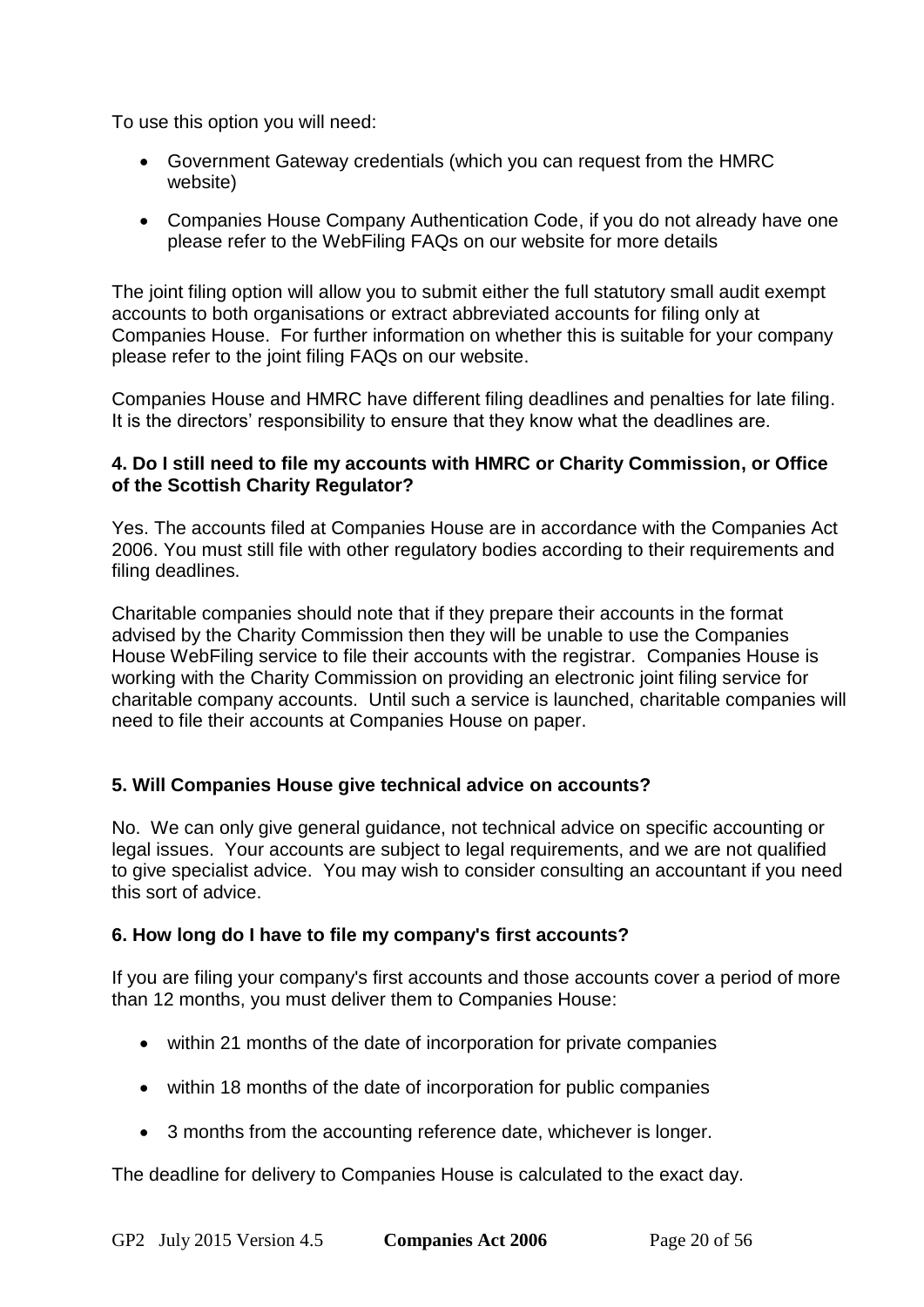For example, a private company incorporated on **1 January 2011** with an accounting reference date of 31 January has until midnight on **1 October 2012** (21 months from the date of incorporation) to deliver its accounts, not *31 October*.

If the first accounts cover a period of 12 months or less, the normal times allowed for delivering accounts apply (see question 7 below).

## **7. How long do I normally have to file my accounts?**

Unless you are filing your company's first accounts (see question 6 above) the time normally allowed for delivering accounts to Companies House is:

- 9 months from the accounting reference date for a private company
- 6 months from the accounting reference date for a public company

Please be aware of the **definition of a period of months** in connection with filing accounts.

A period of months after a given date ends on the corresponding date in the appropriate month. For example a private company with an accounting reference date of 4th April has until midnight on 4 January of the following year to deliver its accounts, *not 31 January*.

This does not apply if your accounting reference date is the last day of the month. In this case the period allowed for filing accounts would end with the last day of the appropriate month. For example a private company with an accounting reference date of 30th April has until midnight on 31January of the following year to deliver its accounts, *not 30 January*.

## **8. If I shorten my accounting reference date will I still have to file by the original deadline?**

No. When a company shortens its accounting period, the new filing deadline will be the longer of the following two options;

- **9 months** for a private company (or **6 months** for a public company) from the new accounting reference date
- **3 months from the date of receipt of the notice** (change of accounting reference date – AA01)

## **9. Can I apply for extra time to file?**

Yes. If there is a special reason for doing so, you may apply to extend the time for delivering accounts to Companies House; for example, if there has been an unforeseen event which was outside the control of the company and its auditors.

You should make the application in writing and deliver it **before** the normal filing deadline. It must contain a full explanation of the reasons for the extension and the length of the extension requested. You can do this by [emailing our enquiries section](mailto:enquiries@companieshouse.gov.uk) or writing to;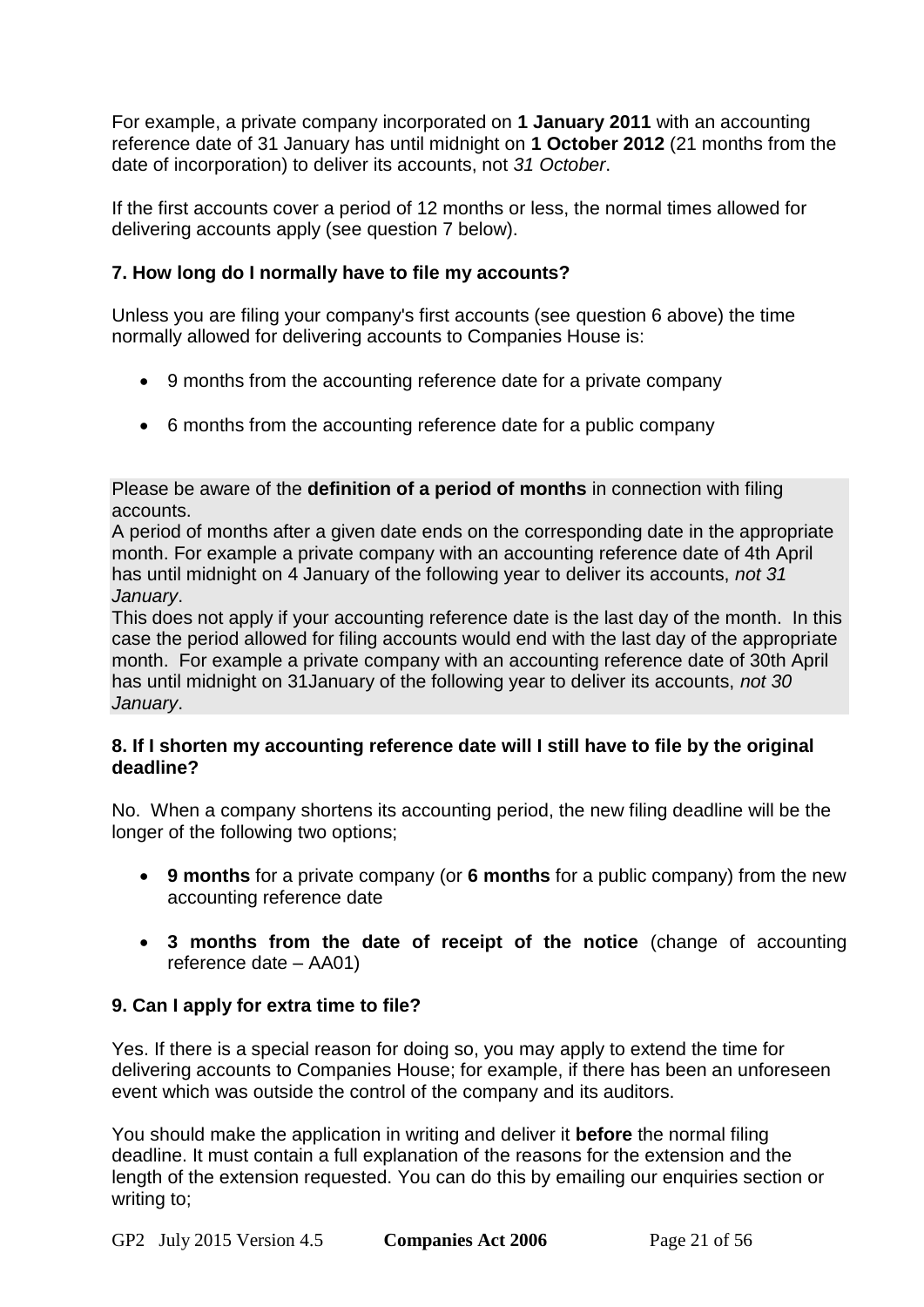| For companies incorporated in<br><b>England and Wales, write to:</b><br><b>Companies House</b><br>Crown Way<br>Cardiff<br><b>CF14 3UZ</b> | For companies incorporated in<br>Scotland, write to:<br><b>Companies House</b><br><b>Fourth Floor</b><br><b>Edinburgh Quay 2</b><br>139 Fountainbridge<br>Edinburgh |
|-------------------------------------------------------------------------------------------------------------------------------------------|---------------------------------------------------------------------------------------------------------------------------------------------------------------------|
| DX 33050 Cardiff 1                                                                                                                        | Scotland<br>EH <sub>3</sub> 9FF                                                                                                                                     |
| For companies incorporated in                                                                                                             | DX ED235 Edinburgh1                                                                                                                                                 |
| Northern Ireland, write to:                                                                                                               | or                                                                                                                                                                  |
| The Registrar of Companies                                                                                                                | LP-4 Edinburgh 2                                                                                                                                                    |
| <b>Companies House</b>                                                                                                                    |                                                                                                                                                                     |
| Second Floor,                                                                                                                             |                                                                                                                                                                     |
| <b>The Linenhall</b>                                                                                                                      |                                                                                                                                                                     |
| 32-38 Linenhall Street                                                                                                                    |                                                                                                                                                                     |
| <b>Belfast</b>                                                                                                                            |                                                                                                                                                                     |
| Northern Ireland<br><b>BT2 8BG</b>                                                                                                        |                                                                                                                                                                     |
| DX 481 N.R. Belfast 1                                                                                                                     |                                                                                                                                                                     |
|                                                                                                                                           |                                                                                                                                                                     |

#### **10. What if I deliver the accounts late?**

Failure to deliver accounts on time is a **criminal offence**. In addition, the law imposes a civil [penalty for late filing](../../../rkyv/Local%20Settings/Temp/Local%20Settings/Temp/Local%20Settings/Temp/Local%20Settings/Temp/Local%20Settings/Temp/rkyv/Local%20Settings/Temp/Local%20Settings/Temp/Local%20Settings/Temp/Open/gba5.shtml#c1q1) of accounts on the company. The amount of the penalty depends on how late the accounts arrive and whether the company is private or public at the date of the balance sheet. Further information about late filing penalties is available in our guide ["Late Filing Penalties"](http://www.companieshouse.gov.uk/about/gbhtml/gp5.shtml) available on the Companies House website.

#### **11. What if the filing deadline falls on a Sunday or a Bank Holiday?**

If a filing deadline falls on a Sunday or Bank Holiday, the law still requires you to file the accounts by that date. To avoid a penalty, please ensure that you send acceptable accounts in time to arrive **before** the deadline.

It is the date that you deliver acceptable accounts which meet the relevant legal requirements to Companies House that is important, not the date that you sent the accounts.

**Please note:** some CH offices do not receive post on Saturdays and may not have a post box. For up to date details of opening hours and access for delivery [check our](http://www.companieshouse.gov.uk/contact/index.shtml)  [website](http://www.companieshouse.gov.uk/contact/index.shtml)

#### **12. What if I do not submit accounts to Companies House at all?**

If the Registrar believes that a company is no longer carrying on business or in operation, he could strike it off the register and dissolve it. If this happens all the assets of the company, including its bank account and property, generally become the property of the Crown.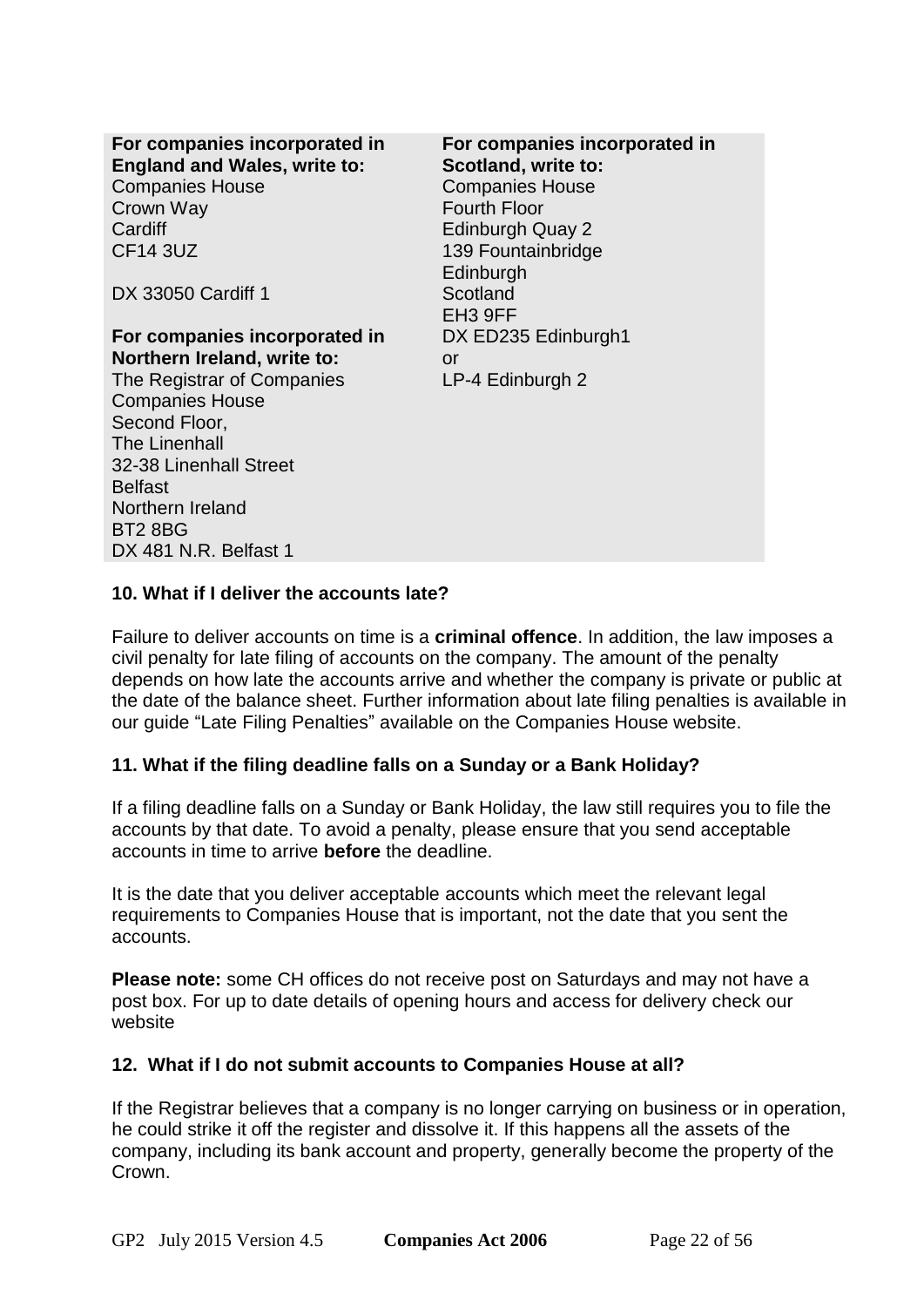Failure to deliver documents is a **criminal offence**. All the directors of the company risk prosecution. On conviction, a director could end up with a criminal record and a potentially unlimited fine for each offence. This is separate from the [civil penalty im](http://www.companieshouse.gov.uk/about/gbhtml/gp5.shtml)posed on the company for late filing of accounts.

## **13. Can I submit accounts online?**

Yes. You can submit the following accounts online:

- dormant company accounts
- small full audit exempt accounts
- small audit exempt abbreviated accounts

WebFiling offers simple web forms enabling easy and quick submission of:

- dormant accounts for companies that have never traded
- small audit exempt abbreviated accounts

WebFiling also offers free downloadable document templates for small full audit exempt accounts and small audit exempt abbreviated accounts.

These contain inbuilt checks and automatically acknowledge when the accounts are accepted.

If you are filing small audit exempt accounts you may be able to use the joint filing option which enables you to enter your accounts data once and use it to submit to both Companies House and HMRC.

Software providers also offer a range of accounting packages which may be used for filing with Companies House

More information on [availability and registration](http://www.companieshouse.gov.uk/infoAndGuide/faq/webFiling.shtml) details is available from our website www.companieshouse.gov.uk

Charitable companies should note that if they prepare their accounts in the format advised by the Charity Commission then they will be unable to use the Companies House WebFiling service to file their accounts with the registrar. Companies House is working with the Charity Commission on providing an electronic joint filing service for charitable company accounts. Until such a service is launched, charitable companies will need to file their accounts at Companies House on paper.

#### **14. What names and signatures should be given on the accounts for filing with Companies House?**

For filing, the copies of the accounts must meet the following requirements:

• the copy of the balance sheet must show the printed name of the director who signed it on behalf of the board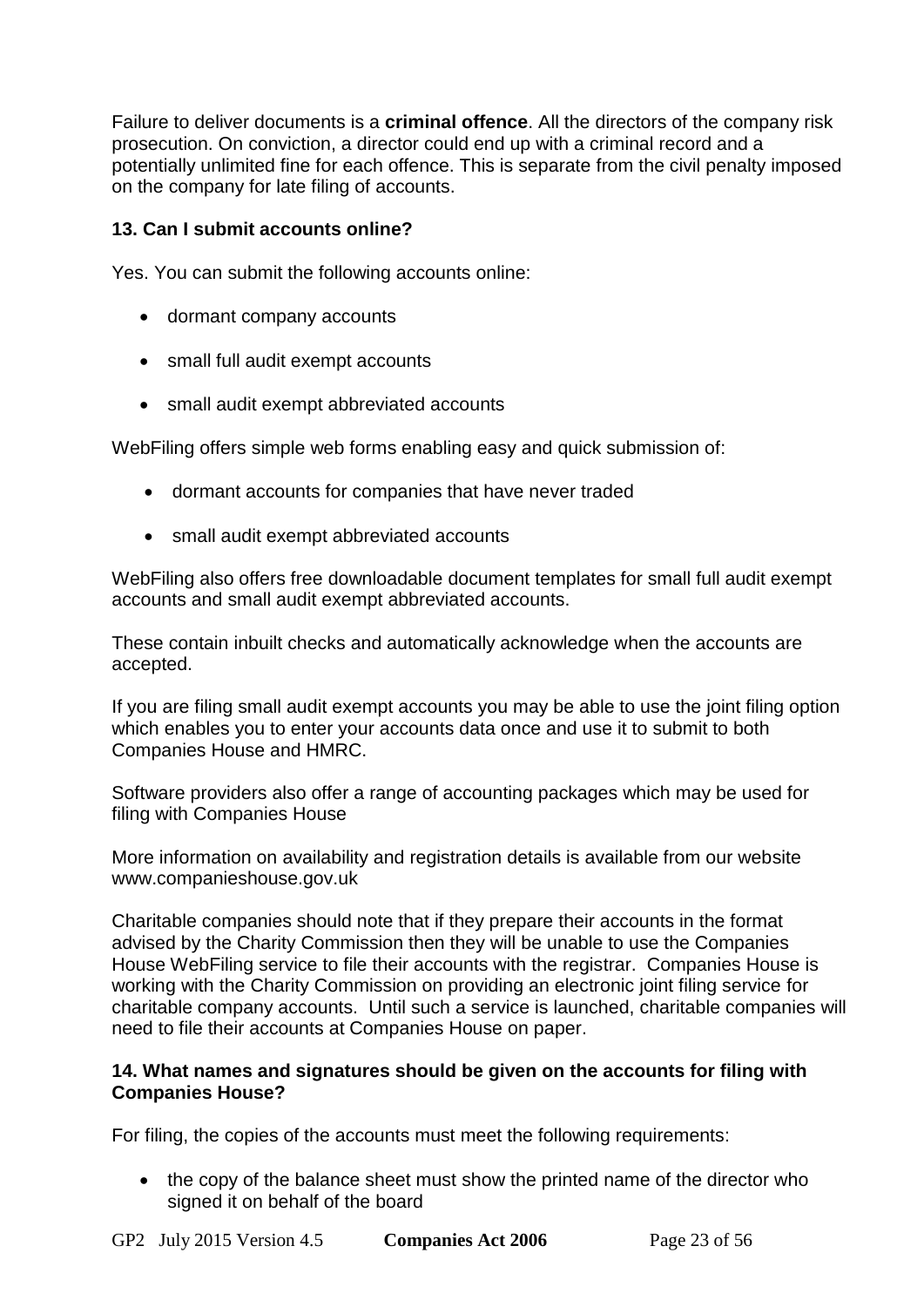- the copy of the balance sheet must also be signed by a director
- the copy of the directors' report must include the printed name of the director or company secretary who signed the report
- if the company has to attach an auditor's report to the accounts, the copy of the auditor's report must state the auditor's name

Please note that a legible signature on a balance sheet will not satisfy the additional requirement for a printed name. Companies House will reject any accounts that do not meet the above requirements.

Where the auditor is a firm the auditor's report must state the name of the auditor and the name of the person who signed it as senior statutory auditor on behalf of the firm.

For more details, including on circumstances in which auditors names may be omitted, please see [chapter 13](#page-47-0) – Auditors.

## **15. Where must the company name and number be shown?**

The company name and number should appear on one of the composite documents of the accounts such as the directors' report or balance sheet. The name and number may also be shown on any cover sheet delivered with the accounts.

#### **16. What if my accounts are rejected?**

If your accounts do not meet our requirements we will return them to you for correction. It is crucial that you get your accounts to us well before the filing deadline as you will not be given any extra time if they are rejected.

## **17. Can I submit accounts in any language?**

If you prepare accounts in a language other than English, you must also send with them a certified translation into English. If the registered office of the company is situated in Wales however you need only send the Welsh accounts if you so choose. Companies may also send voluntary certified translations. You may only send certified voluntary translations in an official language of the European Union and you must also send with them with a completed [Form VT01.](http://www.companieshouse.gov.uk/forms/generalForms/VT01_certified_voluntary_translation_of_an_original_document_that_is_or_been_delivered_to_registrar.pdf)

#### <span id="page-23-0"></span>**18. Can I submit any of the accounts information separately?**

Yes. Information about related undertakings can be annexed to the company's next annual return under certain circumstances.

Where the company is required to include large amounts of information about related undertakings which the directors decide would make the notes excessive in length, the accounts will only need to include:

• information about those undertakings that have principally affected the figures shown in the company accounts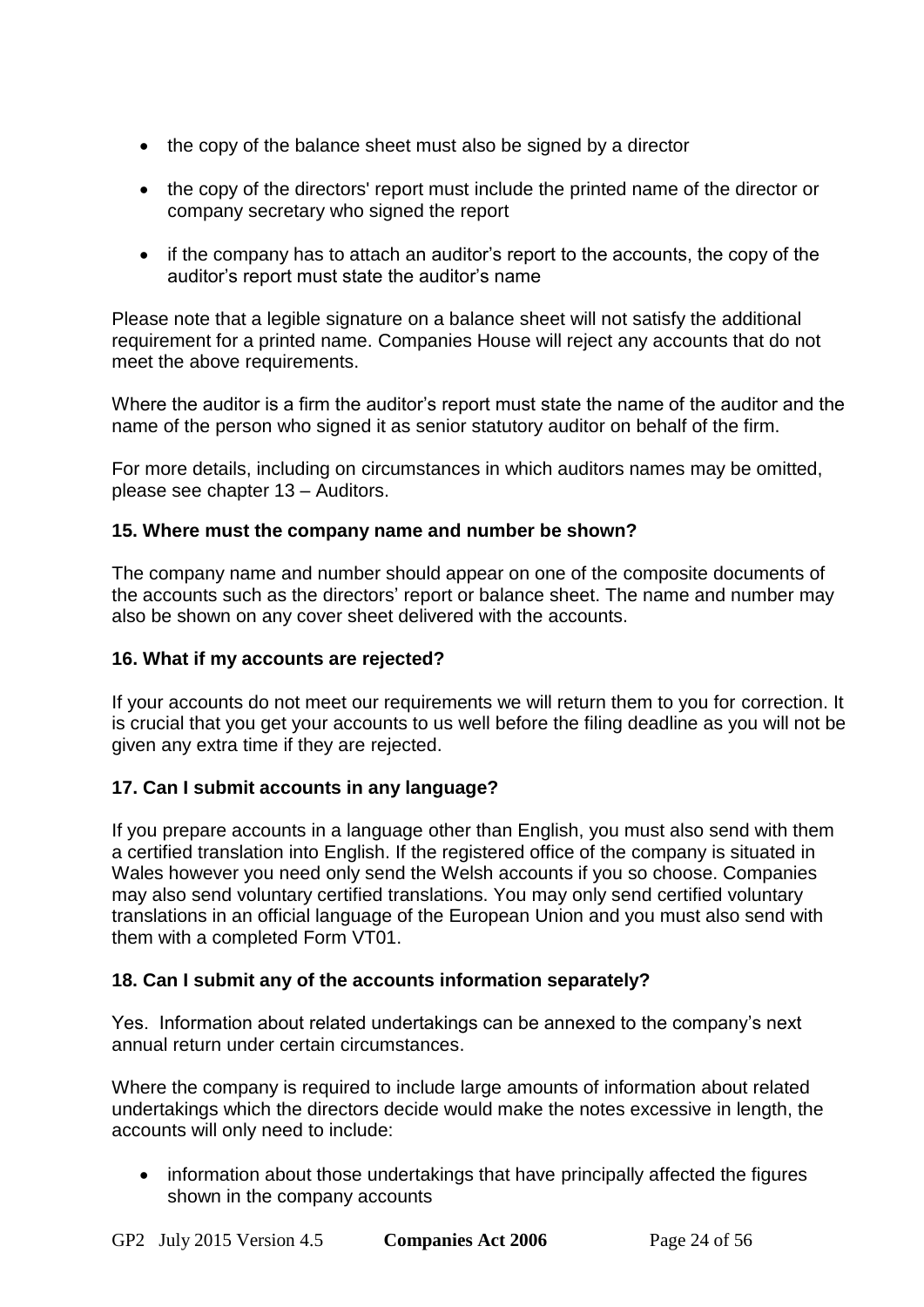- in the case of group accounts, information about the undertakings excluded from the consolidation
- a statement in the notes that the information is given only with respect to such undertakings as mentioned

If a company takes advantage of this the full information, including the information already given in the accounts, must be annexed to the company's next annual return.

Please note that for accounts which are **approved on or after 1 July 2015** the alternative compliance procedure described above (outlined in Section 410 of the Act) has been repealed. A company must include information about related undertakings within their accounts and will no longer be able to deliver this information with their next annual return.

## <span id="page-24-0"></span>**Chapter 6 Micro-entity accounts**

## **1. What is a micro-entity?**

There are 3 size classifications of company to consider when preparing your accounts; small, medium or large. Within the small company classification there is a sub-set called a micro-entity, which is applicable to very small companies. There are thresholds for turnover, balance sheet total (meaning the total of the fixed and current assets) and the average number of employees, which determine whether your company is a micro-entity, small or medium-sized. Any companies that do not meet the criteria for micro-entities, small or medium are large companies and will have to prepare and submit full accounts.

A micro-entity can prepare and submit accounts according to special provisions in the Companies Act 2006 and Small Companies and Groups (Accounts and Directors' Report) Regulations 2008 as amended by the Small Companies (Micro-Entities' Accounts) Regulations 2013. This means that it can take advantage of some exemptions to disclose less information than small, medium and large companies.

#### **2. What are the conditions to qualify as a micro-entity?**

A micro-entity must meet at least two of the following conditions:

- turnover must be not more than £632,000
- the balance sheet total must be not more than £316,000
- the average number of employees must be not more than 10

#### **3. Are there any entities that cannot prepare and submit micro-entity accounts?**

Yes. An entity cannot prepare and submit micro-entity accounts if it is, or was at any time during the financial year, one of the following;

- a limited liability partnership
- a limited partnership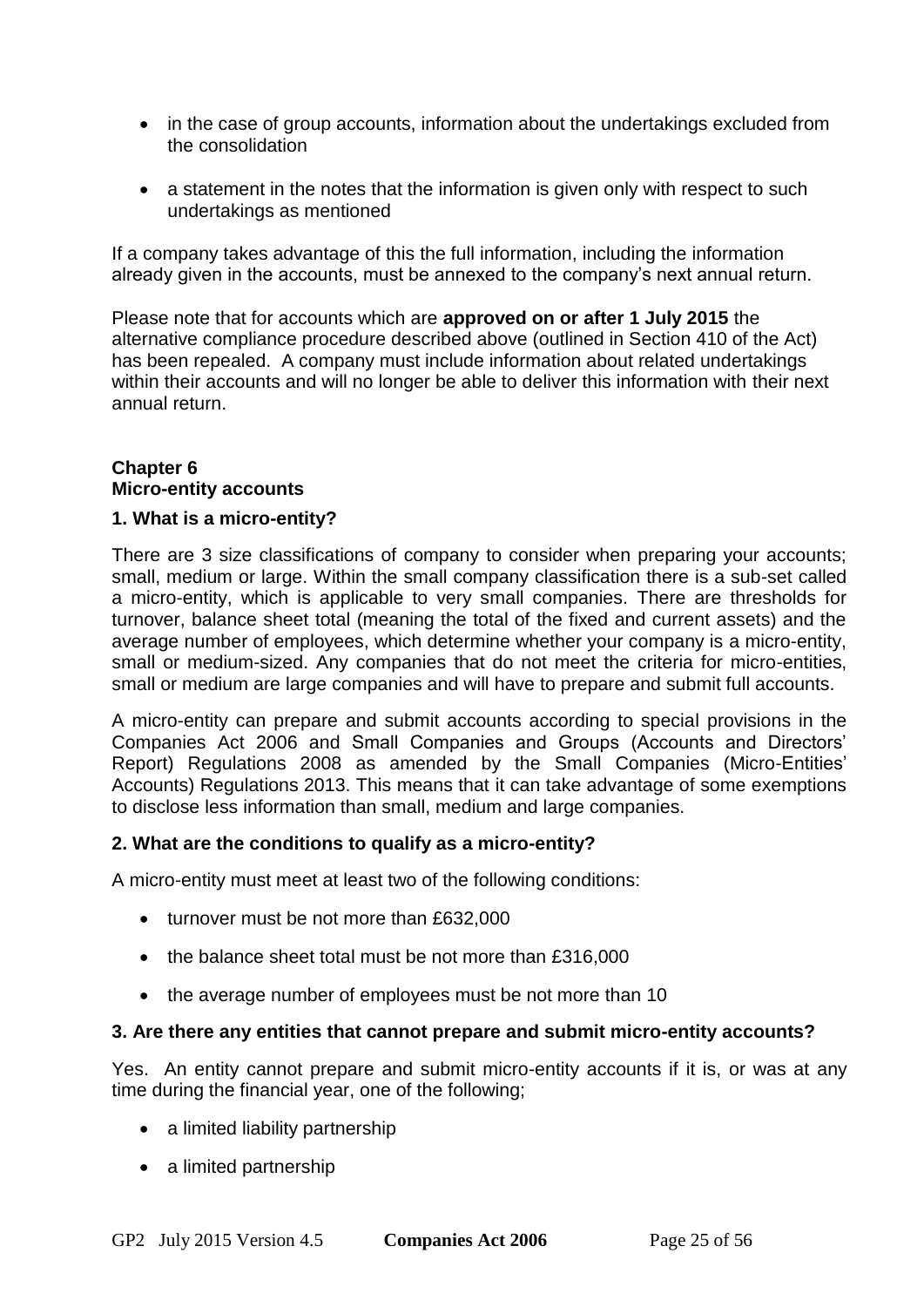- a qualifying partnership as defined under the Partnership (Accounts) Regulations 2008
- a public limited company
- an overseas company
- an unregistered company
- a company authorised to register under section 1040 Companies Act 2006
- a charitable company
- a company that is excluded from the small company's regime under section 384 Companies Act 2006, or is excluded from being treated as a micro-entity under section 384B Companies Act 2006.

## **4. Can a company qualify as a micro-entity every year?**

Generally, a company qualifies as a micro-entity in its first financial year if it fulfils the conditions in that year. In any subsequent years a company must fulfil the conditions in that year and the year before.

However, if a company which qualified as a micro-entity in one year no longer meets the criteria in the next year, it may continue to claim the exemptions available in the next year.

If that company then reverts back to being a micro-entity by meeting the criteria in the following year, the exemption will continue uninterrupted.

## **5. What do micro-entity accounts include?**

A micro-entity is required to prepare accounts that contain the following elements:

- A balance sheet that complies with one of the specified formats given in the relevant regulations, along with any footnotes
- A directors' report
- A profit & loss account that complies with the specified format given in the relevant regulations
- An auditors report, unless the company is claiming exemption from audit as a small company [\(see chapter 7\)](#page-26-0)
- Any notes to the accounts

## **6. What are the exemptions available for micro-entities?**

Micro-entities can prepare and file a balance sheet with a reduced set of information than that required by a small, medium or large company.

Additionally, a micro-entity will be able to benefit from the exemptions available to small companies such as exemption from audit and the requirement to file a directors' report or profit & loss account at Companies House [\(see chapter 7](#page-26-0) for further details).

## **7. What does a micro-entity have to deliver to Companies House?**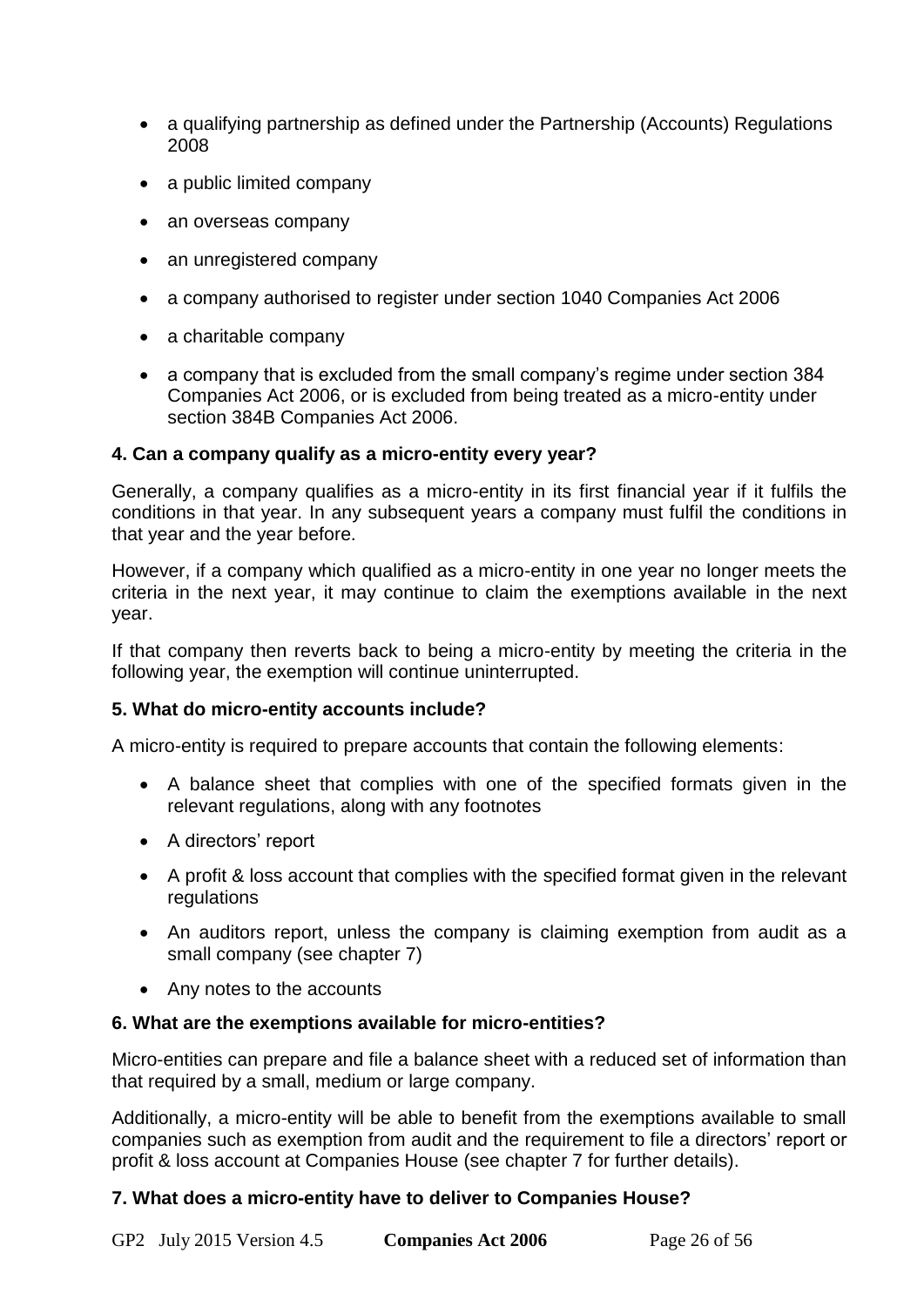A micro-entity **must** deliver to the registrar for each financial year a copy of a balance sheet drawn up as at the last day of that year, and **may** also deliver to the registrar—

- a copy of the profit and loss account for that year
- copy of the directors' report for that year
- an auditor's report, unless the company is claiming exemption from audit as a small company [\(see chapter 7\)](#page-26-0)
- any notes to the accounts

The balance sheet must contain a statement in a prominent position above the director's signature and printed name that *the accounts have been prepared in accordance with the micro-entity provisions.* This statement should appear in the original accounts as well as the copy sent to Companies House.

If the company has opted not to file a directors' report and/or a profit & loss account then a statement should also appear on the balance sheet sent to Companies House that *the accounts have been delivered in accordance with the provisions applicable to companies subject to the small company's regime.*

#### **8. What audit exemptions are available to micro-entities?**

A micro-entity may claim audit exemption as a small company – see [chapter 7](#page-26-0) for further details. If it meets the qualification criteria for the exemption, it may submit unaudited accounts. A micro-entity that is claiming audit exemption as a small company must show the following statements (in addition to any other statements that may be required) on its balance sheet:

#### *Audit Exemption Statements*

- *For the year ending ………………(dd/mm/yyyy) the company was entitled to exemption from audit under section 477 of the Companies Act 2006 relating to small companies.*
- *the directors acknowledge their responsibilities for complying with the requirements of the Act with respect to accounting records and the preparation of accounts*
- *the members have not required the company to obtain an audit of its accounts for the year in question in accordance with section 476*

#### **9. Does a micro-entity still have to send accounts to its members?**

Yes. In accordance with the Companies Act 2006, members have a right to receive or demand copies of accounts.

#### <span id="page-26-0"></span>**Chapter 7 Small companies**

#### **1. What is a small company?**

There are 3 size classifications of company to consider when preparing your accounts; small, medium or large. Within the small company classification there is a sub-set called a micro-entity, which is applicable to very small companies. There are thresholds for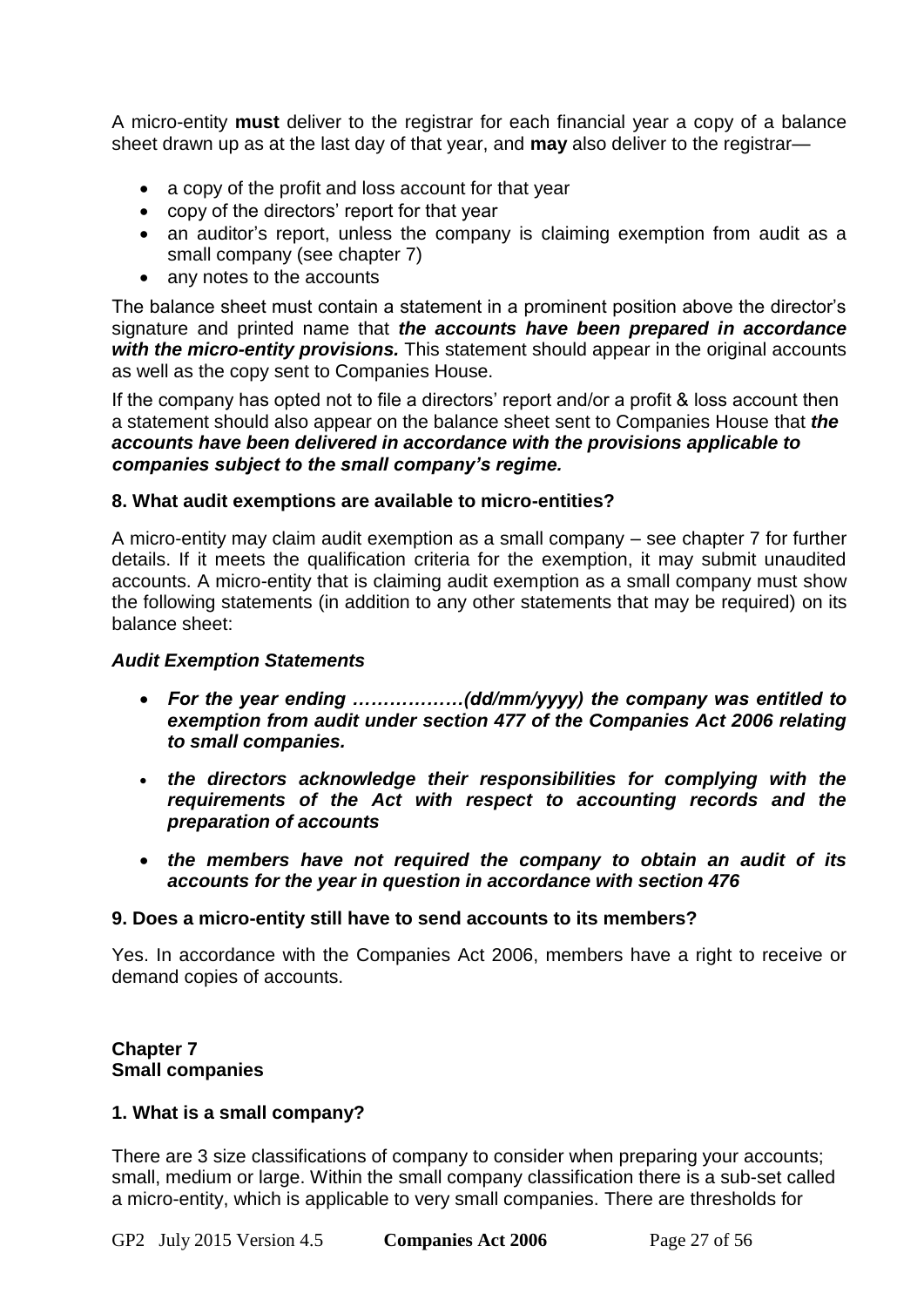turnover, balance sheet total (meaning the total of the fixed and current assets) and the average number of employees, which determine whether your company is small or medium-sized. Any companies that do not meet the criteria for micro-entities, small or medium are large companies and will have to prepare and submit full accounts.

A small company can prepare and submit accounts according to special provisions in the Companies Act 2006 and the relevant regulations. This means that they can choose to disclose less information than medium-sized and large companies.

Public companies and certain financial services companies cannot qualify as small companies. Similarly, companies which are part of a group which has members who are public companies or financial services companies cannot qualify as small, except in certain circumstances – see [question 3](#page-27-0) below.

If you think your company qualifies as small, you may wish to consult a professional accountant before you prepare accounts in accordance with the provisions applicable to companies subject to the small companies' regime

## <span id="page-27-1"></span>**2. What are the conditions to qualify as a small company?**

A small company must meet at least two of the following conditions:

- annual turnover must be not more than £6.5 million
- the balance sheet total must be not more than £3.26 million
- the average number of employees must be not more than 50

#### <span id="page-27-0"></span>**3. Are there any companies that cannot prepare and submit small accounts?**

Yes. A company cannot prepare and submit small company accounts if it is, or was at any time during the financial year, one of the following;

- a public company
- a member of an ineligible group (see below)
- an authorised insurance company, a banking company, an e-money issuer, a MiFID (i.e. Markets in Financial Instruments Directive) investment firm or a UCITS (i.e. Undertakings for Collective Investment in Transferable Securities**)**  management company or carried on insurance market activity

A group is ineligible if any of its members is:

- a public company
- a body corporate (other than a company) whose shares are admitted to trading on a regulated market in an EEA State
- a person (other than a small company) who has permission under [Part IV](http://www.legislation.gov.uk/ukpga/2000/8/part/IV) of the [Financial Services and Markets Act 2000](http://www.legislation.gov.uk/ukpga/2000/8/part/IV) to carry on a regulated activity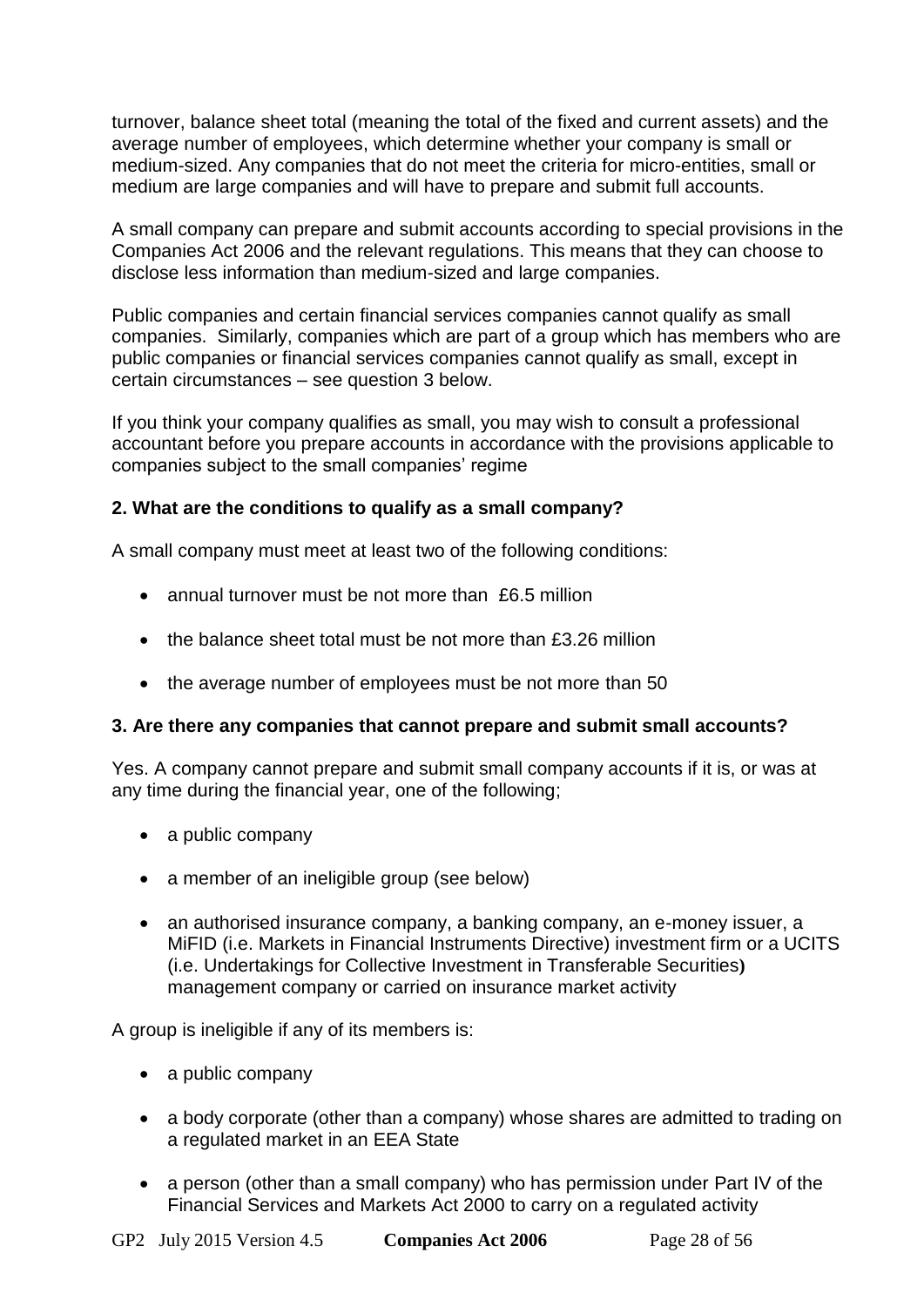- a small company that is an authorised insurance company, a banking company, an e-money issuer, a MiFID investment firm or a UCITS management company
- a person who carries on insurance market activity

**Please note:** Companies which would otherwise qualify as small but which are members of ineligible groups can still take advantage of the exemption from including a business review (or strategic report) in the directors' report prepared for members and from filing the directors' report at Companies House.

If you have any queries regarding financial services companies which are excluded from the small companies' regime [please contact the Financial Conduct](http://www.fca.org.uk/) Authority on their [website](http://www.fca.org.uk/)

## **4. Can a company qualify as a small company every year?**

Generally, a company qualifies as small in its first accounting period if it fulfils the conditions in that period. In any subsequent periods a company must fulfil the conditions in that period and the period before.

However, if a company which qualified as small in one period no longer meets the criteria in the next period, it may continue to claim the exemptions available for the next period. If that company then reverts back to being small by meeting the criteria for the following period, the exemption will continue uninterrupted.

#### <span id="page-28-0"></span>**5. What are the conditions to qualify as a small group?**

To qualify as small, a group of companies must meet at least two of the following conditions:

- aggregate turnover must be not more than £6.5 million net (or £7.8 million gross)
- the aggregate balance sheet total must be not more than £3.26 million net (or £3.9 million gross)
- the aggregate average number of employees must be not more than 50

#### **6. What do small company accounts include?**

Generally, small company accounts prepared for members include:

- a profit and loss account
- a full balance sheet, signed by a director on behalf of the board and the printed name of that director
- notes to the accounts
- group accounts (if a small parent company chooses to prepare them)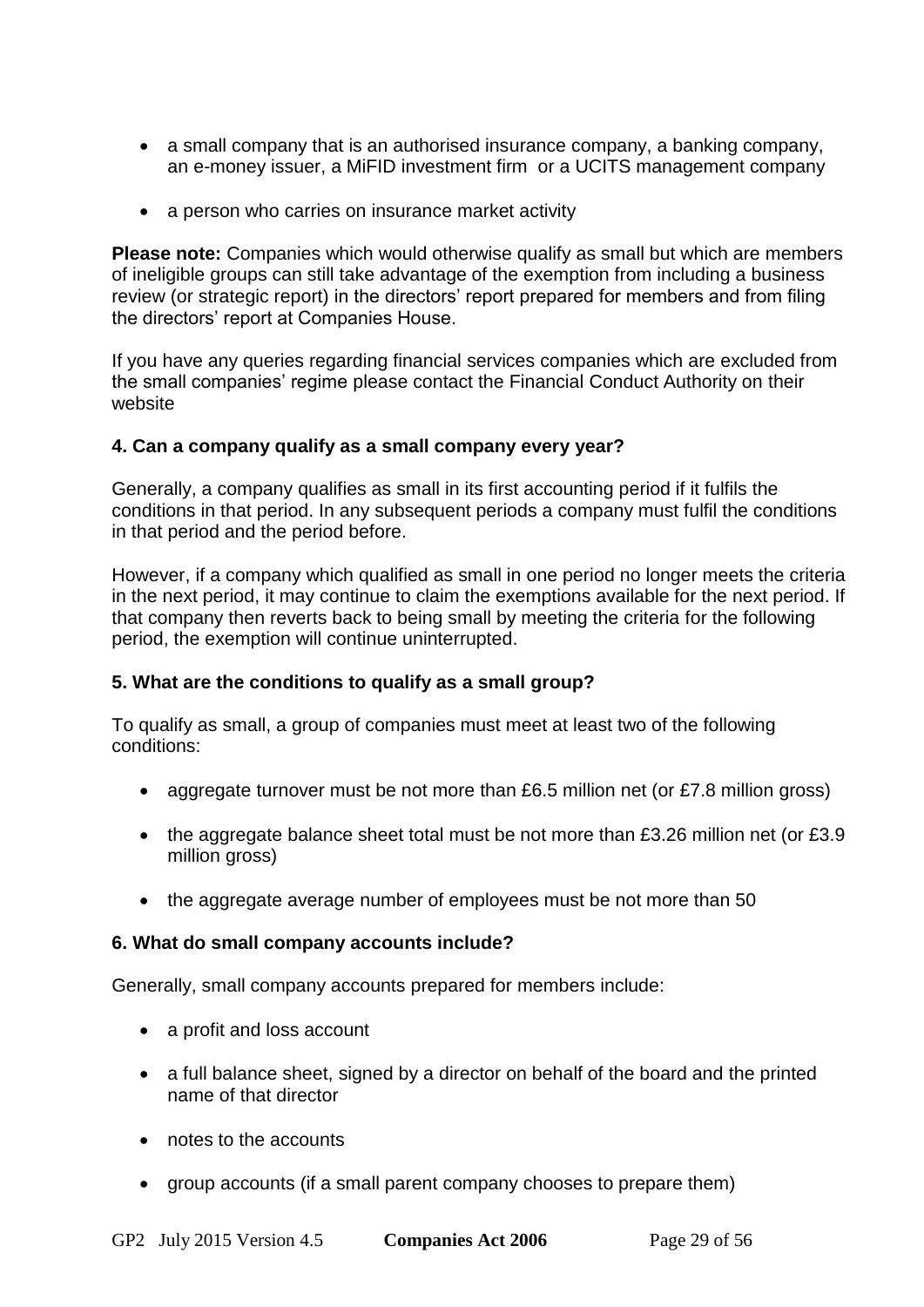And they should be accompanied by:

- a directors' report that shows the signature of a secretary or director and their printed name
- an auditors report that includes the printed name of the registered auditor (unless the company qualifies for exemption from audit and takes advantage of that exemption)

The balance sheet must contain a statement in a prominent position above the director's signature and printed name that the accounts have been prepared in accordance with the special provisions applicable to companies subject to the small companies' regime.

## **7. What are the exemptions available for small companies?**

Small companies can prepare and file simpler, less detailed accounts than those required by large and medium companies.

The requirements for companies subject to the small companies' regime are set out in [Parts 15](http://www.legislation.gov.uk/ukpga/2006/46/part/15) and [16 of the Companies Act 2006.](http://www.legislation.gov.uk/ukpga/2006/46/part/16) Further information on the detailed format and content of accounts for small companies can be found in the relevant regulations.

The Companies Act 2006 and regulations also set out what the directors' report of a small company must contain. Such a report does not have to contain a business review (or strategic report) or a statement as to the amount that the directors recommend be paid by way of dividend**.** If the company has taken advantage of the small companies' exemption in preparing the directors' report it must contain a statement above the director's or secretary's signature and printed name to that effect.

## **8. What does a small company have to deliver to Companies House?**

A small company can file a copy of the accounts which it prepared for its members, or an abbreviated version of those accounts.

If you abbreviate the accounts, you must also need a special auditor's report unless the company is exempt from audit - question 11 [of this chapter.](#page-49-1) The report must state that in the auditor's opinion the company is entitled to deliver abbreviated accounts in accordance with [section 444\(3\) of the Companies Act 2006](http://www.legislation.gov.uk/ukpga/2006/46/section/444) and that they have been properly prepared in accordance with [The Small Companies and Groups \(Accounts and](http://www.legislation.gov.uk/uksi/2008/409/contents/made)  [Directors' Report\) Regulations 2008](http://www.legislation.gov.uk/uksi/2008/409/contents/made)

Small companies do not have to deliver a copy of the directors' report or the profit and loss account to Companies House.

Small companies preparing Companies Act accounts can deliver an abbreviated balance sheet.

Small companies preparing International Accounting Standards accounts must deliver a full balance sheet to Companies House.

GP2 July 2015 Version 4.5 **Companies Act 2006** Page 30 of 56 If you take advantage of any of the provisions applicable to small companies, whether you file abbreviated or full accounts, you must include a statement in a prominent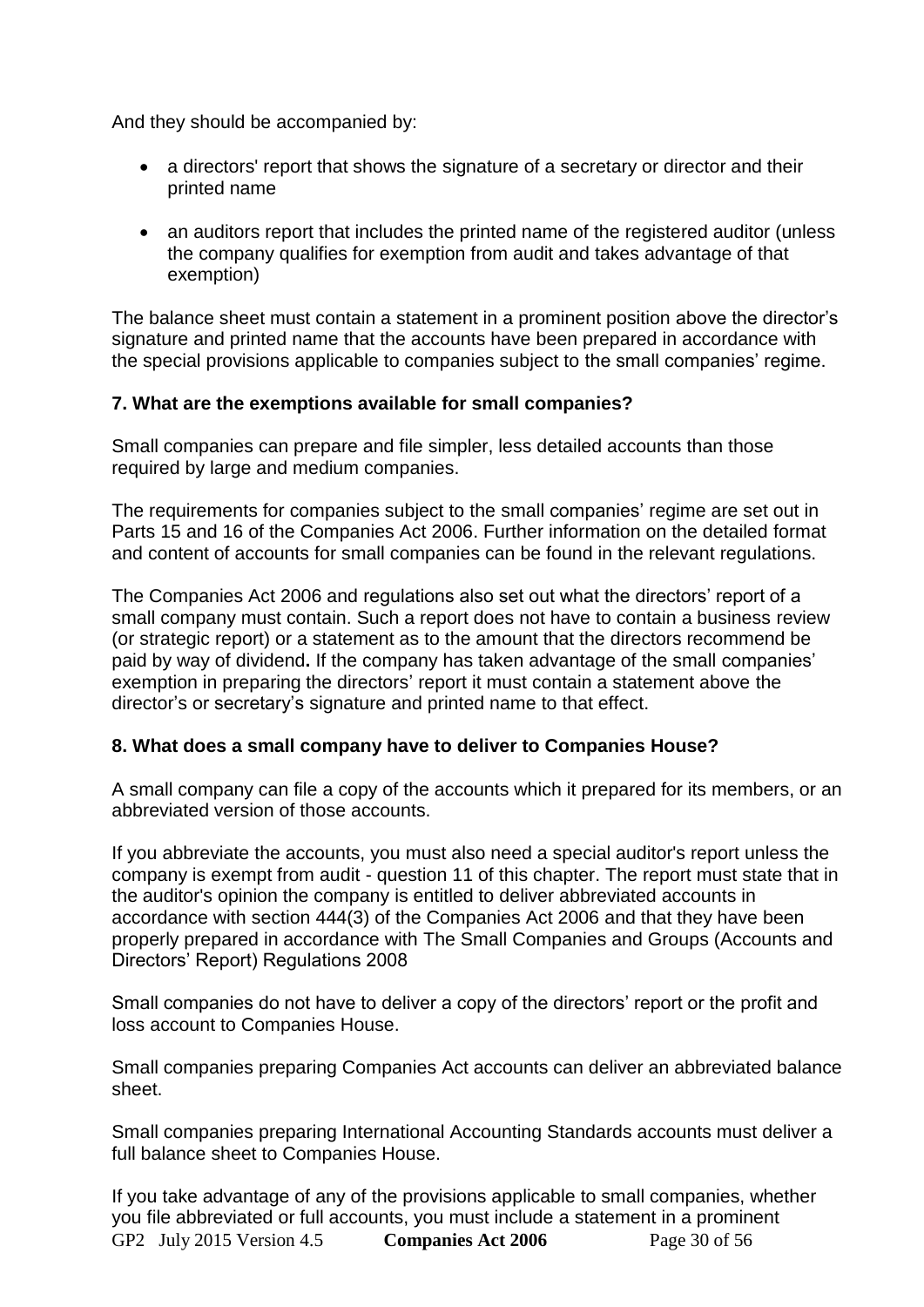position on the balance sheet that the accounts have been **prepared** in accordance with the special provisions applicable to companies subject to the small companies' regime.

You can find the content of abbreviated Companies Act accounts in the Companies Act 2006 and in [Schedule 4 to the Small Companies and Groups \(Accounts and Directors'](http://www.legislation.gov.uk/uksi/2008/409/schedule/4/made)  [Report\) Regulations 2008.](http://www.legislation.gov.uk/uksi/2008/409/schedule/4/made)

NOTE: If you choose to prepare abbreviated accounts for Companies House the company is still obliged to prepare full accounts for its members – [see chapter 4.](#page-15-1)

## **9. Are there special rules for small groups?**

Yes, a parent company which qualifies as small need not prepare group accounts or submit them to Companies House if the group is small and not ineligible – see [question 4](#page-28-0) above. If a small parent company decides to prepare group accounts their content is prescribed by the 2006 Act and by [Schedule 6 to the Small Companies and Groups](http://www.legislation.gov.uk/uksi/2008/409/schedule/6/made)  [\(Accounts and Directors'\) Report](http://www.legislation.gov.uk/uksi/2008/409/schedule/6/made) Regulations 2008.

If you prepare group accounts they must contain a statement above the printed name and signature on the balance sheet, confirming that they are prepared in accordance with the provisions applicable to companies subject to the small companies' regime.

#### **Audit exemptions for small companies**

#### **10. What exemption is available?**

There is exemption from having an audit for certain small companies but only if they are eligible and wish to take advantage of it.

#### <span id="page-30-0"></span>**11. Which small companies qualify for audit exemption?**

To qualify for audit exemption, a company must qualify as small, in relation to that financial year (see [chapter 7, question 2\)](#page-27-1). In other words it must meet **any two of the following:**

- annual turnover must not be more than £6.5 million
- the balance sheet total of not more than £3.26 million
- the average number of employee must be not more than 50

For financial years that end before 1 October 2012, a company must qualify as small and meet both of the following two criteria:

- annual turnover must be not more than £6.5 million
- the balance sheet total must be not more than £3.26 million

#### **12. Can anyone object to the company not having an audit?**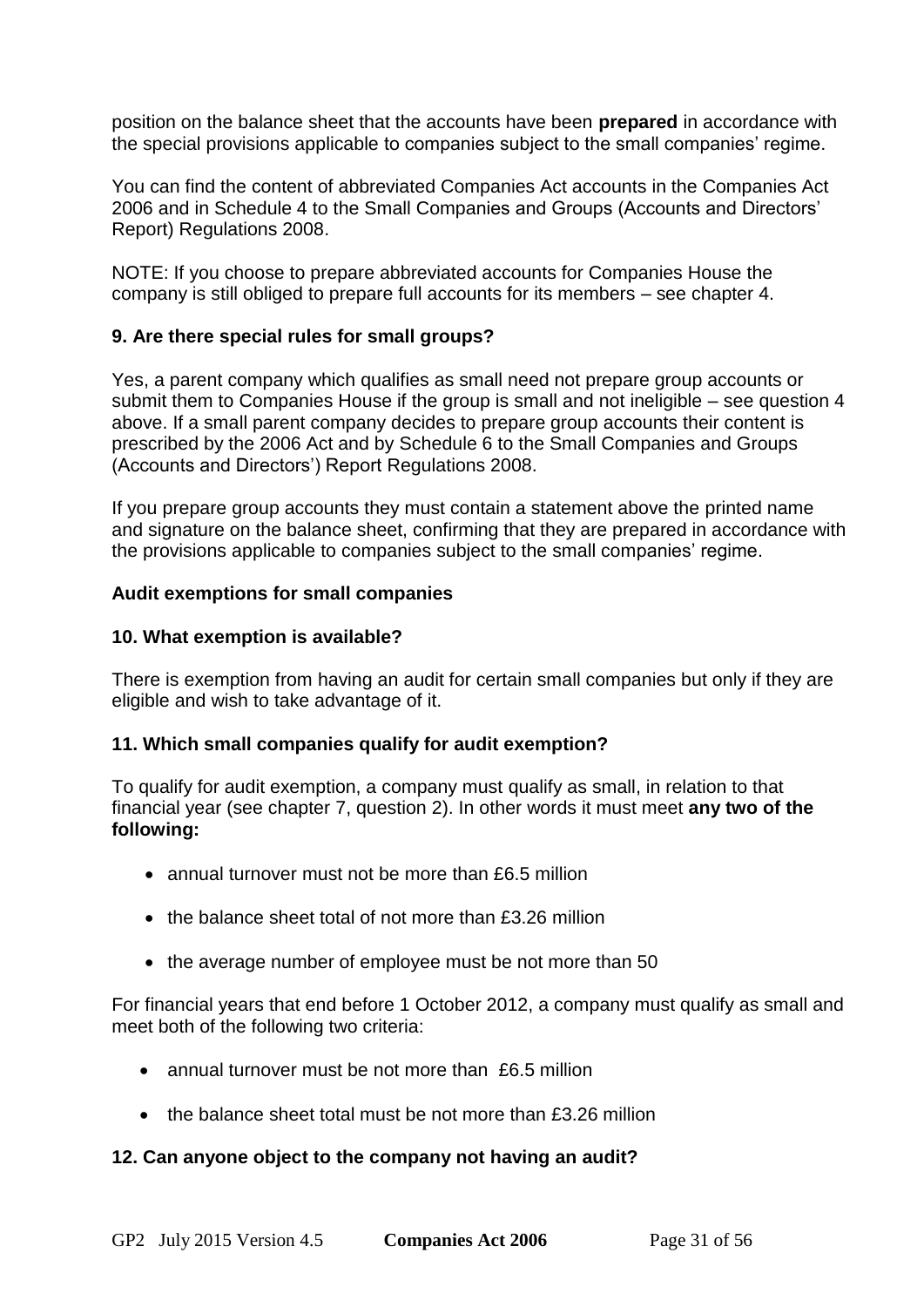Yes. Even if a small company meets these criteria, it must still have its accounts audited if a member or members holding at least 10% of the nominal value of issued share capital or holding 10% of any class of shares demands it; or - in the case of a company limited by guarantee - 10% of its members in number. The demand for the audit of the accounts should be in the form of a notice to the company, deposited at the registered office at least one month before the end of the financial year in question. The notice may not be given before the financial year to which it relates.

## **13. Is there a separate category for charities that are audit exempt?**

No. There is no longer a particular category for audit exempt charitable companies in England and Wales or Scotland. They will qualify for audit exemption under company law in the same way as any other company. Charitable companies may also be subject to separate requirements for audit or other scrutiny of their accounts under charity law. [For](http://www.charity-commission.gov.uk/publications/cc63.aspx)  [more information visit the](http://www.charity-commission.gov.uk/publications/cc63.aspx) Charity Commission's website.

However, Northern Ireland small charitable companies are still subject to the requirements of the 1986 Order to qualify for audit exemption and their accounts will need to reflect the relevant statements. You may want to [refer to our FAQs](http://www.companieshouse.gov.uk/infoAndGuide/faq/accountsAndReports.shtml#nicharityaccounts) on this for more information.

## <span id="page-31-0"></span>**14. Are all small companies eligible for the exemption?**

No. You must submit audited accounts to Companies House if the company falls into any of the following categories:

- a parent company or subsidiary undertaking (unless dormant for the period during which it was a subsidiary) except where:
	- o the group qualifies as a small group or would qualify if all the bodies corporate (which includes non-UK incorporated bodies) in the group were companies
	- $\circ$  the turnover for the whole group is not more than £6.5 million net (or £7.8 million gross)
	- o the group's combined balance sheet total is not more than £3.26 million net (or £3.9 million gross)
- a public company unless the company is dormant- see [chapter 9](#page-36-0)
- a company that at any time in the financial year in question was  $-$ 
	- $\circ$  a company that is an authorised insurance company, a banking company, an e-money issuer, a MiFID (ie Markets in Financial Instruments Directive) investment firm or a UCITS (ie Undertakings for Collective Investment in Transferable Securities) management company
	- o a company that carries on insurance market activity
	- $\circ$  a special register body as defined in section 117(1) of the Trade Union and [Labour Relations \(Consolidation\) Act 1992 \(c. 52\)](http://www.legislation.gov.uk/ukpga/1992/52/section/117) or [an employers' association](http://www.legislation.gov.uk/ukpga/1992/52/section/122)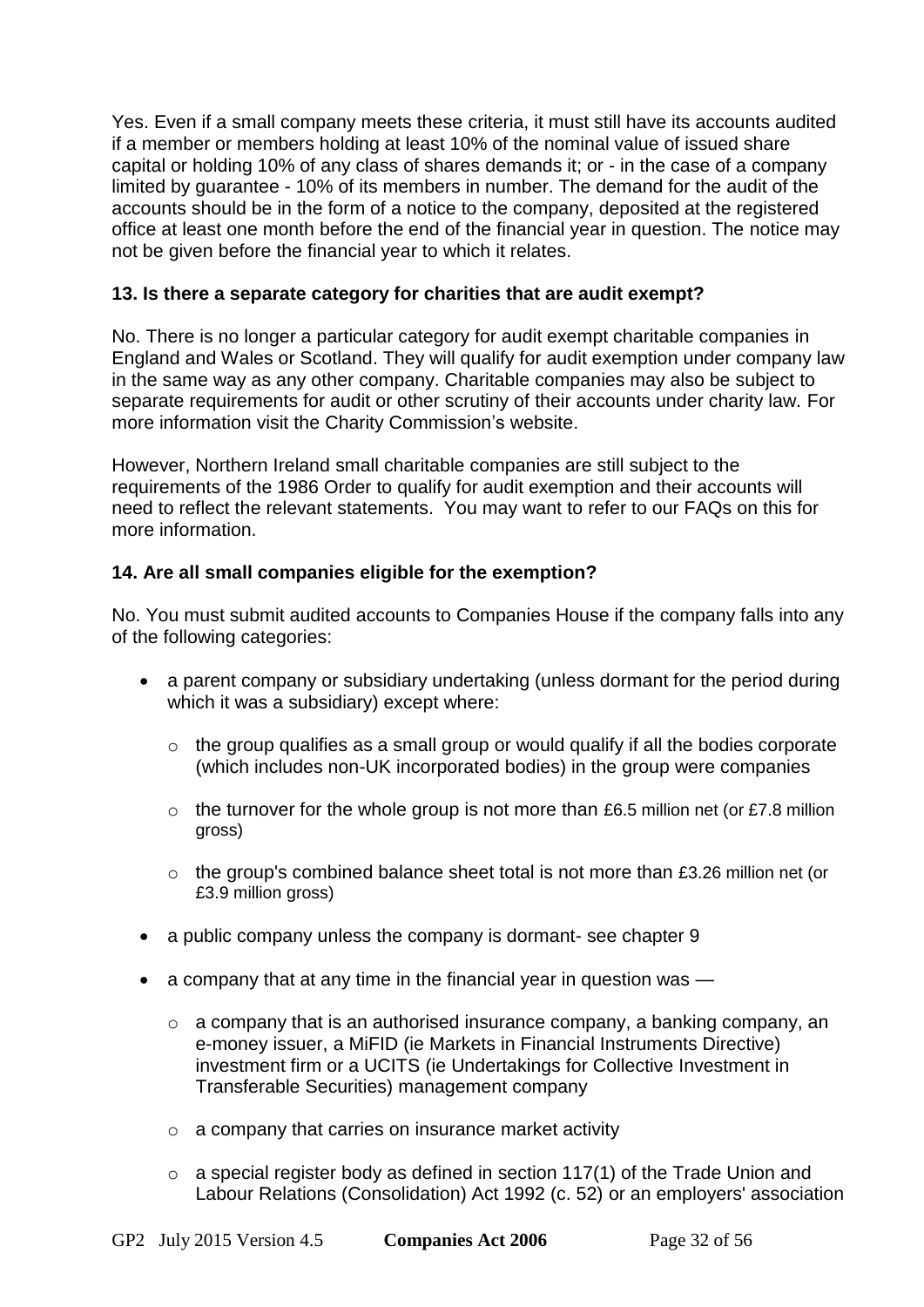[as defined in section 122 of that Act](http://www.legislation.gov.uk/ukpga/1992/52/section/122) or [Article 4 of the Industrial Relations](http://www.legislation.gov.uk/nisi/1992/807/article/4/made)  [\(Northern Ireland\) Order 1992 \(S.I. 1992/807 \(N.I. 5\)\)](http://www.legislation.gov.uk/nisi/1992/807/article/4/made)

Some subsidiary companies may be exempt from audit where they meet certain conditions for financial years ending on or after 1 October 2012. Refer to [Chapter 12](#page-45-0) for more information.

Some flat management companies that would otherwise qualify for exemption may have to prepare audited accounts to comply with the terms of their lease. If in doubt, you should consider seeking professional advice.

## **15. What does a small audit-exempt company need to submit to Companies House?**

If a small company qualifies for audit exemption [\(see question](#page-30-0) 11 & [14](#page-31-0) of this chapter), it may submit unaudited accounts to Companies House in the form of an abbreviated balance sheet and notes or if it chooses full accounts. In either case, the balance sheet must contain wording to the effect of the following statements above the director's printed name and signature:

## **Audit Exemption Statement**

*"For the year ending ………………(dd/mm/yyyy) the company was entitled to exemption from audit under section 477 of the Companies Act 2006 relating to small companies.*

*Directors' responsibilities:*

- *the members have not required the company to obtain an audit of its accounts for the year in question in accordance with section 476*
- *the directors acknowledge their responsibilities for complying with the requirements of the Act with respect to accounting records and the preparation of accounts*
- *these accounts have been prepared in accordance with the provisions applicable to companies subject to the small companies' regime"*

Small companies that deliver a full balance sheet may choose not to include a copy of the Directors' report and/or a copy of the profit and loss. In this case the balance sheet must also contain an additional statement that the accounts have been **delivered** in accordance with the provisions applicable to companies subject to the small companies' regime.

## **16. How long do I have to deliver audit-exempt accounts to Companies House?**

You have the same time for filing both audited and audit exempt accounts, and the law imposes the same penalties as for late filing of all other accounts. See [chapter 5.](#page-18-0)

## **17 Does an audit exempt company still have to send accounts to its members?**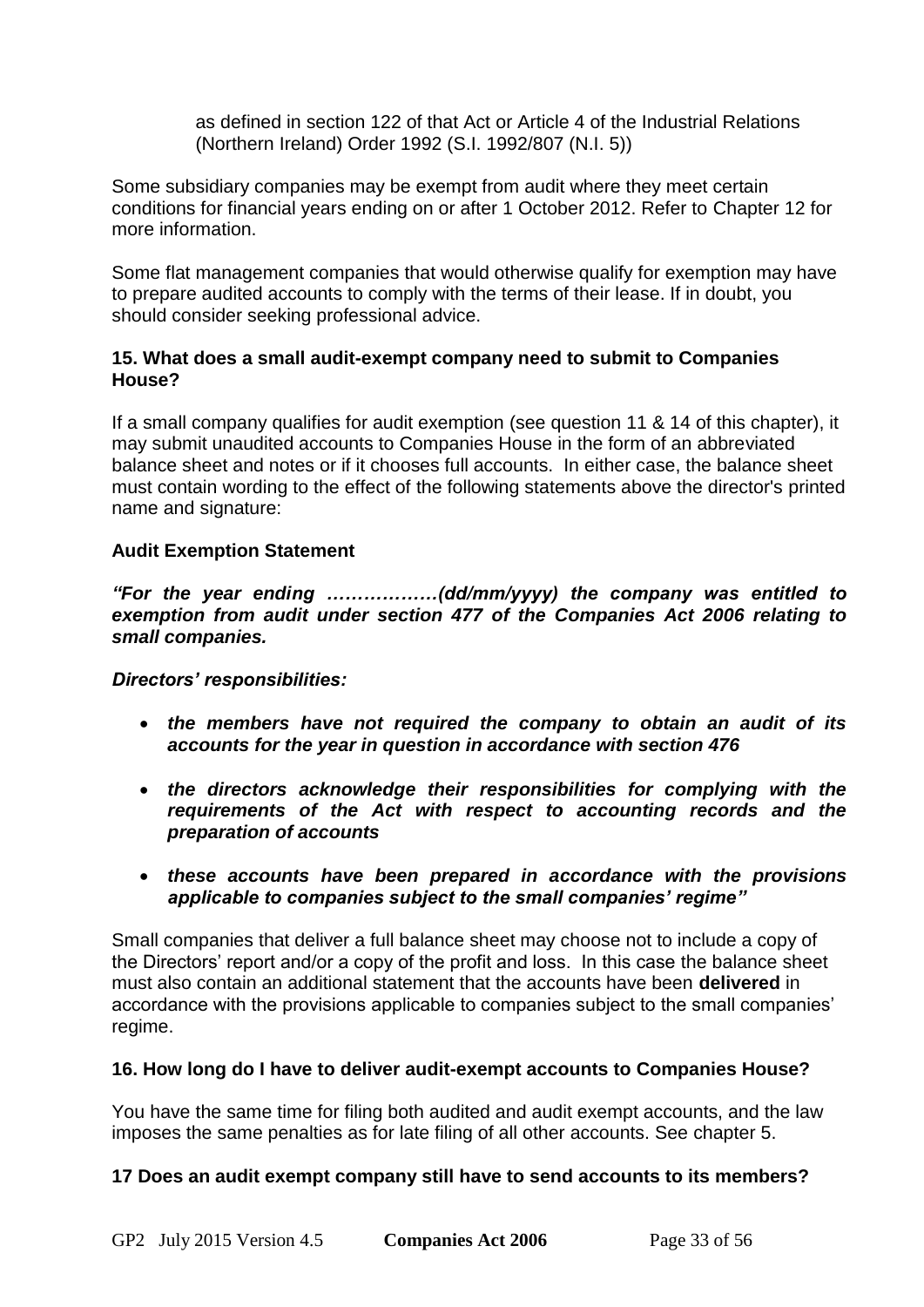Yes. In accordance with the Companies Act 2006, members have a right to receive or demand copies of accounts.

## **18. If my company does not trade does it still have to submit accounts?**

Yes. All limited companies, whether they trade or not, must deliver accounts to Companies House. However, a limited company may claim exemption from audit as a 'dormant company' if it has not traded during a financial year, and provided it meets certain other criteria. Qualifying dormant companies do not need to appoint auditors and can deliver even simpler annual accounts to Companies House. For more information about dormant company accounts, see [chapter](#page-36-0) 9.

#### <span id="page-33-0"></span>**Chapter 8 Medium-sized company accounts**

## **1. What is a medium-sized company?**

As with a small company, a medium- sized company is determined by its turnover, balance sheet total (meaning the total of the assets) and average number of employees.

A medium-sized company can prepare accounts according to special provisions applicable to medium-sized companies. It can also choose to submit reduced information to Companies House.

Public companies and certain financial services companies cannot qualify as mediumsized companies.

Similarly, companies which are part of a group which has members who are public companies or financial services companies cannot qualify as medium-sized for accounting purposes.

If you think the company might qualify as medium-sized, you should consider consulting a professional accountant before you prepare accounts.

## **2. What are the conditions to qualify as a medium-sized company?**

To be a medium-sized company, you must meet at least two of the following conditions:

- annual turnover must be no more than £25.9 million
- the balance sheet total must be no more than £12.9 million
- the average number of employees must be no more than 250.

#### **3. Are any companies excluded from being treated as medium-sized?**

Yes. A company cannot be treated as a medium-sized company if it is, or was at any time during the financial year, one of the following:

• a public company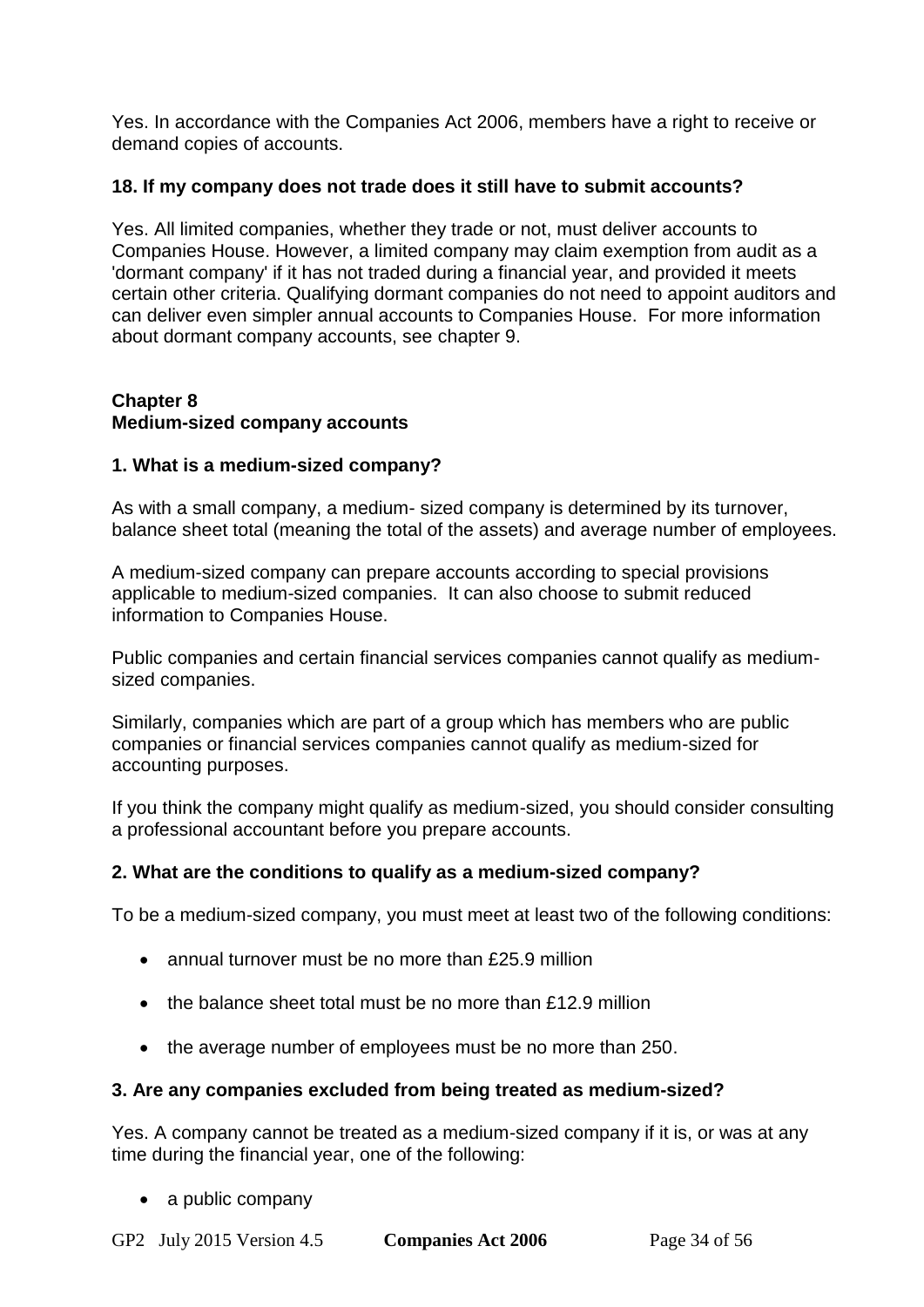- a company that has permission under Part 4 of the Financial Services and Markets Act 2000 to carry on a regulated activity or that carries on an insurance market activity
- a member of an ineligible group

A group is ineligible if any of its members is:

- a public company
- a body corporate (other than a company) whose shares are admitted to trading on a regulated market
- a person (other than a small company) who has permission under Part 4 of the Financial Services and Markets Act 2000 to carry on a regulated activity
- a small company that is an authorised insurance company, a banking company, an e-money issuer, a MiFID (ie Markets in Financial Instruments Directive) investment firm or a UCITS (i.e.Undertakings for Collective Investment in Transferable Securities) management company
- a person who carries on insurance market activity

#### **4. Can a company qualify as a medium-sized company every year?**

Generally, a company qualifies as 'medium-sized' in its first accounting period if it fulfils the conditions in that period. In any subsequent period a company must fulfil the conditions in that period and the period before.

However if a company which qualified as medium-sized in one period no longer meets the criteria in the next period, it may continue to claim the exemptions available for the following period. If the company then reverts back to being medium-sized by meeting the criteria the exemption will continue uninterrupted.

If you think the company might qualify as medium-sized, you should consider consulting a professional accountant before you prepare accounts.

#### **5. What will medium-sized company accounts include?**

Medium-sized accounts must include:

- a profit and loss account
- a balance sheet, showing the printed name and signature of a director
- notes to the accounts
- aroup accounts (if appropriate)

And should be accompanied by: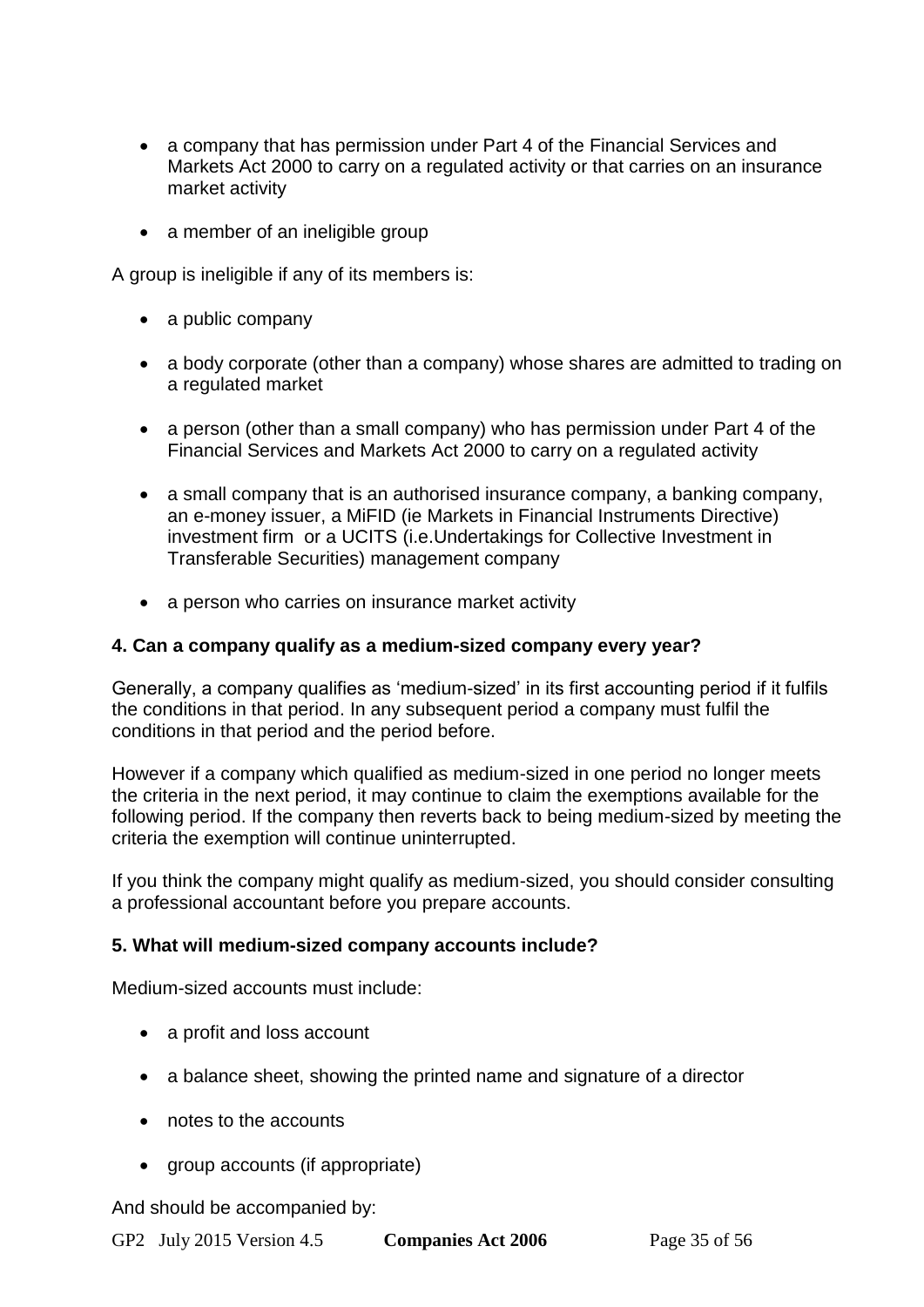- a directors' report including a business review (or strategic report) showing the printed name of the approving secretary or director
- an auditor's report that includes the name of the registered auditor unless the company is exempt from audit

## **6. What are the exemptions available for medium-sized companies?**

Medium-sized companies may omit certain information from the business review (or strategic report) in their directors' report (that is, analysis using key performance indicators so far as they relate to non-financial information). Also a medium-sized company which is part of an ineligible group can still take advantage of the exemption from disclosing non-financial key performance indicators in the business review (or strategic report).

Medium-sized companies preparing Companies Act accounts may omit disclosure with respect to compliance with accounting standards and related party transactions from the accounts they send to their members.

Medium-sized companies preparing Companies Act accounts may choose to file a slightly reduced version of the profit and loss account [\(see regulation 4 of The Large and](http://www.legislation.gov.uk/uksi/2008/410/regulation/4/made)  [Medium-sized Companies and Groups \(Accounts and Reports\) Regulations 2008\)](http://www.legislation.gov.uk/uksi/2008/410/regulation/4/made).

Some subsidiary companies may be exempt from audit where they meet certain conditions for financial years ending on or after 1 October 2012. [Refer to Chapter 12](#page-45-0) for more information.

#### **7. What does a medium-sized company have to deliver to Companies House?**

Abbreviated accounts of a medium-sized company must include:

- the abbreviated profit and loss account (this must be full if preparing IAS accounts)
- the full balance sheet showing the printed name and signature of a director
- a special auditor's report showing the printed name of the registered auditor
- the directors' report showing the printed name of the approving secretary or director
- notes to the accounts

The special auditor's report should state that in the auditor's opinion the company is entitled to deliver abbreviated accounts in accordance with [section 445\(3\) of the](http://www.legislation.gov.uk/ukpga/2006/46/section/445)  [Companies Act 2006](http://www.legislation.gov.uk/ukpga/2006/46/section/445) and that they have been properly prepared in accordance with the regulations made by the Secretary of State.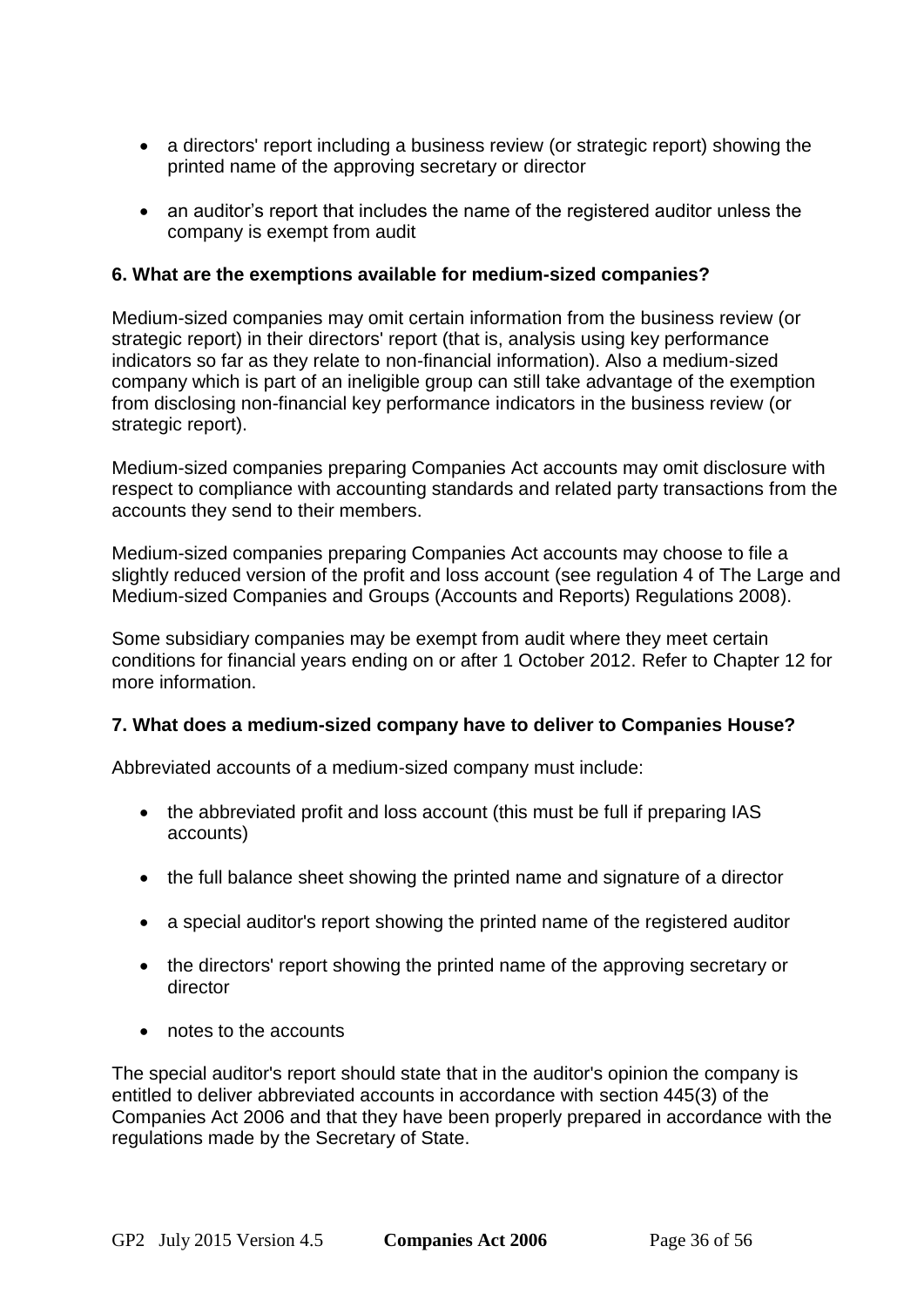The balance sheet (and if appropriate, the directors' report) must contain a statement that the accounts have been prepared in accordance with the special provisions of [section 445\(3\) Companies Act 2006](http://www.legislation.gov.uk/ukpga/2006/46/section/445) in regard to medium-sized companies.

## **8. Are there special rules for medium-sized groups?**

No. A medium-sized parent company must prepare group accounts and submit them to Companies House.

## <span id="page-36-0"></span>**Chapter 9 Dormant company accounts**

#### **1. What is a dormant company?**

A company is dormant if it has had no 'significant accounting transactions' during the accounting period. A significant accounting transaction is one which the company should enter in its accounting records.

When determining whether a company is dormant you can disregard the following transactions:

- payment for shares taken by subscribers to the memorandum of association
- fees paid to the Registrar of Companies for a change of company name, the reregistration of a company and filing annual returns
- payment of a civil penalty for late filing of accounts

## **2. What are the conditions that a dormant company must meet to be exempt from audit?**

A dormant company is exempt from having an audit for that financial year if:

it has been dormant since its formation

or

- it has been dormant since the end of the previous financial year and it meets the following conditions:
	- o it is entitled to prepare individual accounts in accordance with the small companies regime
	- $\circ$  it is not required to prepare group accounts
	- o it qualifies as a 'small company' in relation to that year (see [Chapter 7\)](#page-26-0), or would have qualified as small but for the fact that it is a public company or is a member of an ineligible group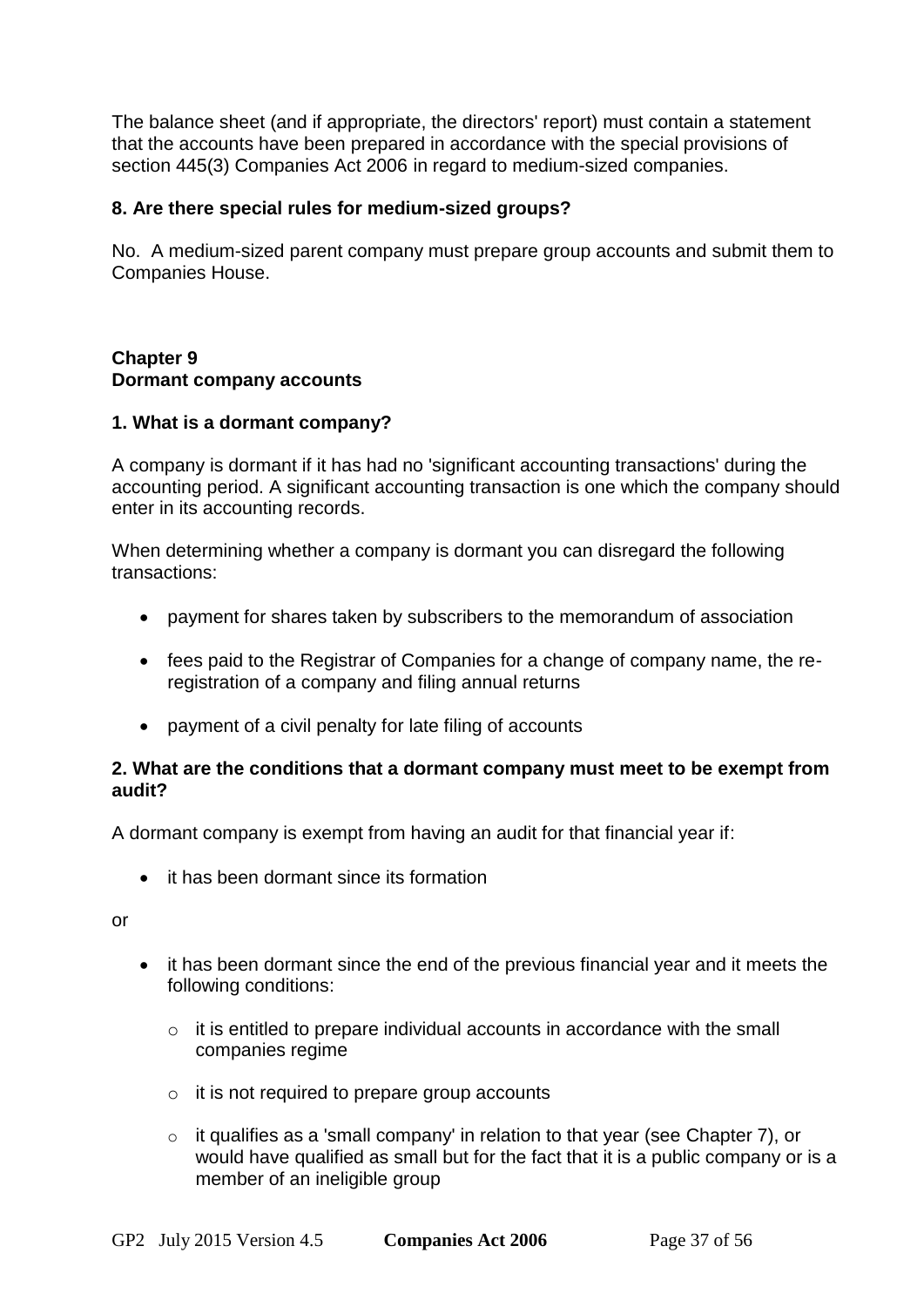## **3. What exemption is available?**

Dormant companies can claim exemption from audit and need only prepare and deliver to Companies House an abbreviated balance sheet and notes. You do not have to include a profit and loss account and directors' report in dormant company accounts filed at Companies House, but you must provide a directors' report to members.

A company may not take advantage of the dormant company audit exemption if at any time in the financial year in question it:

- is a public company unless the company is dormant
- is an authorised insurance company, a banking company, an e-money issuer, a MiFID (ie Markets in Financial Instruments Directive) investment firm or a UCITS (i.e.Undertakings for Collective Investment in Transferable Securities) management company;
- carries on insurance market activity

Nor can a company take advantage of the dormant company audit exemption if an audit is required by a member or members holding at least 10% of the nominal value of issued share capital or holding 10% of any class of shares; or - in the case of a company limited by guarantee - 10% of its members in number. The demand for the accounts to be audited should be in the form of a notice to the company, deposited at the registered office at least one month before the end of the financial year in question. The notice may not be given before the financial year to which it relates.

A company is not entitled to the dormant company audit exemption unless its balance sheet contains the statements referred to in [question 5](#page-38-0) below.

A dormant company that is also a subsidiary may, in certain circumstance claim exemption from the preparation and/or filing of its accounts – [see question 9](#page-39-0) for further information.

#### <span id="page-37-0"></span>**4. What information must dormant company accounts contain?**

Dormant company accounts submitted to Companies House need not include a profit and loss account or directors' report.

Unaudited dormant accounts are much simpler than those of a trading company but must contain:

- a balance sheet containing statements above the director's signature and their printed name to the effect that the company was dormant throughout the accounting period – see [question 5](#page-38-0)
- any previous year's figures for comparison even though there are no items of income or expenditure for the current year;
- certain notes to the balance sheet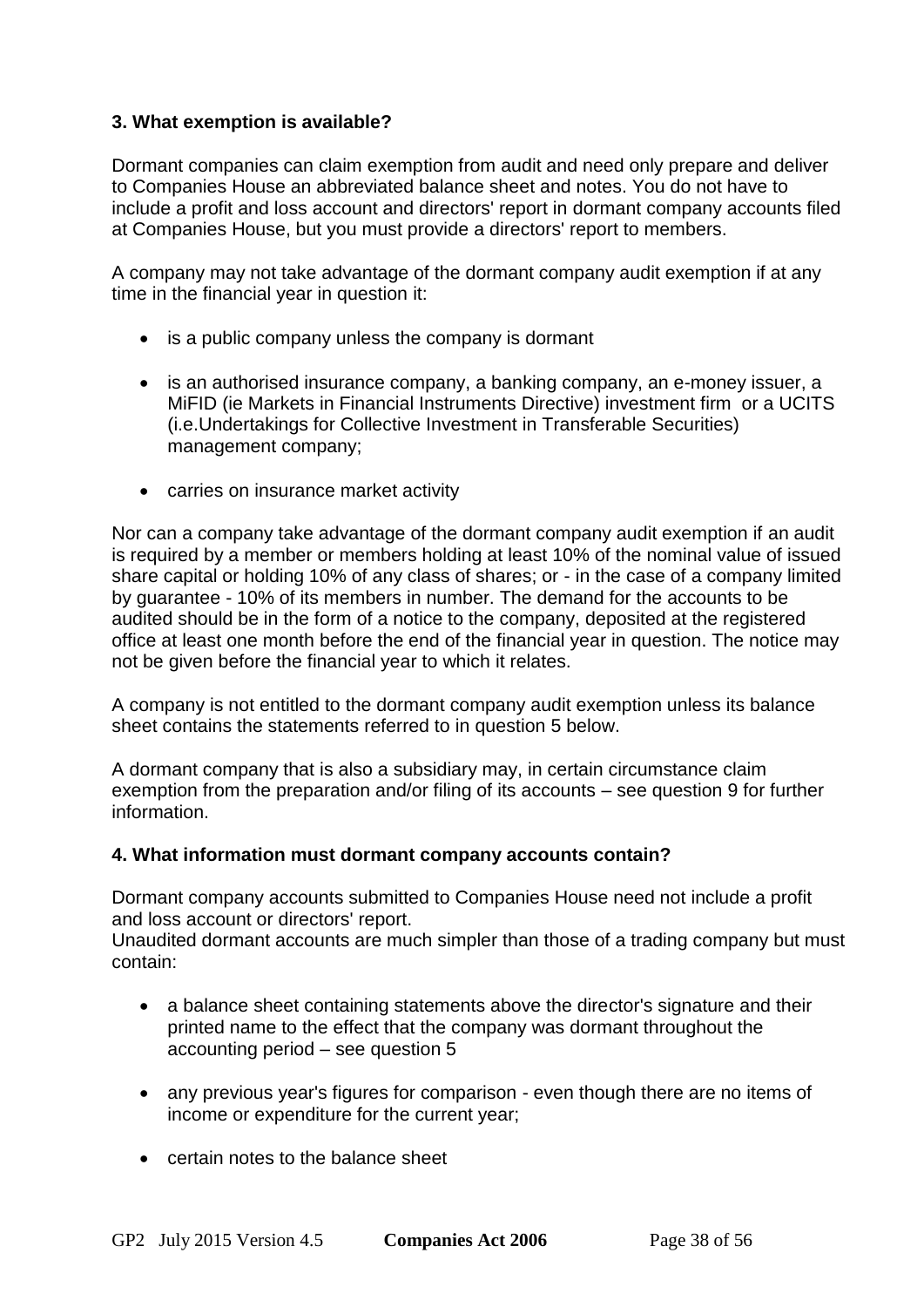The right to prepare a dormant balance sheet for filing at Companies House does not affect the company's obligations to prepare full accounts for its members – [see chapter](#page-15-1)  [4.](#page-15-1)

#### <span id="page-38-0"></span>**5. What statements do I need to make on the balance sheet?**

If you submit your accounts to Companies House on paper, you must check that you have the following statements above the director's signature and printed name:

## **Audit Exemption Statement**

*"For the year ending ………………………. (dd/mm/yyyy) the company was entitled to exemption from audit under section 480 of the Companies Act 2006 relating to dormant companies.*

#### *Directors' responsibilities:*

- *the members have not required the company to obtain an audit of its accounts for the year in question in accordance with section 476*
- *the directors acknowledge their responsibilities for complying with the requirements of the Act with respect to accounting records and the preparation of accounts"*

A private company that qualifies as small should also include the following statement on the balance sheet:

#### *"These accounts have been prepared in accordance with the provisions applicable to companies subject to the small companies' regime"*

Accounts submitted online have inbuilt checks which will prevent common errors and omissions of the necessary statements.

## **6. Can I obtain a standard form for dormant accounts from Companies House?**

Yes. [WebFiling offers a simple web form](http://www.companieshouse.gov.uk/forms/introduction.shtml) enabling easy and quick electronic submission of dormant accounts for companies that have never traded. This is now available for both companies limited by shares and companies limited by guarantee. These contain inbuilt checks so that you can be sure you haven't omitted any key information.

Alternatively, you can download a paper form AA02, available from [www.companieshouse.gov.uk](http://www.companieshouse.gov.uk/) , which is for dormant companies that have not traded since incorporation.

The AA02 form is not suitable for every dormant company, for example dormant subsidiary companies can not file a form AA02 as the form can not accommodate the specific details required to be submitted by dormant subsidiary companies.

This form is also unsuitable for companies that became dormant after trading. In this case, you will need to prepare dormant accounts as described in [question 4](#page-37-0) and [5](#page-38-0) of this chapter.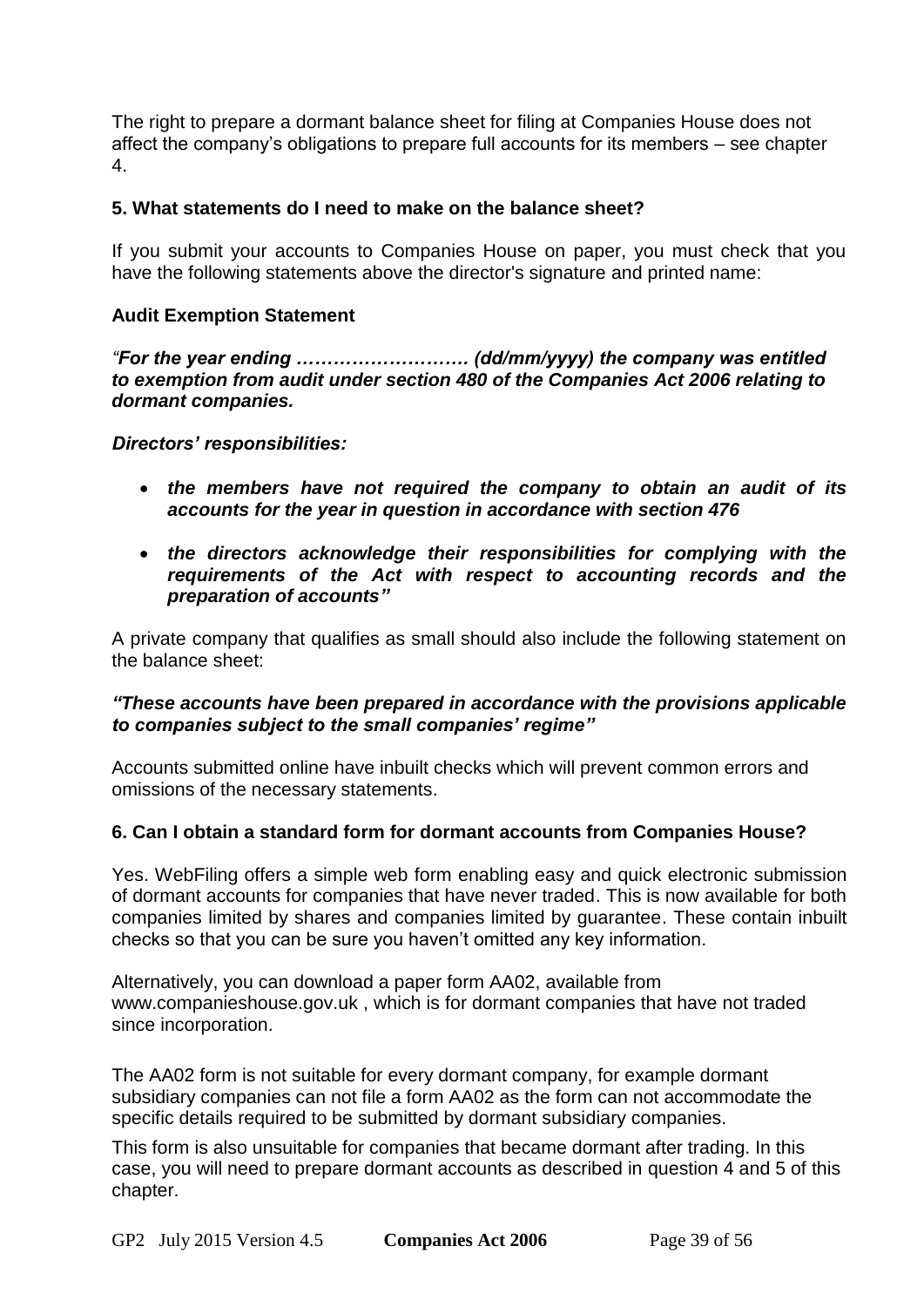## **7. How long do I have to submit dormant accounts to Companies House?**

You have the same time allowed for filing as for other accounts, and the same penalties for late filing apply.

## **8. What happens if my company starts trading again?**

The company will cease to be exempt from audit as a dormant company if it:

- begins commercial or trading activities during the financial period
- would no longer qualify for some other reason, eg because there have been significant accounting transactions that need to be entered in its accounting records

If either of these happened, you might have to submit full accounts for the financial year in which the company ceased to be exempt, and the directors might need to [appoint](http://www.companieshouse.gov.uk/forms/formsOnlineInfo.shtml#DCA)  [auditors](http://www.companieshouse.gov.uk/forms/formsOnlineInfo.shtml#DCA) for the company. However, it may be that the company would qualify for exemptions as a small company. More information about company audit requirements and audit exemption for small companies is covered in [chapter 7](#page-26-0) of this guide.

## <span id="page-39-0"></span>**9. Can a dormant subsidiary claim exemption from the preparation and/or filing of its accounts?**

Yes, if your subsidiary company is dormant throughout the financial year and its parent undertaking is established under the law of an EEA state then you may be able to claim exemption from the preparation of your accounts [under section 394A of the Act](http://www.legislation.gov.uk/ukpga/2006/46/section/394A) or from the obligation to deliver accounts to Companies House [under section 448A of the Act.](http://www.legislation.gov.uk/ukpga/2006/46/section/448A) This applies to accounting periods ending on or after 1 October 2012. Any accounts ending before that date must still prepare and file accounts.

**Please note -** The exemption from preparation (section 394A) also covers the requirement to file accounts and so a company that has claimed this exemption does not also need to claim exemption from filing (under section 448A).

## **10. What are the conditions for a dormant subsidiary to claim exemption from the preparation and/or filing of its accounts?**

To take up either of these exemptions the company must have been dormant throughout the financial year and its parent is established under the law of an EEA state. You will also need to deliver the following documents to Companies House, before the date on which your accounts are due:

- a written notice of agreement by all members of the subsidiary company that they consent to the exemption in respect of the relevant financial year
- a correctly completed [Form AA06](http://www.companieshouse.gov.uk/forms/generalForms/AA06_statement_of_guarantee_by_a_parent_undertaking_of_a_subsidiary_company.pdf) statement from the parent undertaking that it guarantees the subsidiary [under section 394C](http://www.legislation.gov.uk/ukpga/2006/46/section/394C) (for exemption from preparation) or [448C](http://www.legislation.gov.uk/ukpga/2006/46/section/448C) (for exemption from filing) of the Companies Act 2006 in respect of the relevant financial year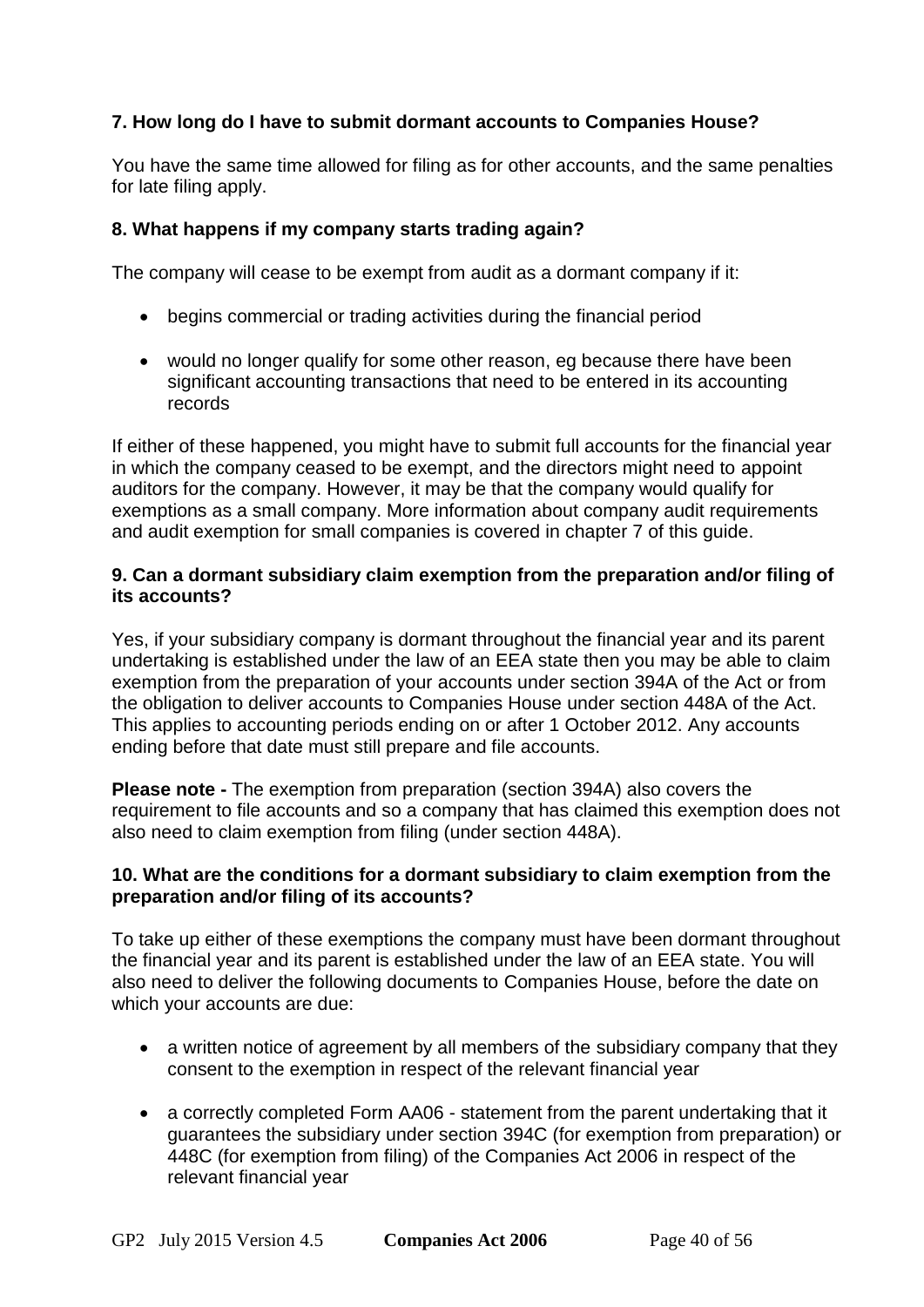a copy of the parent undertaking's consolidated accounts including a copy of the auditor's report and the annual report on those accounts

## **Please note:**

- the subsidiary must be included in the consolidated accounts for the relevant financial year or to an earlier date in the same financial year. The parent undertaking must disclose in the notes to their consolidated accounts that the subsidiary is exempt from the requirements to prepare individual accounts under [section 394A,](http://www.legislation.gov.uk/ukpga/2006/46/section/394A) or to file individual accounts [under 448A of the Companies Act 2006](http://www.legislation.gov.uk/ukpga/2006/46/section/448A)
- the agreement and the parent's consolidated accounts must show the subsidiary company's name and registered number in a prominent place on the document
- these exemptions are only available if your company's financial year ends on or after 1 October 2012. If your company's financial year ends before then, you will still have to prepare and file accounts by the deadline

## **11. What information must be included in the form AA06?**

The statement must include the following information:

- the registered name and number of the subsidiary
- the subsidiary's financial year to which the quarantee relates
- the statement date
- details of the section of the Companies Act 2006 under which the guarantee is being given:
	- $\circ$  [section 394c](http://www.legislation.gov.uk/ukpga/2006/46/section/394C) exemption from preparing accounts for a dormant subsidiary
	- $\circ$  [section 448c](http://www.legislation.gov.uk/ukpga/2006/46/section/448C) exemption from filing accounts for a dormant subsidiary
	- $\circ$  [section 479C](http://www.legislation.gov.uk/ukpga/2006/46/section/479C) audit exemption for a subsidiary undertaking
- Either:
	- o if the parent was incorporated in the UK its registered name and registered number (if any)
	- o if the parent was incorporated and registered (in the same country) elsewhere in the EEA, its registered name, registration number and the identity of the register where it is registered

#### **12. What is the effect of the guarantee and when does it take effect?**

The guarantee has the effect that the parent undertaking guarantees all outstanding liabilities that the subsidiary is subject to at the end of the financial year. The guarantee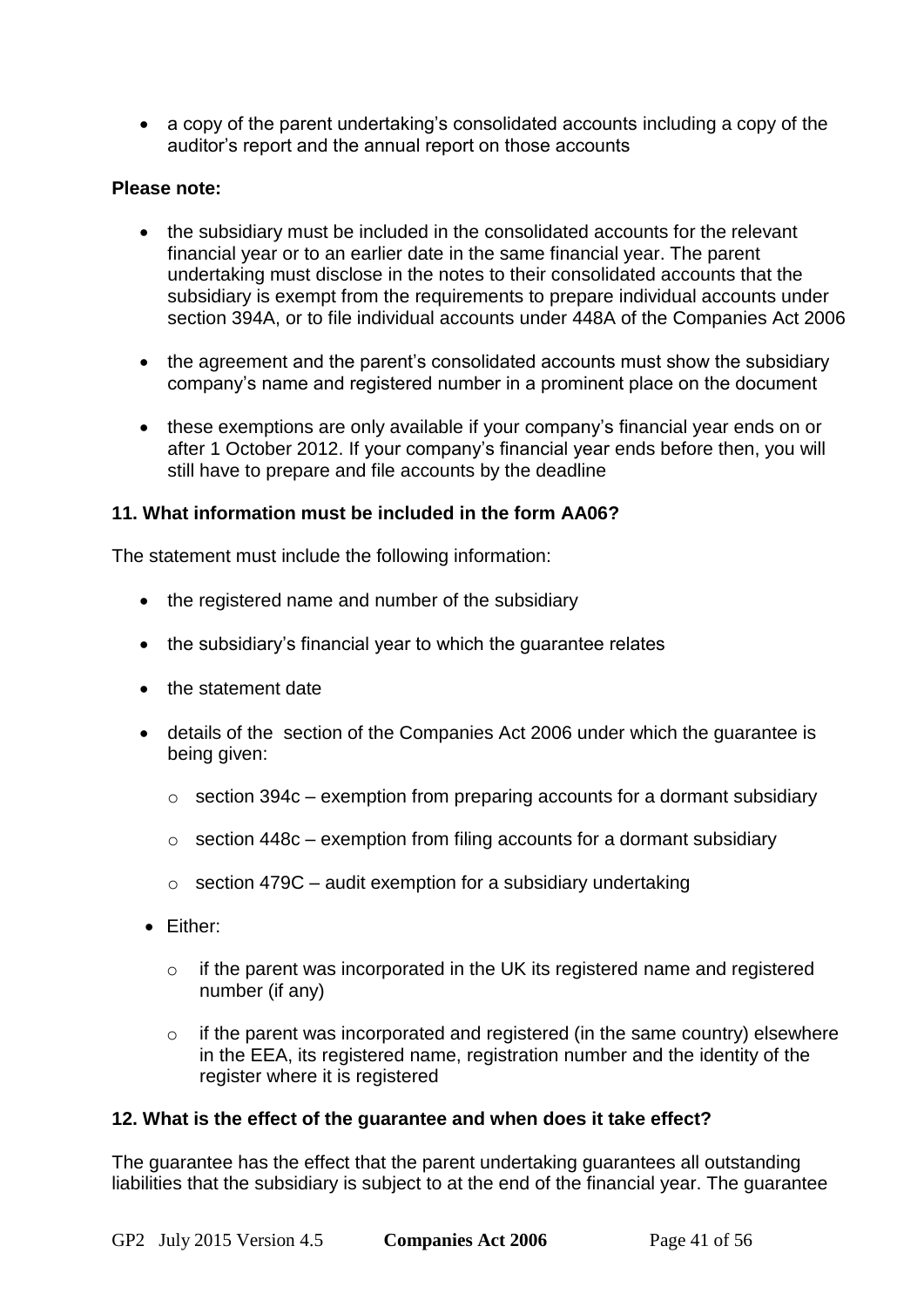takes effect when it is delivered to the registrar and remains in force until all of the liabilities have been satisfied.

## **13. Can all dormant subsidiaries claim these exemptions?**

No. A dormant subsidiary is not entitled to the exemption if it was at any time within the relevant financial year:

- a quoted company
- $\bullet$  a company that:
	- o is an authorised insurance company , a banking company, an e-Money issuer, a MiFID investment firm or a UCITS management company
	- o carries on insurance market activity
- a special register body as defined [in section 117\(1\) of the Trade Union and Labour](http://www.legislation.gov.uk/ukpga/1992/52/section/117)  [Relations \(Consolidation\) Act 1992 \(c 52\)](http://www.legislation.gov.uk/ukpga/1992/52/section/117) or [an employers' association as defined](http://www.legislation.gov.uk/ukpga/1992/52/section/122)  [in section 122 of that Act](http://www.legislation.gov.uk/ukpga/1992/52/section/122) or [Article 4 of the Industrial Relations \(Northern Ireland](http://www.legislation.gov.uk/nisi/1992/807/article/4/made)  [Order 1992 \(S.I. 1992/807 \(NI 5\)](http://www.legislation.gov.uk/nisi/1992/807/article/4/made)

#### <span id="page-41-0"></span>**Chapter 10 Partnership accounts**

[The Partnerships \(Accounts\) Regulations 2008](http://www.legislation.gov.uk/uksi/2008/569/contents/made) require the members of a 'qualifying partnership' to prepare accounts, which those members that are limited companies must attach to their own accounts for filing with Companies House.

#### **1. What is a qualifying partnership?**

A qualifying partnership is a partnership formed under the law of any part of the United Kingdom if each of the members (or in the case of a limited partnership, each of its general partners) is:

For a qualifying partnership with a financial year that begins prior to 1 October 2013:

- a limited company
- an unlimited company or a Scottish partnership, each of whose members is a limited company

For a qualifying partnership with a financial year that begins on or after 1 October 2013:

- a limited company
- an unlimited company each of whose members is a limited company
- a Scottish limited partnership, each of whose general partners is a limited company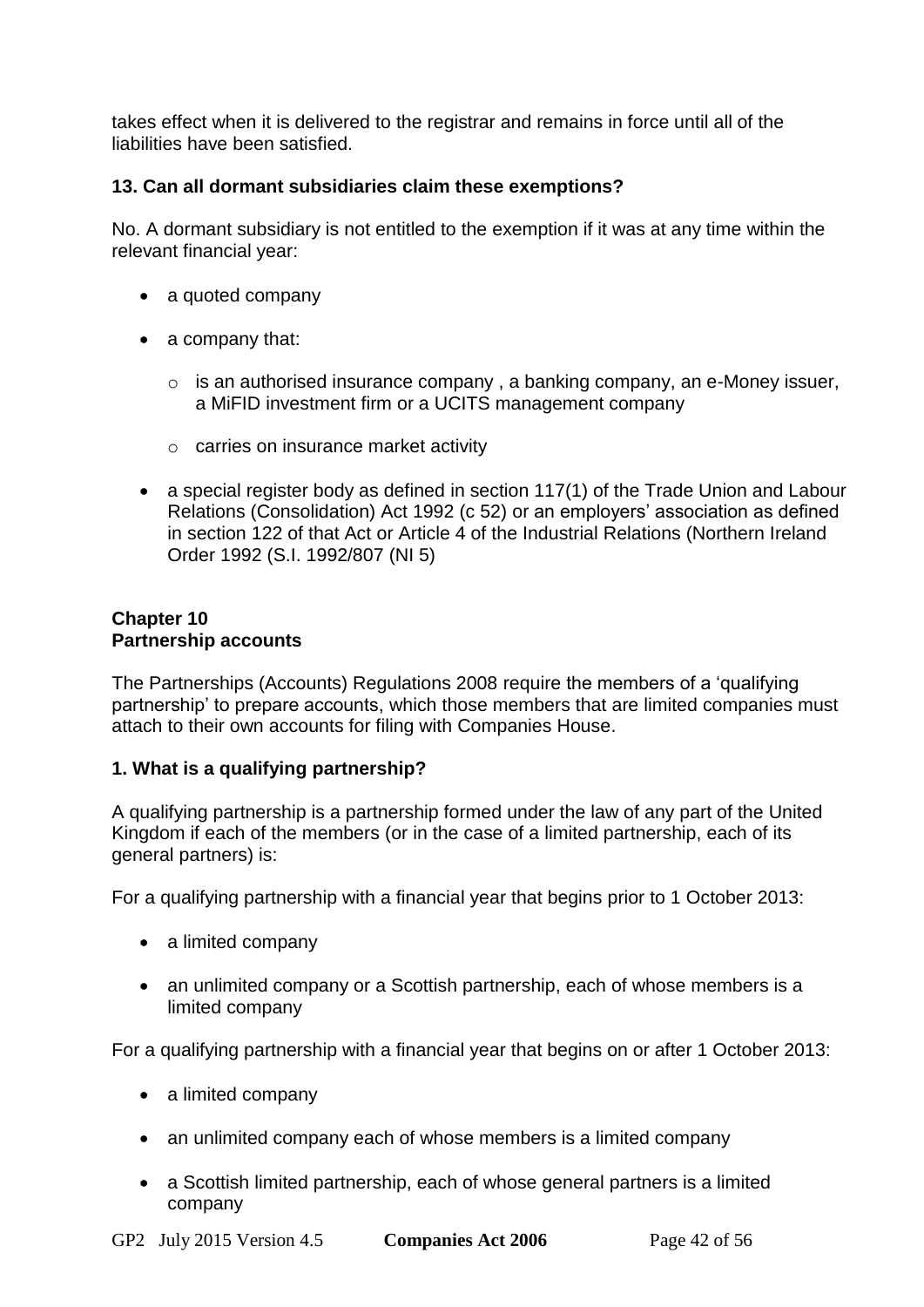• any other Scottish partnership, each of whose members is a limited company

## **Note**

(a) Any reference above to a limited company, an unlimited company, or a partnership (including a Scottish partnership) should be understood to include any comparable undertaking formed under the laws of any country or territory outside the United Kingdom.

(b) For a qualifying partnership that is a limited partnership:

- the requirement for the members to deliver accounts to Companies House only extends to the general partners in the qualifying partnership
- in this guidance, an reference to the "members" of a qualifying partnership should be understood to refer only to the general partners

(c ) If any "members" of a qualifying partnership is a Scottish partnership, or an unlimited company, the requirement to deliver accounts to Companies House also extends to the members of that under taking, though if it is a Scottish limited partnership, the requirement only extends to the general partners. References to "members" in this guidance should be read accordingly.

(d ) Where any "member" of a qualifying partnership is an undertaking comparable to a company or a Scottish partnership formed under the laws of any country or territory outside the UK, the requirement to deliver accounts extends to the members of that undertaking comparable to the members or general partners (as appropriate) in a comparable UK undertaking. Again, references to "members" in the guidance should be read accordingly.

## **2. What accounts must the partnership prepare?**

The members of the qualifying partnership must prepare audited accounts as if the qualifying partnership was a limited company. The accounts must conform to the requirements of the Companies Act 2006 and related regulations.

Under regulation 7 of The [Partnerships \(Accounts\) Regulations 2008,](http://www.legislation.gov.uk/uksi/2008/569/regulation/7/made) the members of a qualifying partnership do not have to prepare partnership accounts if the partnership is dealt with on a consolidated basis in group accounts prepared by either:

- a member of the qualifying partnership which is established under the law of a member state of the European Economic Area (EEA)
- a parent undertaking of such a member

In these cases, the group accounts must be prepared and audited under the law of the EEA State in accordance with the Seventh Company Law Directive or International Accounting Standards. A note to the group accounts must disclose that advantage has been taken of this exemption.

## **3. For what period must the members prepare the partnership accounts?**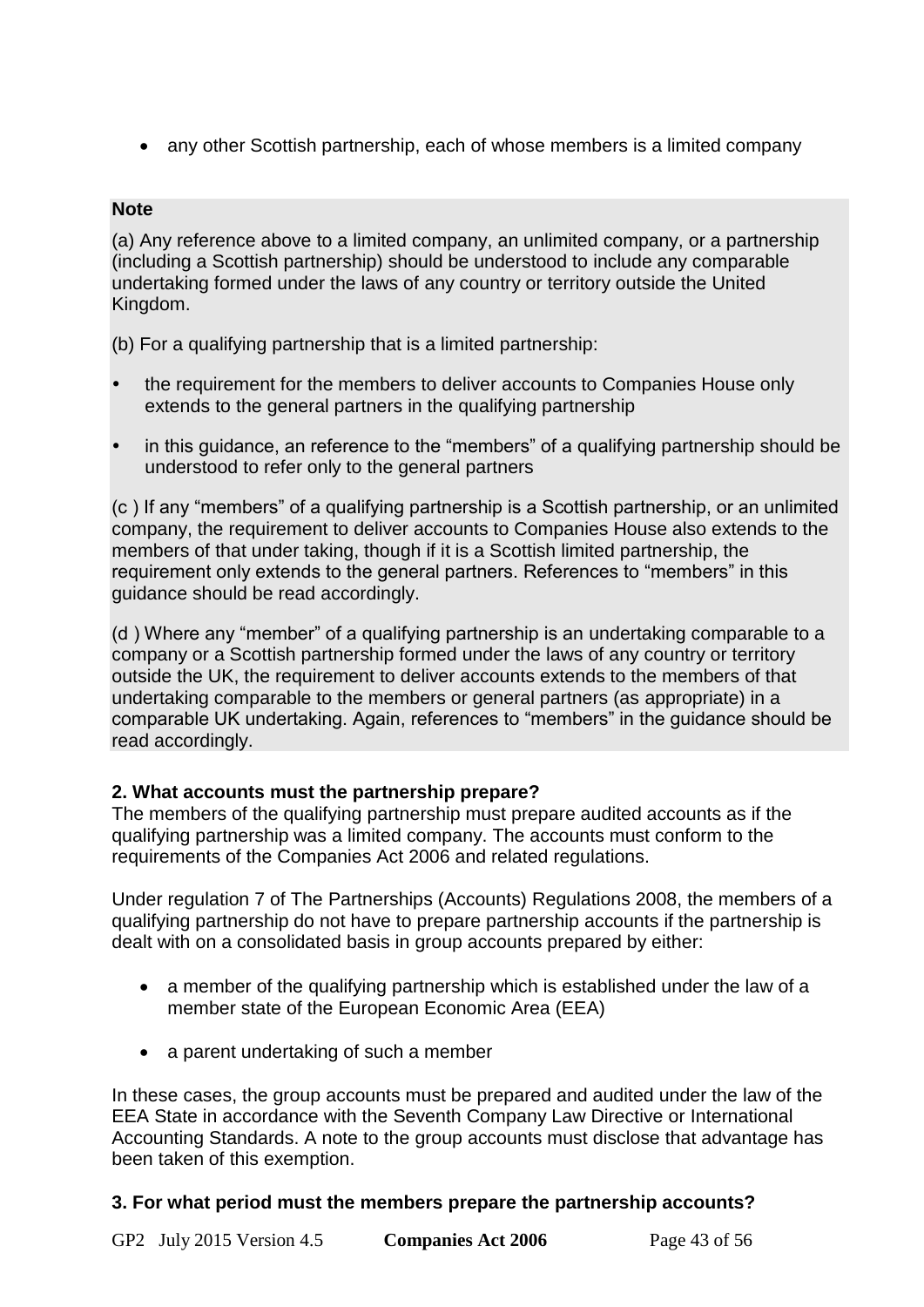The accounts may cover any period up to 18 months which may be specified in the partnership agreement. If the partnership agreement does not specify a period, the members, must draw up the accounts for each 12 month period ending on 31 March in each year.

Amendments to [the Partnerships \(Accounts\) Regulations 2008](http://www.legislation.gov.uk/uksi/2008/569/contents/made) are being made by the [Companies and Partnerships \(Accounts and Audit\) Regulations 2013.](http://www.legislation.gov.uk/uksi/2013/2005/contents/made) These will apply for accounting years beginning on or after 1 October 2013. So if the partnership agreement does not specify an accounting period, the first accounting period that would be subject to the amended regulations would be the financial year ending on 31 March 2015.

## **4. When must I prepare the accounts?**

You must prepare the partnership accounts within a period of 9 months after the end of the financial year.

## **5. When must I deliver and publish the accounts?**

If you are a limited company which is a member of a qualifying partnership, you must attach the partnership accounts to the next accounts which you deliver to Companies House. You must also supply to any person upon request:

- the name of each member required to deliver copies of the partnership accounts to Companies House
- the name of each member incorporated in another EEA State who is required to publish the partnership accounts in that state

When none of the members of a qualifying partnership is a limited company, or an undertaking comparable to a limited company incorporated in another EEA State, then the partnership must make their accounts available for inspection by any person, without charge, during business hours at the principle place of business of the partnership (together with a certified translation, if the original is not in English). Where the principle place of business has moved outside the UK, for accounting years beginning on or after 1 October 2013, the partnership must make the accounts available for inspection in the same way at:

- the principle place of business or head office of any "member" of the partnership that has a head office or principle place of business in the UK
- where no "member" of the partnership has a head office or principle place of business in the UK, at an address in the UK nominated by the "members" of the qualifying partnership.

Each member of the partnership must also, supply to any person on request a copy of the latest accounts of the partnership (together with a translation if the original is not in English). A fee may be charged to cover the administrative cost of supplying the copy, but no more.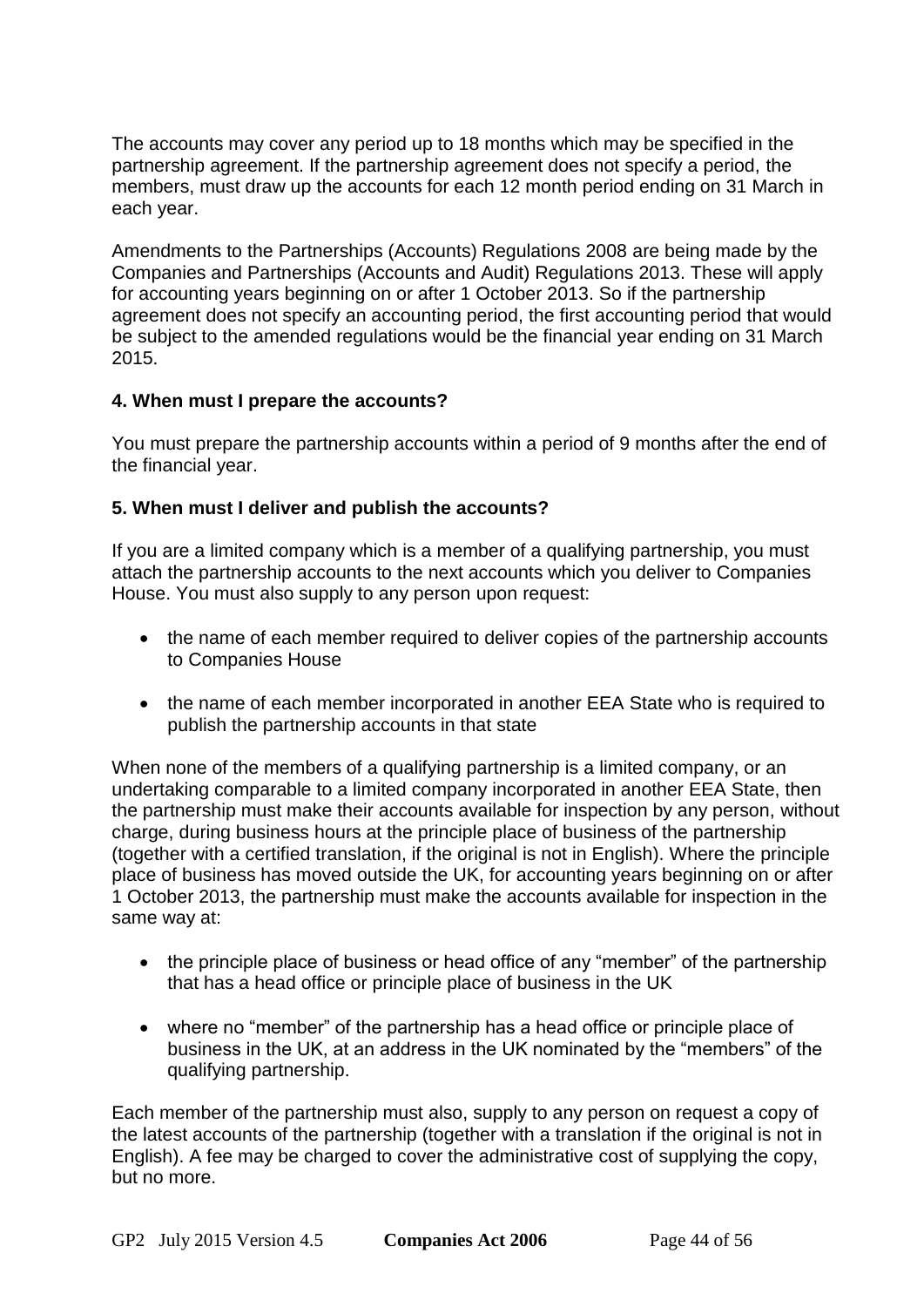## **6. Are there any exemptions from the publication rules?**

Under [regulation 7 of The Partnerships \(Accounts\) Regulations 2008,](http://www.legislation.gov.uk/uksi/2008/569/regulation/7/made) members of a qualifying partnership do not have to publish partnership accounts if the partnership is dealt with on a consolidated basis in group accounts prepared by either:

- a member of the qualifying partnership which is established under the law of a member state of the European Economic Area (EEA)
- a parent undertaking of such a member

In these cases, they must prepare and audit group accounts under the law of the member state in accordance with the Seventh Company Law Directive or international accounting standards. A note to the group accounts must disclose that they have taken advantage of this exemption.

#### **7. Are there any penalties for non-compliance?**

Yes. Every member of a qualifying partnership or every director of a company that is a member may be prosecuted and on conviction the court may impose a potentially unlimited fine.

#### **8. What are the audit requirements?**

[Part 3 of the Partnerships \(Accounts\) Regulations 2008](http://www.legislation.gov.uk/uksi/2008/569/part/3/made) contain requirements relating to the appointment and dismissal of auditors, signature of auditors' reports and disclosure of auditors' remuneration equivalent to the requirements on companies.

9. Are there differences in how these requirements apply for any specific types of qualifying partnership?

Some qualifying partnerships that are limited partnerships are now registered as Tax Transparent Funds, with some differences in their Companies House registration. These partnerships also have a separate registration at the Financial Conduct Authority (FCA) as a specific form of UCITS ("Undertaking for Collective Investment in Transferable Securities"). More information can be found in the following Companies House guidance – [GP02: The Limited Partnership Act..](http://www.companieshouse.gov.uk/about/gbhtml/gp2.shtml)

Other qualifying partnerships are Alternative Investment Funds, which also have a separate registration at the Financial Conduct Authority.

Much of the material prepared as part of the accounts and reports of qualifying partnerships in line with the Companies Act 2006 will also be suitable for filing with the FCA to fulfil its filing requirements for UCITS and AIFs. For filing with the FCA, qualifying partnerships that are registered as UCITS or AIFs must comply with the following [FCA](http://www.fca.org.uk/)  [Guidance](http://www.fca.org.uk/) .

## <span id="page-44-0"></span>**Chapter 11 Community Interest Companies (CICs)**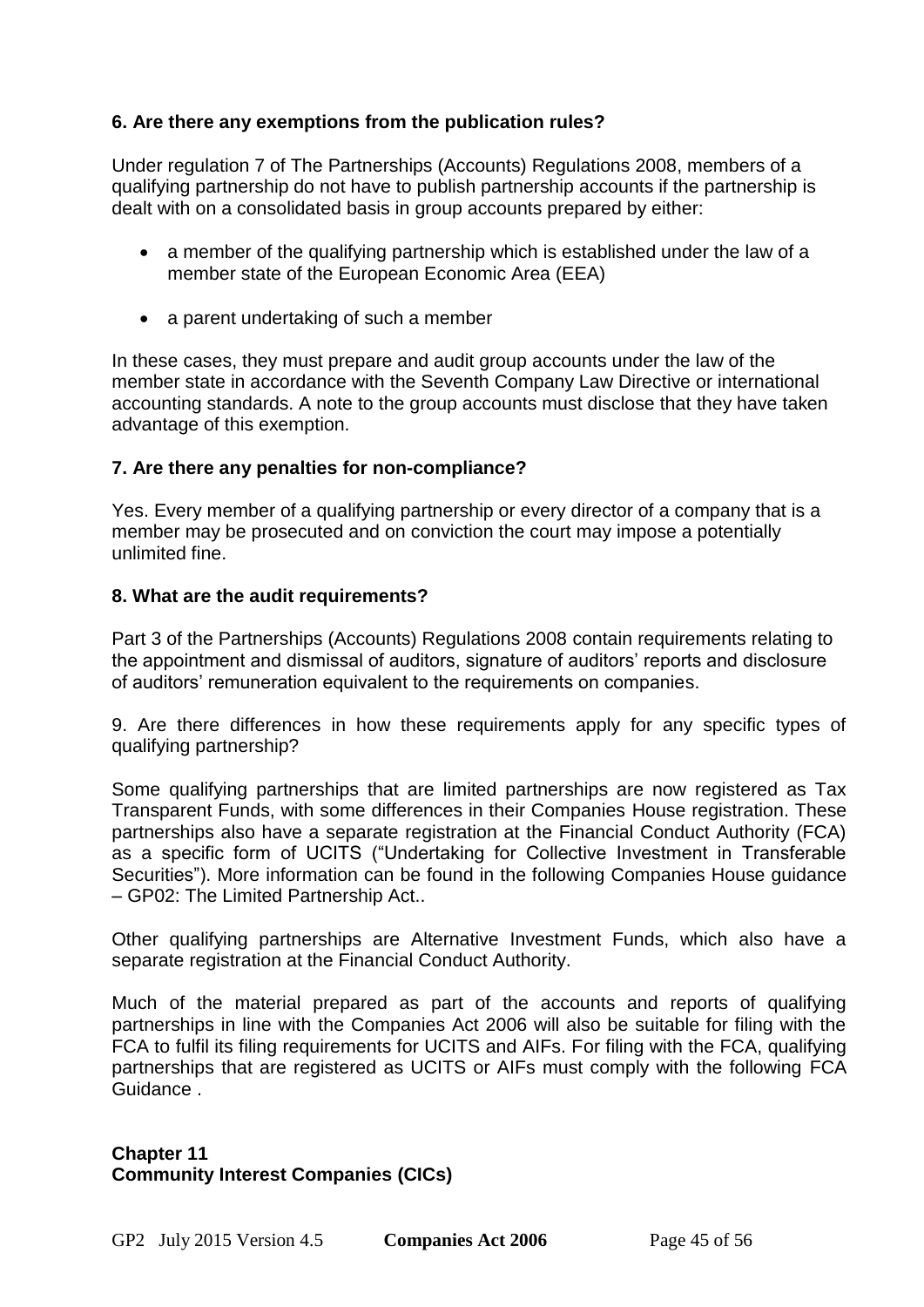#### **1. Do Community Interest Companies need to file accounts with Companies House?**

Yes. Community Interest Companies are no different from other companies when it comes to preparing and filing accounts. Please note that at this time CICs are unable to file the accounts using our electronic services. They need to file their accounts, along with a copy of the CIC report, on paper.

## **2. Are there any additional requirements for Community Interest Companies?**

Yes. Community Interest Companies must prepare and deliver to Companies House a 'community interest company report' made up to the same date as the accounts, regardless of the size of the company or the exemptions that they have taken advantage of. The report, form CIC34 is available on-line from [www.bis.gov.uk/cicregulator](http://www.bis.gov.uk/cicregulator) .You must send a fee of £15 with the CIC34 report. Please make cheques payable to 'Companies House'. For further information about this requirement please visit [www.bis.gov.uk/cicregulator](http://www.bis.gov.uk/cicregulator) or alternatively e-mail [cicregulator@companieshouse.gov.uk](mailto:cicregulator@companieshouse.gov.uk) or telephone:029 2034 6228.

#### <span id="page-45-0"></span>**Chapter 12 Audit exemption for subsidiary companies**

#### **1. Can a subsidiary claim exemption from audit?**

Yes, a subsidiary may claim exemption from audit if its parent is established under the law of an EEA state, in certain circumstances. To take up this exemption you will need to deliver, before the date on which your accounts are due, the following documents to the Registrar:

- a written notice that all members of the subsidiary company agree to the exemption in respect of the relevant financial year
- a correctly completed [Form AA06](http://www.companieshouse.gov.uk/forms/generalForms/AA06_statement_of_guarantee_by_a_parent_undertaking_of_a_subsidiary_company.pdf) statement from the parent undertaking that it guarantees the subsidiary [under section 479C of the Companies Act 2006](http://www.legislation.gov.uk/ukpga/2006/46/section/479C) in respect of the relevant financial year
- a copy of the parent undertaking's consolidated accounts including a copy of the auditor's report and the annual report on those accounts

#### **Please note:**

- the subsidiary must be included in the parent's consolidated accounts for the relevant financial year or to an earlier date in the same financial year. The parent undertaking must disclose in the notes to their consolidated accounts that the subsidiary is exempt from the requirements of this Act relating to the audit of accounts [under section 479A of the Companies Act 2006](http://www.legislation.gov.uk/ukpga/2006/46/section/479A)
- the agreement and the parent's consolidated accounts must show the subsidiary company's name and registered number in a prominent place on the document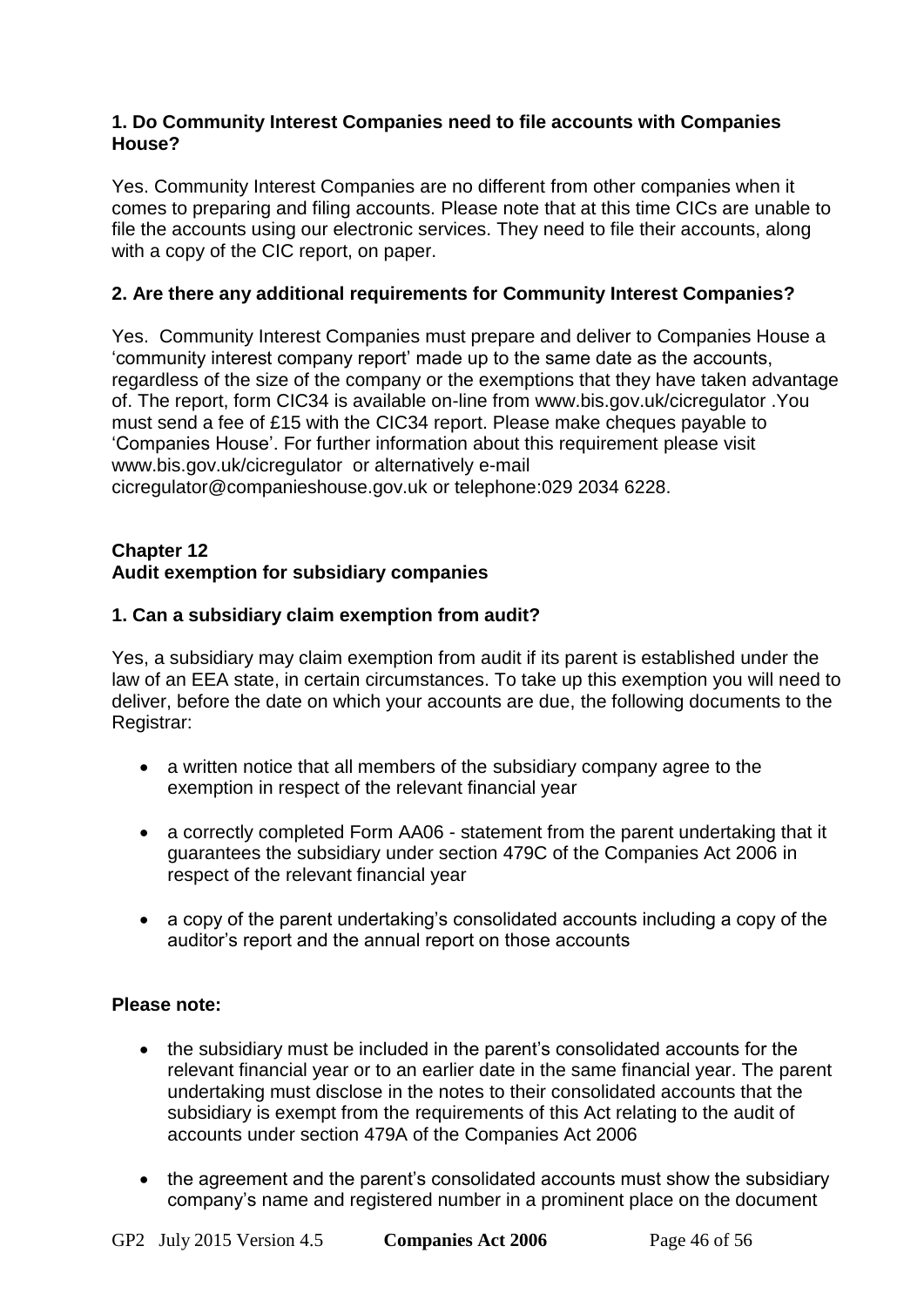this exemption will only be available if your company's financial year ends on or after 1 October 2012

## **2. Are all subsidiaries able to claim this exemption?**

No. A subsidiary is not entitled to the exemption if it was at any time within the relevant financial year:

- a quoted company
- a company that:
	- o is an authorised insurance company , a banking company, an e-Money issuer, a MiFID investment firm or a UCITS management company
	- o carries on insurance market activity
	- $\circ$  a special register body as defined in section 117(1) of the Trade Union and [Labour Relations \(Consolidation\) Act 1992 \(c 52\)](http://www.legislation.gov.uk/ukpga/1992/52/section/117) or [an employers' association](http://www.legislation.gov.uk/ukpga/1992/52/section/122)  [as defined in section 122 of that Act](http://www.legislation.gov.uk/ukpga/1992/52/section/122) or [Article 4 of the Industrial Relations](http://www.legislation.gov.uk/nisi/1992/807/article/4/made)  [\(Northern Ireland Order 1992 \(S.I. 1992/807 \(NI 5\).](http://www.legislation.gov.uk/nisi/1992/807/article/4/made)

#### **3. What information must be included in the form AA06?**

The statement must include the following information:

- the registered name and number of the subsidiary
- the subsidiary's financial year to which the guarantee relates
- the statement date
- details of the section of the Companies Act 2006 under which the guarantee is being given:
	- $\circ$  [section 394c](http://www.legislation.gov.uk/ukpga/2006/46/section/394C) exemption from preparing accounts for a dormant subsidiary
	- $\circ$  [section 448c](http://www.legislation.gov.uk/ukpga/2006/46/section/448C) exemption from filing accounts for a dormant subsidiary
	- $\circ$  [section 479C](http://www.legislation.gov.uk/ukpga/2006/46/section/479C) audit exemption for a subsidiary undertaking
- Either:
	- o if the parent was incorporated in the UK its registered name and registered number (if any)
	- $\circ$  if the parent was incorporated and registered (in the same country) elsewhere in the EEA, its registered name, registration number and the identity of the register where it is registered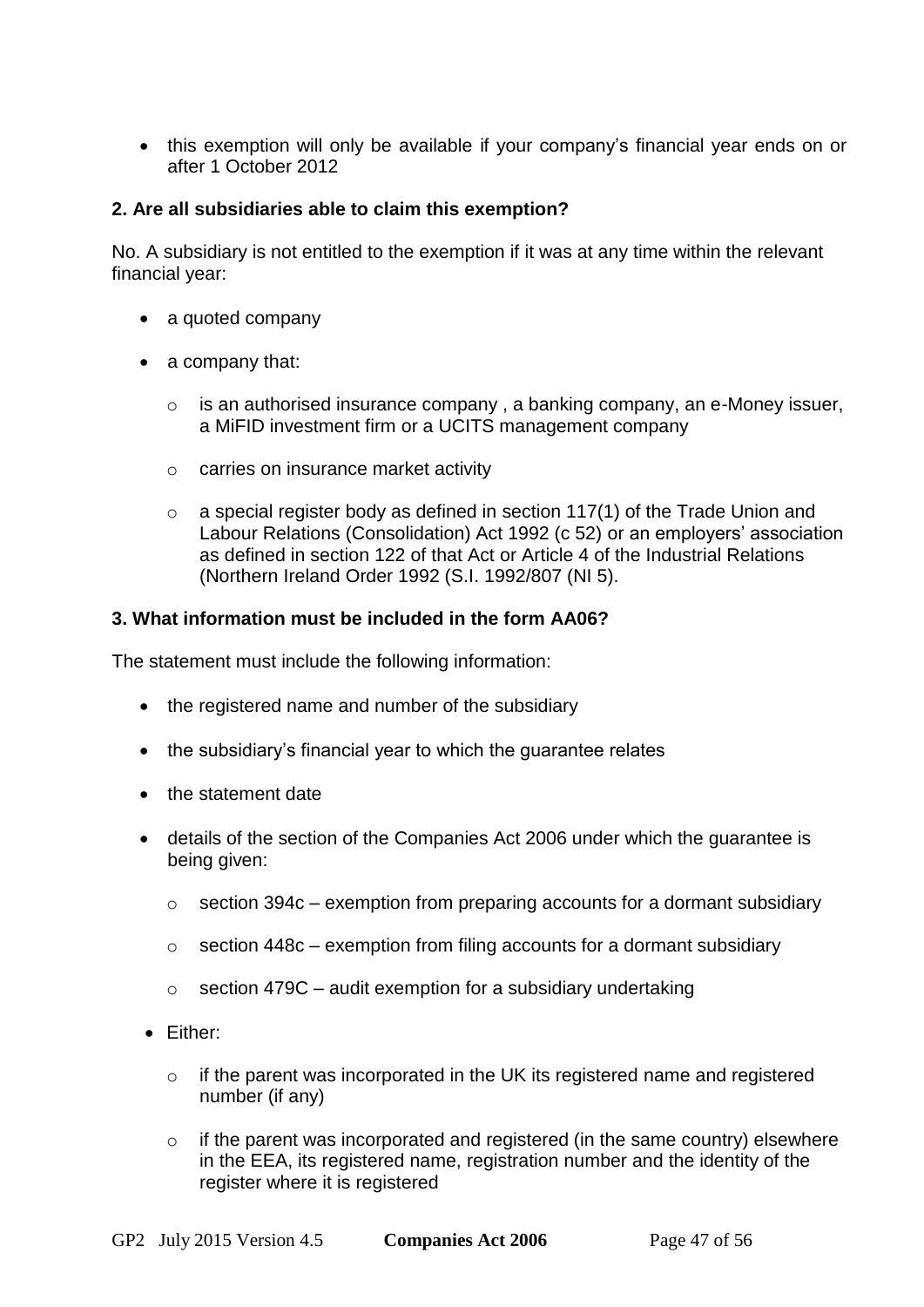## **4. What is the effect of the guarantee and when does it take effect?**

The guarantee has the effect that the parent undertaking guarantees all outstanding liabilities that the subsidiary is subject to at the end of the financial year. The guarantee takes effect when it is delivered to the registrar and remains in force until all of the liabilities have been satisfied.

## **5. What statements do I need to include on the subsidiary company's accounts?**

The subsidiary company must include statements on the balance sheet of its individual accounts to the effect that:

#### **Audit Exemption Statement**

#### *"For the year ending ………………(dd/mm/yyyy) the company was entitled to exemption from audit under section 479A of the Companies Act 2006 relating to subsidiary companies.*

*Directors' responsibilities:*

- *the members have not required the company to obtain an audit of its accounts for the year in question in accordance with section 476*
- *the directors acknowledge their responsibilities for complying with the requirements of the Act with respect to accounting records and the preparation of accounts"*

<span id="page-47-0"></span>**Chapter 13 Auditors**

#### **Appointment of auditors**

#### **1. What is an auditor?**

An auditor is a person who makes an independent report to a company's members as to whether the company has prepared its financial statements in accordance with Company Law and the applicable financial reporting framework. The report must also state whether a company's accounts give a true and fair view of its affairs at the end of the year.

#### **2. How do I appoint an auditor?**

An auditor must be appointed for each financial year, unless the directors reasonably resolve otherwise on the ground that audited accounts are unlikely to be required. The rules are different for public and private companies.

For **public companies**, the directors appoint the first auditor of the company. The auditor then holds office until the end of the first meeting of the company at which the directors lay its accounts before the members. At that meeting, the members of the company can re-appoint the auditor, or appoint a different auditor, to hold office from the end of that meeting until the end of the next meeting at which the directors lay accounts.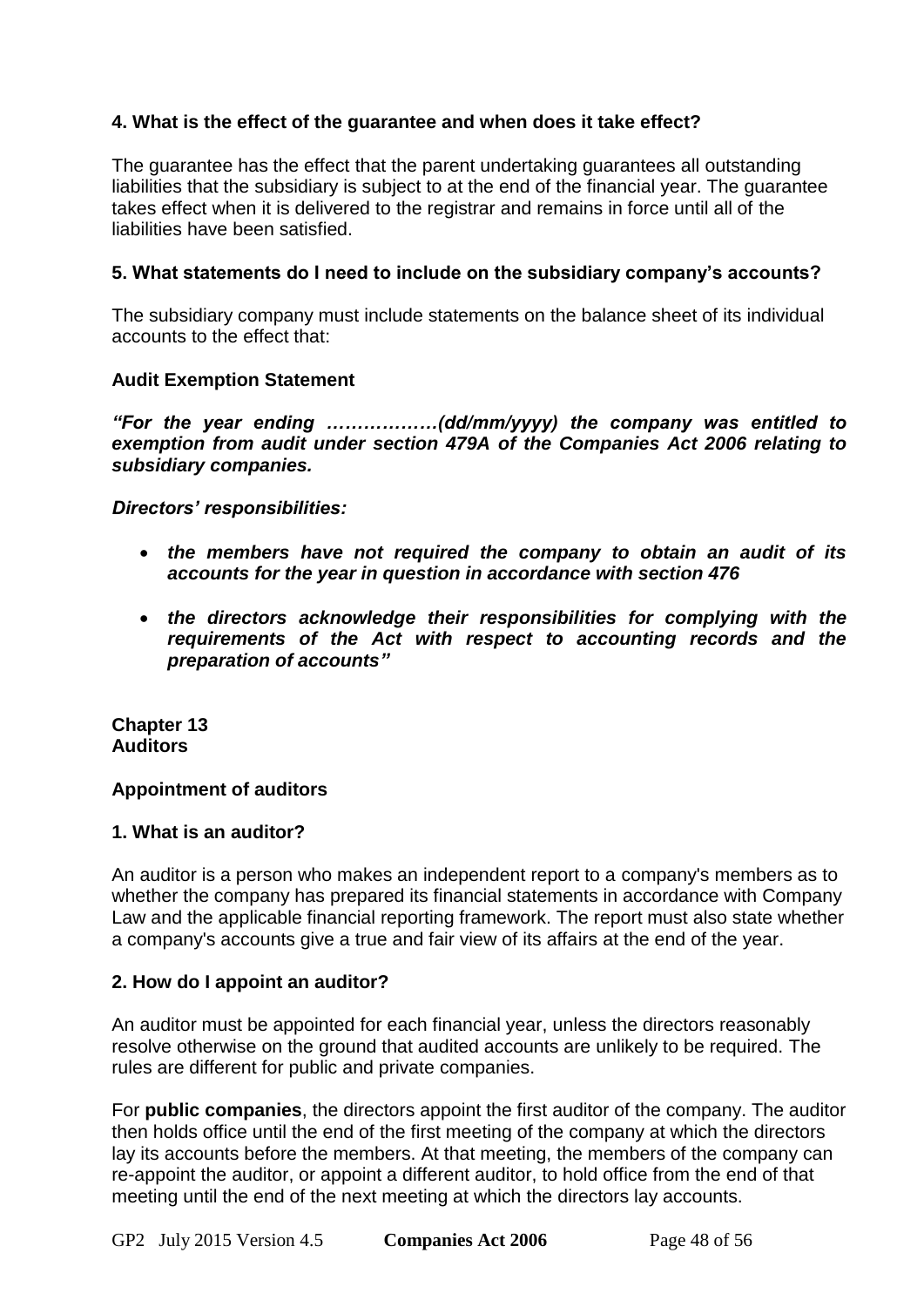For **private companies**, the directors appoint the first auditor of the company. The members may then appoint or re-appoint an auditor each year at a meeting of the company's members, or by written resolution, within 28 days of the directors sending the accounts to the members. If they do not do so for a particular year, however, the appointed auditor remains in office until the members pass a resolution to reappoint him or to remove him as auditor (5% of members, or fewer if the articles say so, can force the consideration of a resolution to remove an auditor). This provision about remaining in office, however, does not apply if the auditor's most recent appointment was by the directors or the company's articles require annual appointment.

## **3. What does an auditor do?**

The auditor conducts the audit in accordance with International Standards on Auditing (UK and Ireland) issued by the Auditing Practices Board. An audit includes examination of evidence relevant to the amounts and disclosures in the financial statements. It also includes an assessment of the significant estimates and judgements made by the directors in preparing the financial statements.

## **4. What does an auditor's report include?**

The auditor's report must include:

- an introduction identifying the accounts that were the subject of the audit
- a description of the scope of the audit identifying the auditing standards used and the financial reporting framework used in the preparation of the accounts
- a statement as to whether in the auditor's opinion the accounts have been prepared in accordance with the Companies Act 2006 and, where appropriate, in accordance with Article 4 of the EU Regulation on International Accounting Standards, (Regulation (EC)1606/2002, the "IAS Regulation")
- a statement as to whether they give a true and fair view of the company's or (in the case of group accounts) group's financial affairs;
- a statement as to whether the directors' report is consistent with the accounts
- if the auditors are of the opinion that the company has not kept adequate accounting records, a statement to that effect
- if the company has not provided the auditors with all the information they need to complete the report, a statement to that effect

The auditor's report must be either unqualified or qualified and include a reference to any matters to which the auditors wish to draw attention by way of emphasis without qualifying the report. The auditors will qualify the report where either there has been a limitation on the scope of the auditors' work or where there is a material disagreement between the company and the auditors about the accounts.

## **5. Who is responsible for signing the auditor's report?**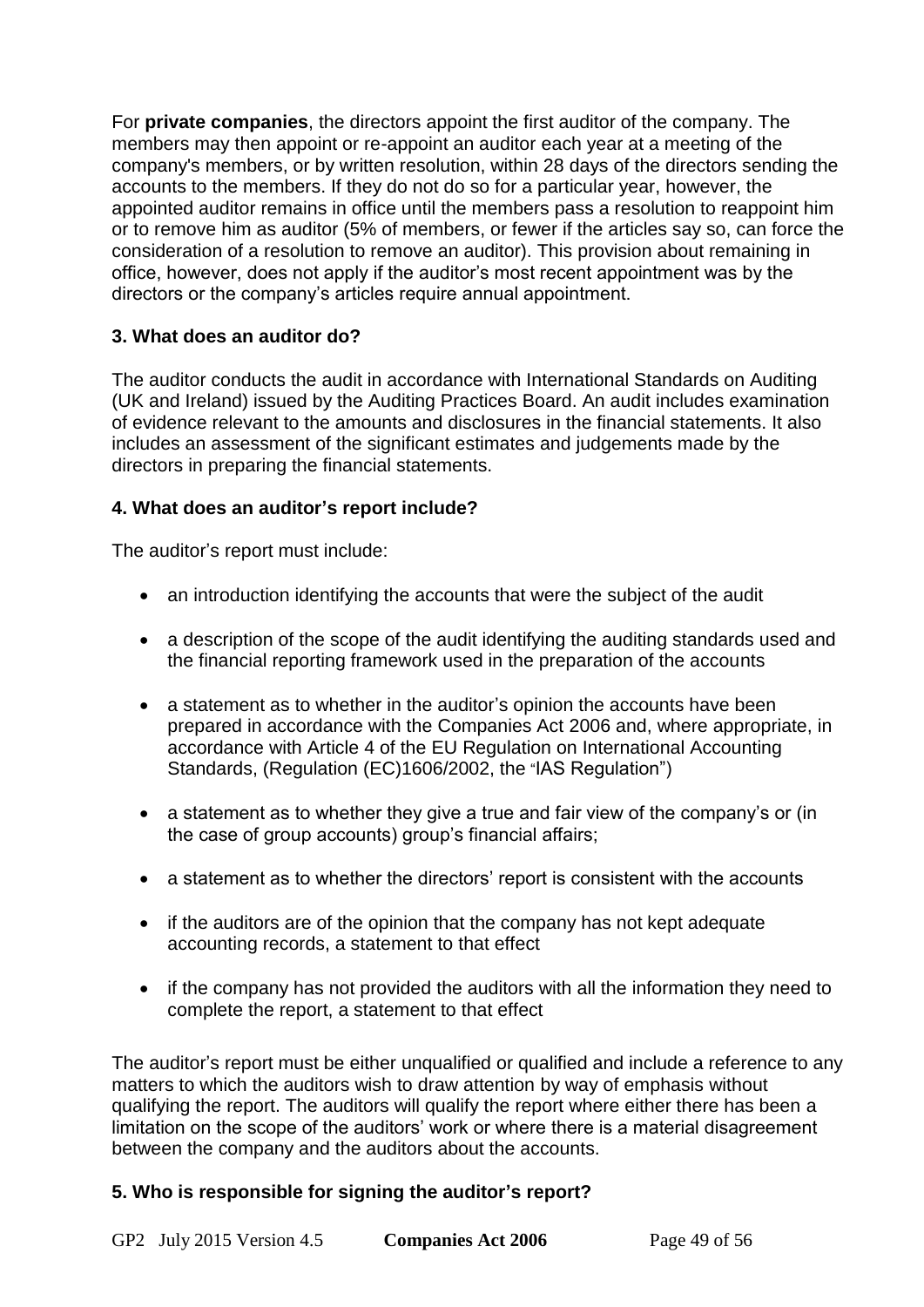The auditors must print their name, sign and date the report they provide to the company upon completion of the audit.

Where the auditor is a firm, the senior statutory auditor must sign the original auditor's report in his own name on behalf of the firm. He must also date the signature. The company must state the name of the senior statutory auditor in copies of the auditors' report which it publishes. Copies of the auditor's reports delivered to the registrar must state the names of the audit firm and the senior statutory auditor but need not be signed.

#### <span id="page-49-1"></span><span id="page-49-0"></span>**6**. **Are there any exemptions from stating the auditor's name on the auditor's report?**

Yes. If the company considers that there is a risk that the auditor or any other person would be at risk of serious violence or intimidation if the auditor's name (or the name of the "senior statutory auditor" who signed the report on the audit firm's behalf) appeared on filed or published copies of the report, they may pass a resolution to omit the name from those copies.

Do not send a copy of the resolution to Companies House, but you should send notice of it to the following address,

The Secretary of State PO Box 4082 **Cardiff** CF14 3WE

The notice must state:

- the name and registered number of the company
- the financial year of the company to which the report relates
- the name of the auditor and (where the auditor is a firm) the name of the person who signed the report as senior statutory auditor

The auditor's report attached to the accounts would need to contain the following statement:

'*The company has passed a resolution in accordance with [section 506 of the Companies](http://www.legislation.gov.uk/ukpga/2006/46/section/506)  [Act 2006](http://www.legislation.gov.uk/ukpga/2006/46/section/506) that the auditor's name should not be stated*.'

#### **7. Can my accountant be my auditor?**

An auditor must be independent of the company. Therefore, you cannot appoint a person as an auditor if they are:

- an officer or employee of the company or an associated company
- a partner or employee of such a person, or a partnership of which such a person is a partner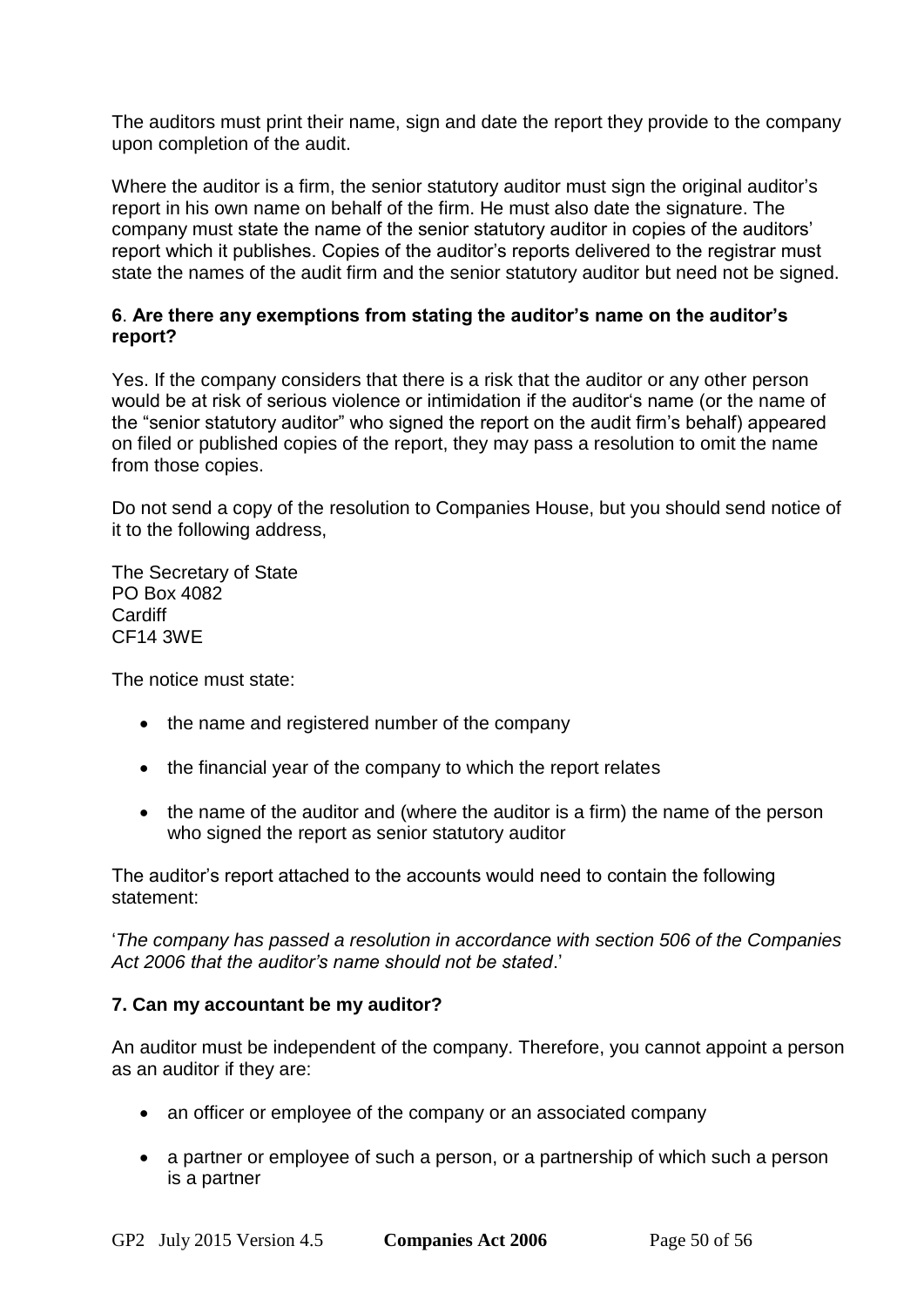If your accountant does not fall into one of the above categories and if he or she has a current audit-practising certificate issued by a recognised supervisory body, they may act as the company's auditors.

**REMEMBER**: Not all members of a recognised supervisory body are eligible to act as an auditor. The appropriate supervisory body will be able to tell you whether a particular individual or firm has a current audit-practising certificate.

#### **8. What and who are recognised supervisory bodies?**

The Professional Oversight Board recognises these bodies as having rules designed to ensure that auditors are of the appropriate professional competence.

Each recognised body has strict regulations and a disciplinary code to govern the conduct of their registered auditors. The four recognised bodies are:

- 1. The Institute of Chartered Accountants of Scotland 21 Haymarket Yards Edinburgh EH12 5BH Website: [www.icas.org.uk](http://www.icas.org.uk/)
- 2. The Institute of Chartered Accountants in England and Wales Level 1 Metropolitan House 321 Avebury Boulevard Milton Keynes MK9 2FZ Website: [www.icaew.com](http://www.icaew.com/)
- 3. The Institute of Chartered Accountants in Ireland The Linenhall 32-38 Linenhall Street Belfast BT2 8BG Website: [www.icai.ie](http://www.icai.ie/)
- 4. The Association of Chartered Certified Accountants 29 Lincoln's Inn Fields London WC2A 3EE Website: [www.acca.org.uk](http://www.acca.org.uk/)

#### **9. Is an auditor usually only concerned with annual accounts?**

Subject to the Auditing Practices Board ethical standards, the auditors' statutory duties are limited to checking that there are adequate books and records, and to reporting on the annual accounts. Subject again to those ethical standards, there is nothing to stop a company employing an auditor for other purposes, such as keeping the books or compiling the tax return, provided he (or she) does not take part in the management of the company.

You should agree an engagement letter that sets out the scope of the auditor's engagement and the form of any reports that the auditor will make.

#### **Removal of auditors**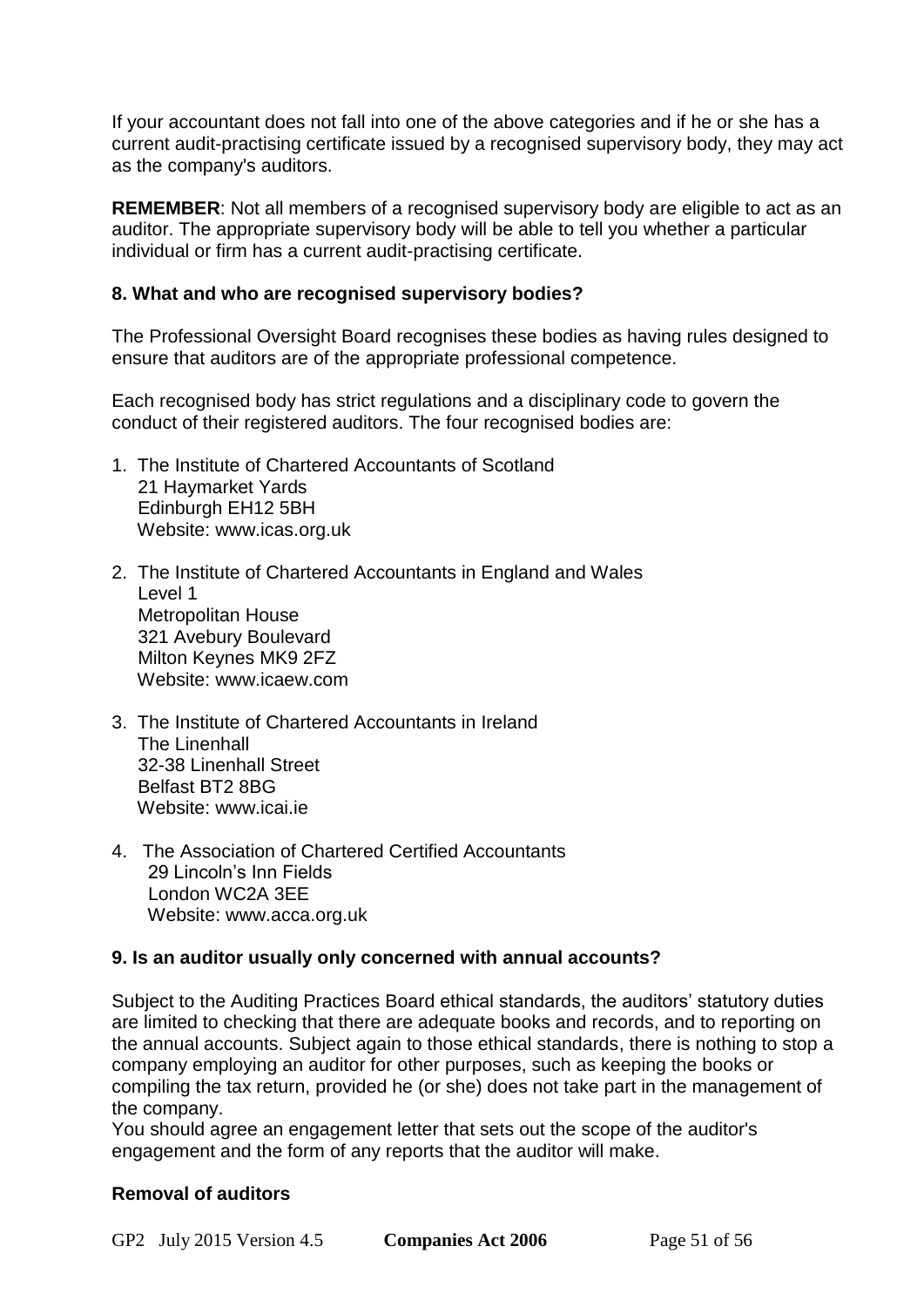#### **10. Can a company remove an auditor?**

Yes. The members of a company may remove an auditor from office at any time during their term of office. They or the directors must give 28 days notice of their intention to put to a general meeting a resolution to remove the auditor. The company must send a copy of the notice to the auditor, who then has the right to make a written response and require that the company sends it to the company's members, and to speak at the meeting where the resolution is to be considered.

The company must deliver a [form AA03](http://www.companieshouse.gov.uk/forms/generalForms/AA03_notice_of_resolution_removing_auditors_from_office.pdf) at Companies House within 14 days of the resolution being passed to remove the auditor.

Although a company may remove an auditor from office at any time, the auditor may be entitled to compensation or damages for termination of appointment.

Alternatively a company may decide not to re-appoint the auditor for a further term.

For a private company, the deemed reappointment of an auditor may be prevented by the members by ordinary resolution. It can also be prevented if the company is notified to this effect by members representing at least 5% of the company's voting rights. The notices must be received before the end of the accounting reference period preceding the deemed reappointment.

#### **11. What must an auditor do when he ceases to hold office?**

If an auditor ceases for any reason to hold office, he must deposit a statement at the company's registered office. If the company is not quoted on a stock exchange, the statement should set out any circumstances connected with his ceasing to hold office that he considers should be brought to the attention of the members and creditors of the company. If the company is quoted, he must set out the circumstances whether or not he considers that they need to be brought to the attention of the members and creditors of the company.

- if the circumstances are set out in the statement, the company must send a copy of the statement to all the members of the company unless it makes a successful application to the court to stop this. If the auditor does not receive notification of an application to the court within 21 days of depositing the statement with the company, the auditor must within a further 7 days send a copy of the statement to Companies House for the company's public record
- if (in the case of an unquoted company) the circumstances are not set out in the statement, the auditor must deposit a statement with the company to that effect. The company does not have to circulate this statement to the members

In either case, if the auditor does not receive notification of an application to the court within 21 days of depositing the statement with the company, **the auditor must** within a further 7 days **send a copy of the statement to Companies House for the company's public record.**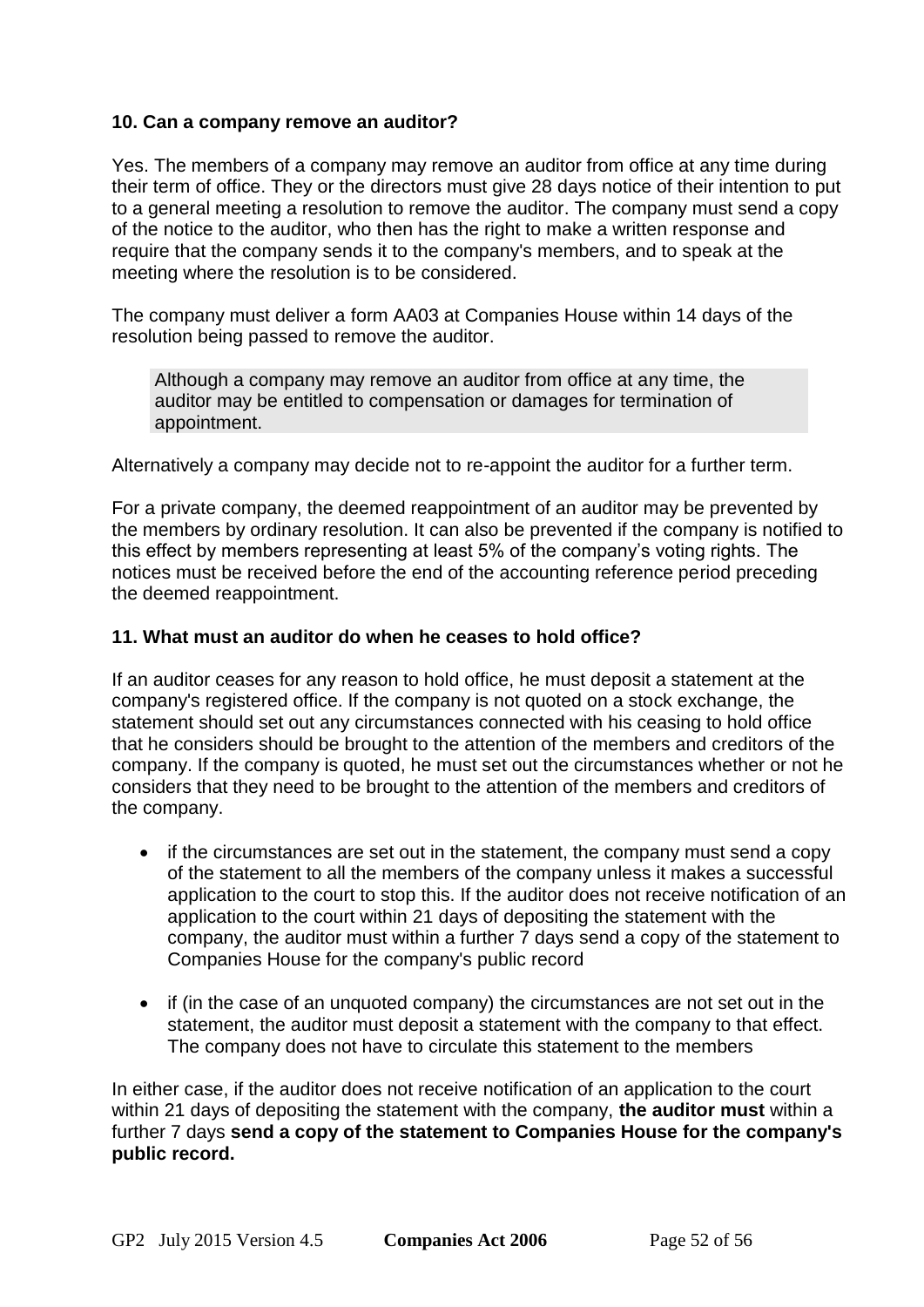Also, where the auditor resigns or is removed from office, there are obligations on the auditor and the company to notify the "appropriate audit authority". There is more detailed guidance on these provisions on the website of the [Financial Reporting Council](http://www.frc.org.uk/Our-Work/Conduct/Professional-oversight/Oversight-of-Audit/Notification-of-change-of-auditor.aspx).

#### <span id="page-52-0"></span>**Chapter 14 Quality of documents**

#### **1. What happens to the documents I send to Companies House?**

We scan the paper documents and forms you deliver to us to produce an electronic image. We then store the original, paper documents and use the electronic image as the working document.

When a customer searches the company record, they see the electronic image reproduced on-line. So it is important not only that the original is legible, but that it can also produce a clear copy.

When you file a document electronically, we automatically create an electronic image from the data you have provided.

This chapter sets out some guidelines to follow when preparing a document for filing at Companies House.

## **2. How should I set out documents?**

## **Documents filed electronically**

Documents filed through WebFiling are formatted in accordance with specifications set out by the registrar in his rules on electronic filing as published on the Companies House website. Software suppliers offering electronic filing facilities must also ensure that documents submitted from their software are formatted in accordance with the registrar's rules. A list of current software providers is available on the website.

#### **Paper documents**

Generally, every paper document sent to Companies House must state in a prominent position the registered name and number of the company. There are a few exceptions to this rule, which are set out in the published registrar's rules.

Paper documents should be on A4 size, plain white paper with a matt finish. The text should be black, clear, legible, and of uniform density. Letters and numbers must be clear and legible so that we can make an acceptable copy of the document. The following guidelines may help. Failure to follow these guidelines is likely to result in the document being rejected.

#### **When you fill in a form please:**

- use black ink or black type
- use bold lettering (some elegant thin typefaces and pens give poor quality copies)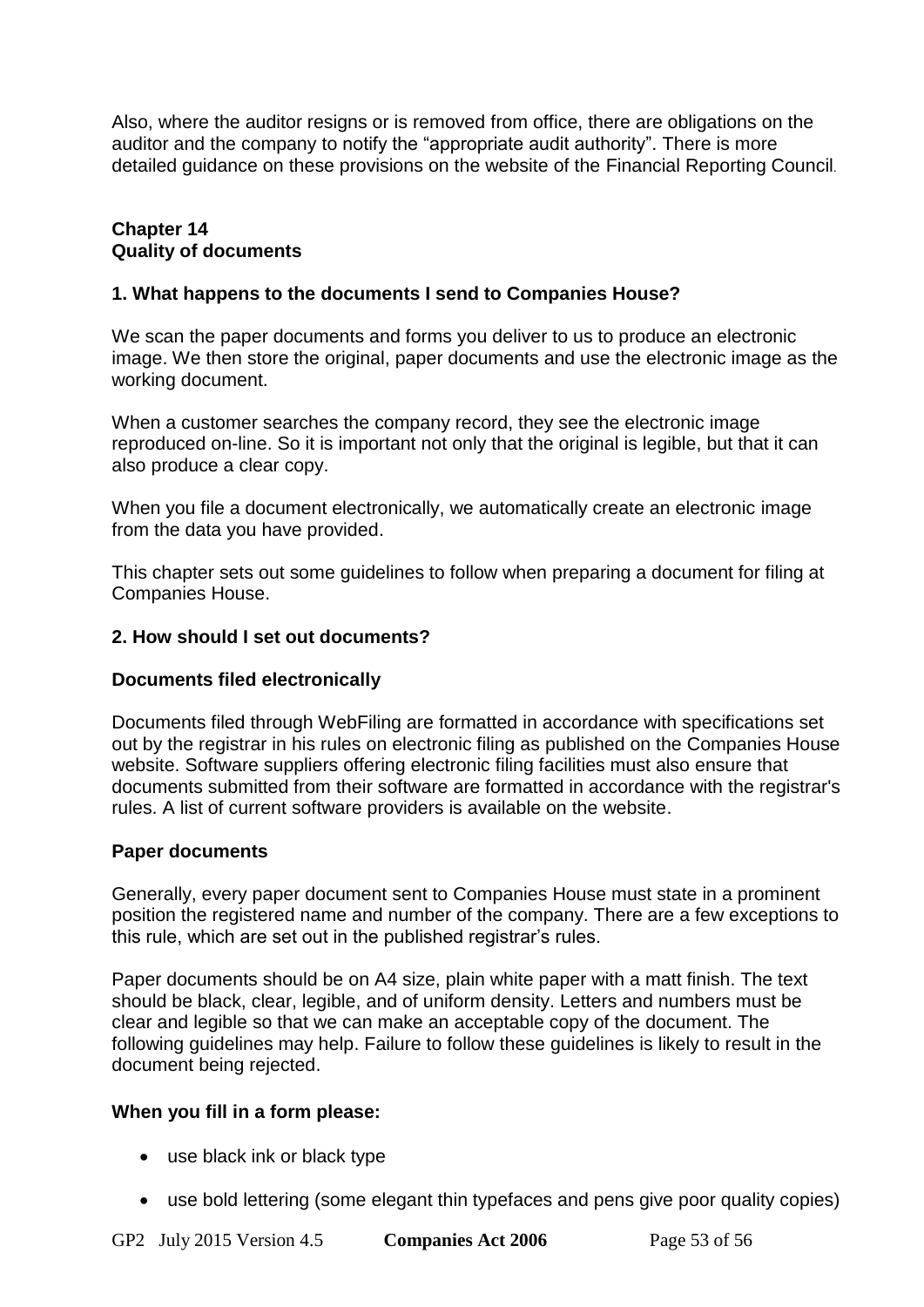- don't send a carbon copy
- don't use a dot matrix printer

Please remember - photocopies can result in a grey shade that will not scan well.

## **When you complete other documents, please remember:**

- the points already made relating to completing forms
- to use A4 size paper with a good margin
- to supply them in portrait format (that is with the shorter edge across the top)
- to include the company number and name

## **3. Where can I find out more about this?**

For further [guidance on print requirements](http://www.companieshouse.gov.uk/forms/formsOnlineGuide.shtml) please visit our website or [email your enquiry](mailto:enquiries@companieshouse.gov.uk) or telephone 0303 1234 500.

## <span id="page-53-0"></span>**Chapter 15 Further Information**

## **1. How do I deliver information to Companies House?**

For full details of all the ways of delivering documents to Companies House, electronically or on paper, please refer to [the registrar's rules](http://www.companieshouse.gov.uk/about/policyDocuments/registrarsRules/infoRegistrarsRules.shtml) which appear on our website .The safest and most secure way to deliver statutory information to Companies House is to use our online filing services. For more information and registration details please visit our website.

If you are delivering documents by post, courier, Document Exchange Service (DX) or Legal Post (in Scotland) and would like a receipt, Companies House will provide an acknowledgement if you enclose a copy of your covering letter with a pre-paid addressed return envelope. We will barcode your copy letter with the date of receipt and return it to you in the envelope provided.

**Please note**: an acknowledgement of receipt does not mean that a document has been accepted for registration at Companies House.

**Please Note:** Companies House does not accept any statutory documents by fax, PDF (except for electronically filed certified copies of charge instruments) or by email.

## **2. Do I have to pay to file documents at Companies House?**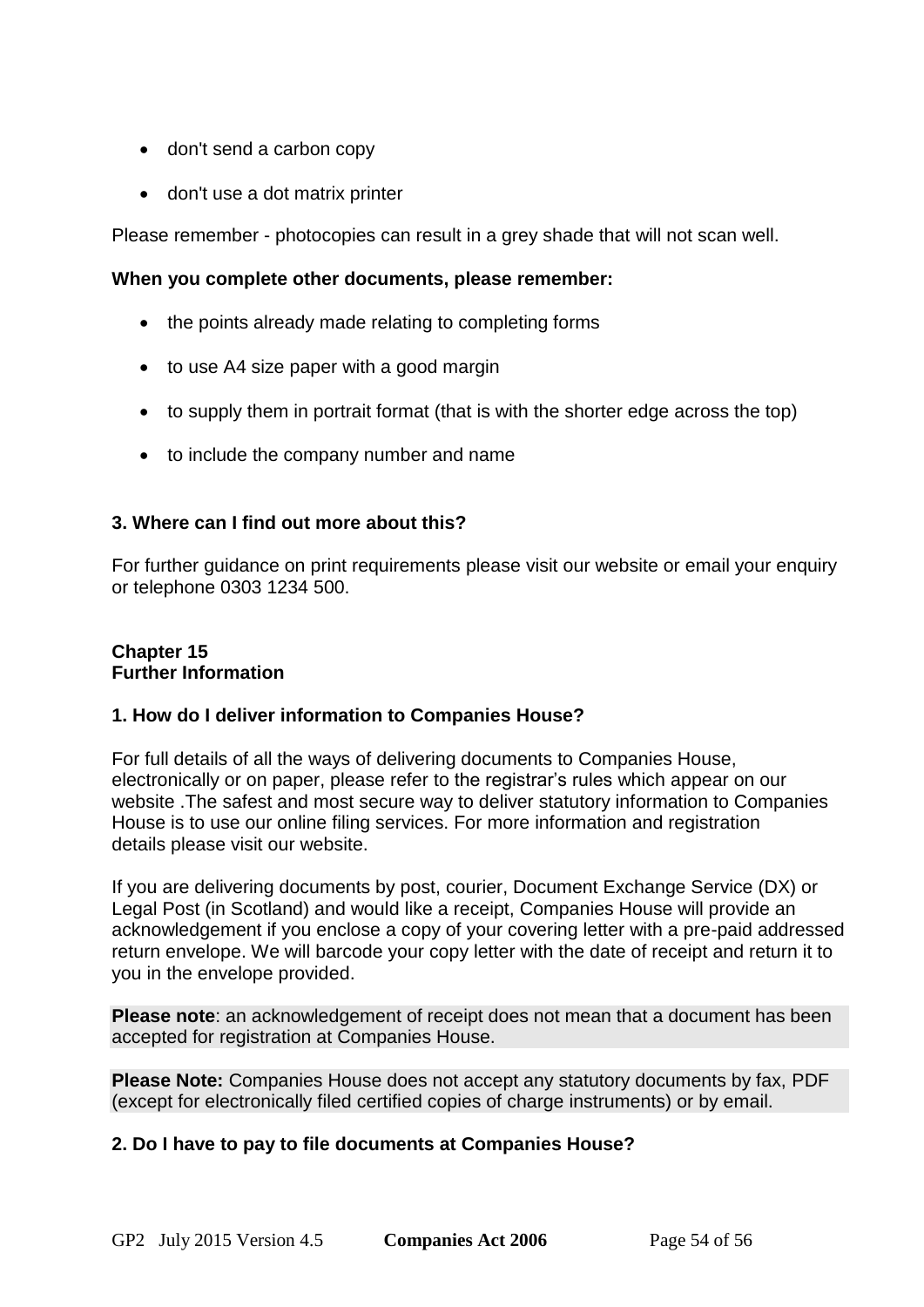You do not have to pay a fee for many of the documents that you have to send to Companies House, **but some do require a fee and we will not accept them for registration without it.** For full details you should refer to our website.

## **3. Can I file documents in other languages?**

As a general rule the law requires that you deliver documents to Companies House in English, however there are exceptions which are detailed below. Companies can deliver the following documents in languages other than English if the document is accompanied by a certified translation into English:

- resolutions and agreements affecting a company's constitution delivered under [Chapter 3 of Part 3 of the Act](http://www.legislation.gov.uk/ukpga/2006/46/part/3/chapter/3)
- accounts of larger EEA (European Economic Area) groups, the group accounts and parent undertaking's annual report
- accounts of larger non-EEA groups, the group accounts and, where appropriate, the consolidated annual report
- a charge instrument or copy charge instrument
- valuation report required to be delivered to the registrar under section  $94(2)(d)$  of [the Act](http://www.legislation.gov.uk/ukpga/2006/46/section/94)
- articles of association; memorandum of association
- court orders

In addition companies may also file voluntary certified translations of any document subject to the First Company Law Directive disclosure requirements. These are:

- constitutional documents such as the memorandum and articles of association
- directors appointments, changes in particulars or terminations; Accounts, reports and annual returns; Notification of any change in a company's registered office; Winding up documents; Share capital documents (public companies only); Documents relating to mergers and divisions (public companies only); and Documents relating to overseas companies

The voluntary translation must relate to a document delivered to Companies House on or after 1 January 2007. Voluntary translations can only be filed in an official language of the European Union and must be accompanied by [Form VT01](http://www.companieshouse.gov.uk/forms/generalForms/VT01_certified_voluntary_translation_of_an_original_document_that_is_or_been_delivered_to_registrar.pdf), which will link the translation to the original document.

There are different exceptions for Welsh companies (those complying with [section 88 of](http://www.legislation.gov.uk/ukpga/2006/46/section/88)  [the Act\)](http://www.legislation.gov.uk/ukpga/2006/46/section/88) who are entitled to draw up and deliver certain documents in Welsh without the need of an accompanying certified translation in English. A full list of the excepted documents can be found in our guidance entitled ['Conducting business in Welsh \(GP05\)'](http://www.companieshouse.gov.uk/about/gbhtml/gpo5.shtml) available on our website.